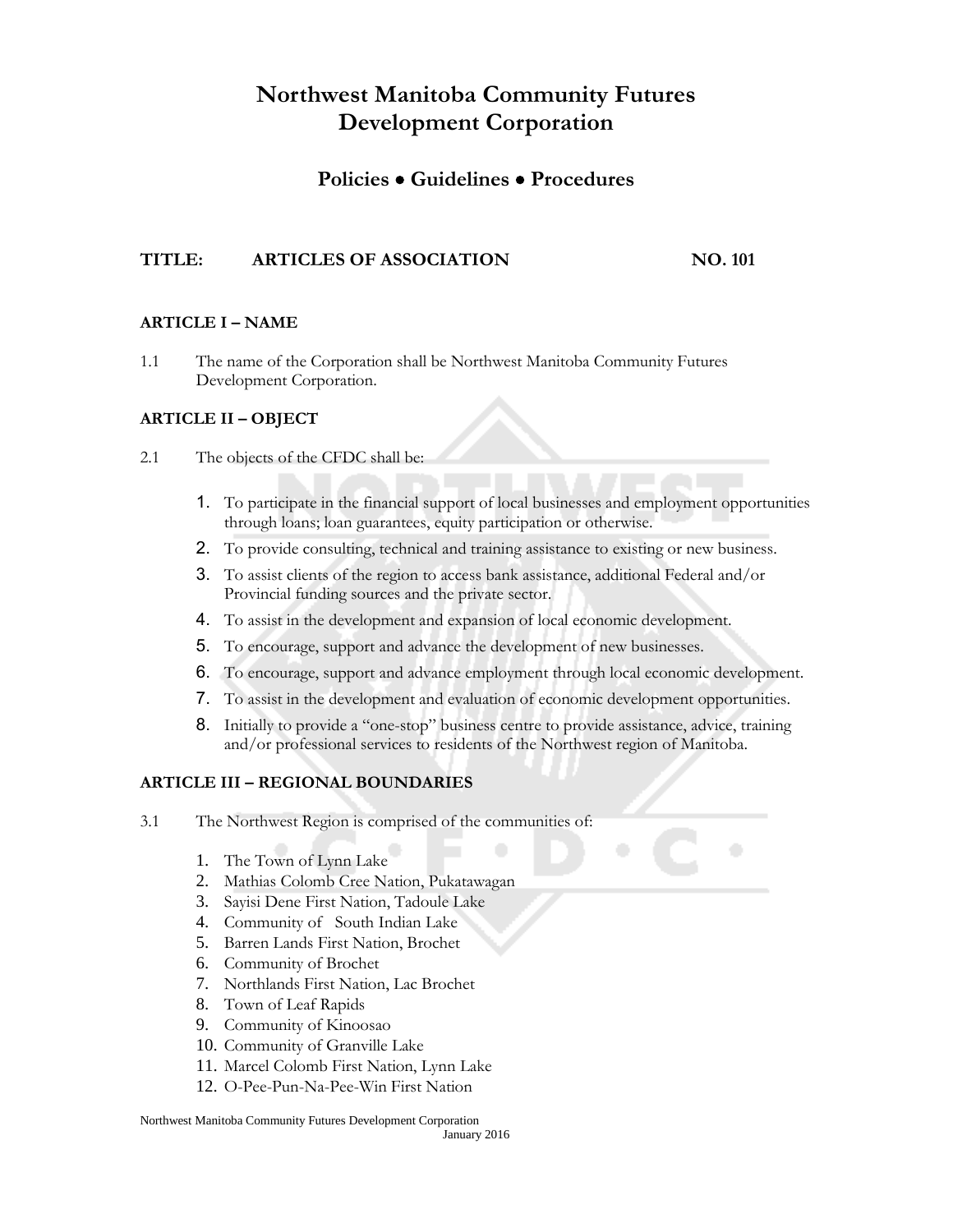### **Policies Guidelines Procedures**

#### **TITLE: MISSION - PURPOSE NO. 102**

#### **Mission**

The Northwest Manitoba Community Futures Development Corporation works with government, Interested public and private organizations and agencies committed to the development of the

Northwest Region.

The Corporation provides a forum for member communities to work together in a co-operative Atmosphere towards the achievement of their community development issues being experienced by Member communities.

The Corporation designs and implements suitable remedies through a co-operative approach to employment development and adjustment programs.

The Corporation encourages and contributes to local economic growth by creating new jobs and employment opportunities. It stimulates local economic development by working with interested entrepreneurs, all levels of government and their representatives and other regional development agencies and relevant organizations.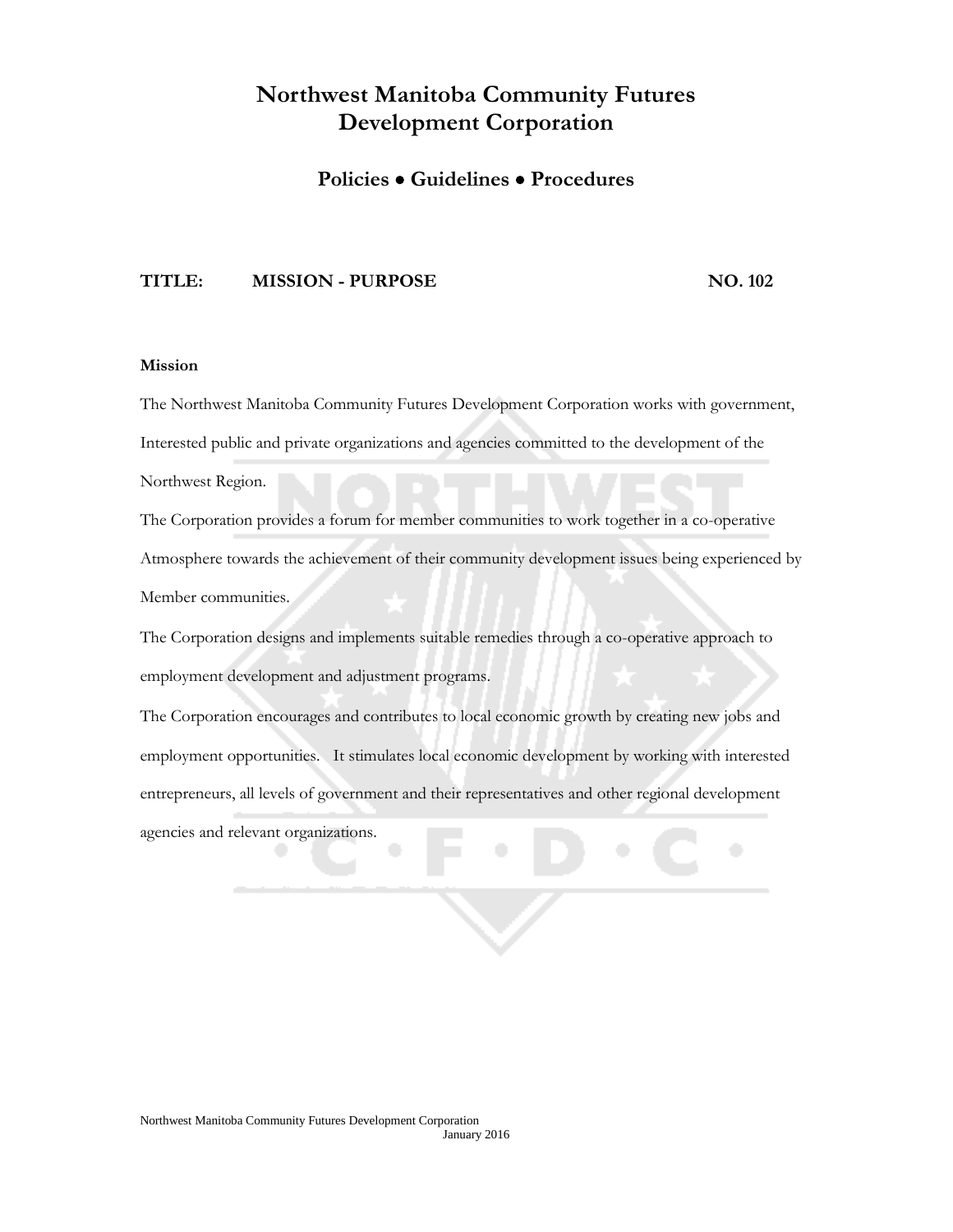### **Policies Guidelines Procedures**

### **TITLE: GOALS OF THE CORPORATION NO. 103**

#### **Goals**

- 1. To facilitate the co-ordination of economic development initiatives in the twelve member communities, and in the region.
- 2. To advertise the capability of the Co-operation as a means of promoting regional and community development in the twelve member communities.
- 3. To support the development efforts of member communities by acting in a liaison capacity on their behalf with all levels of government and their representatives, regional agencies and other relevant agencies
- 4. To work with communities to achieve the development opportunities and priorities identified by the Chief and Council, Mayor and Town Council and/or Economic Development Committees in the member communities.
- 5. To provide a strategic framework for the Corporation to pursue regional development and, consequently, improvements in the standard of living and quality of life for residents in Northwest Manitoba.
- 6. To promote, advertise, and market the region for business development, tourism, and recreation, and to encourage a sense of awareness and pride in the values of the region.
- 7. To participate in regional development planning with other organizations.
- 8. To provide financial, technical and professional assistance to new and expanding businesses operating within the Northwest Manitoba Region and to provide follow-up support to sponsors businesses.
- 9. To report on all investment funds distributed during the Corporation's fiscal year of operation to all participating communities, Western Diversification and others as required by law.
- 10. To promote new entrepreneurial development in all member communities.
- 11. To implement a public relations strategy that will keep residents and councils of all member communities informed regarding the Investment Fund by providing reports to these communities.
- 12. To establish, within budgetary restraints, and in co-operation with the Norman Regional Development Corporation, the Swampy Cree Tribal Council, Keewatin Tribal Council and other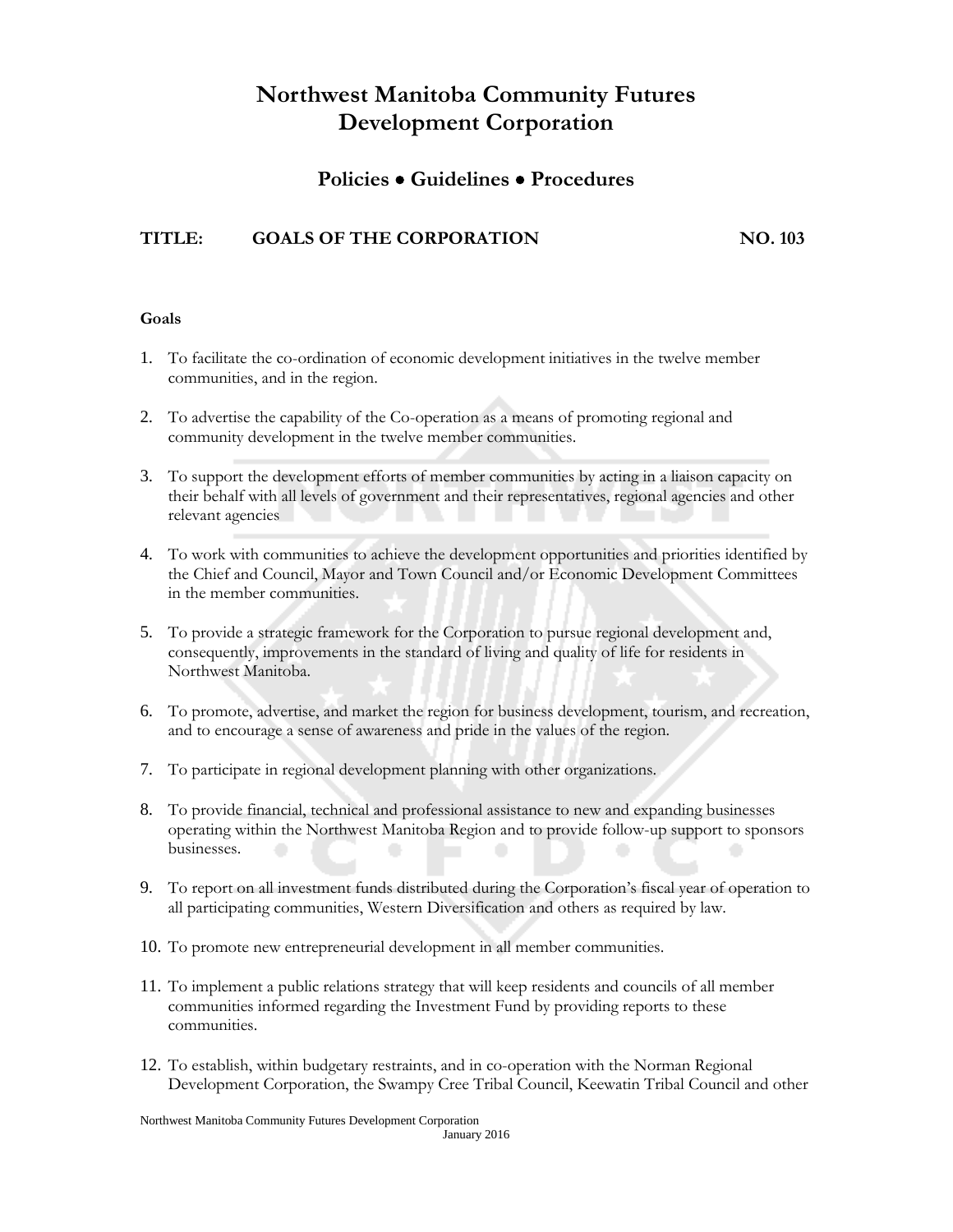### **Policies Guidelines Procedures**

identified agencies, a coordinated approach to economic development in the Northwest Manitoba Region by participating in selected meetings, conferences, workshops, etc., which relates specifically to economic development in this area.

#### **TITLE: ORGANIZATION, GOVERNANCE, STRUCTURE NO. 201**

#### **I. Policy**

The NWMCFDC is a legally constituted Corporation and is representative of the communities of:

- 1. The Town of Lynn Lake
- 2. Mathias Colomb Cree Nation, Pukatawagan
- 3. Sayisi Dene First Nation, Tadoule Lake
- 4. Community of South Indian Lake
- 5. Barren Lands First Nation, Brochet
- 6. Community of Brochet
- 7. Northlands First Nation, Lac Brochet
- 8. Town of Leaf Rapids
- 9. Community of Kinoosao
- 10. Community of Granville Lake
- 11. Marcel Colomb First Nation, Lynn Lake
- 12. O-Pee-Pun-Na-Pee-Win First Nation

The NWMCFDC shall be governed by a Board of Directors composed of one representative from each of the participating communities. Members of the Board are responsible to the Board and to the participating communities for all actions taken by the members and by the Board itself.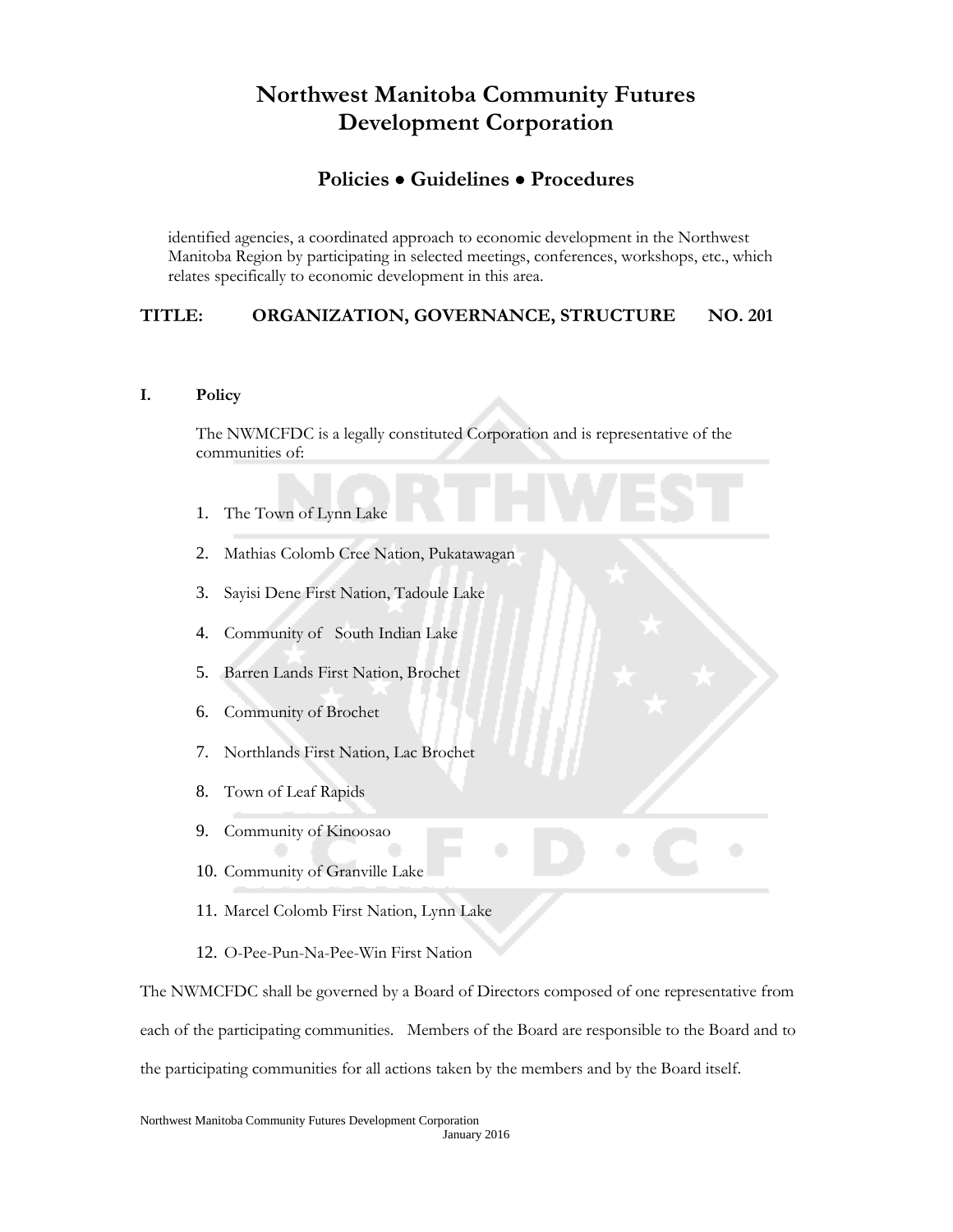### **Policies Guidelines Procedures**

### **TITLE: ORGANIZATIONAL STRUCTURE NO. 202**

#### **I. Policy**

The Board of Directors believes that all staff must have a clear understanding of the lines of authority and desired working relationship within the Corporation. The established lines of authority represent direction of authority and responsibility but must not restrict in any way the cooperative working of all staff members at all levels of the organization.

#### **II. Guidelines & Procedures**

- 1. The legal authority of the Board to manage the affairs of the Corporation is transmitted through the General Manager, who shall serve as the Chief Executive Officer of the Board.
- 2. Personnel are expected to refer matters requiring administrative action to the administrator to whom they are responsible.
- 3. All personnel are expected to keep the person to whom they are immediately responsible informed of their activities.
- 4. Lines of authority are not intended to restrict lines of communication whereby everyone is encouraged to make suggestions for improvement and problem solving.

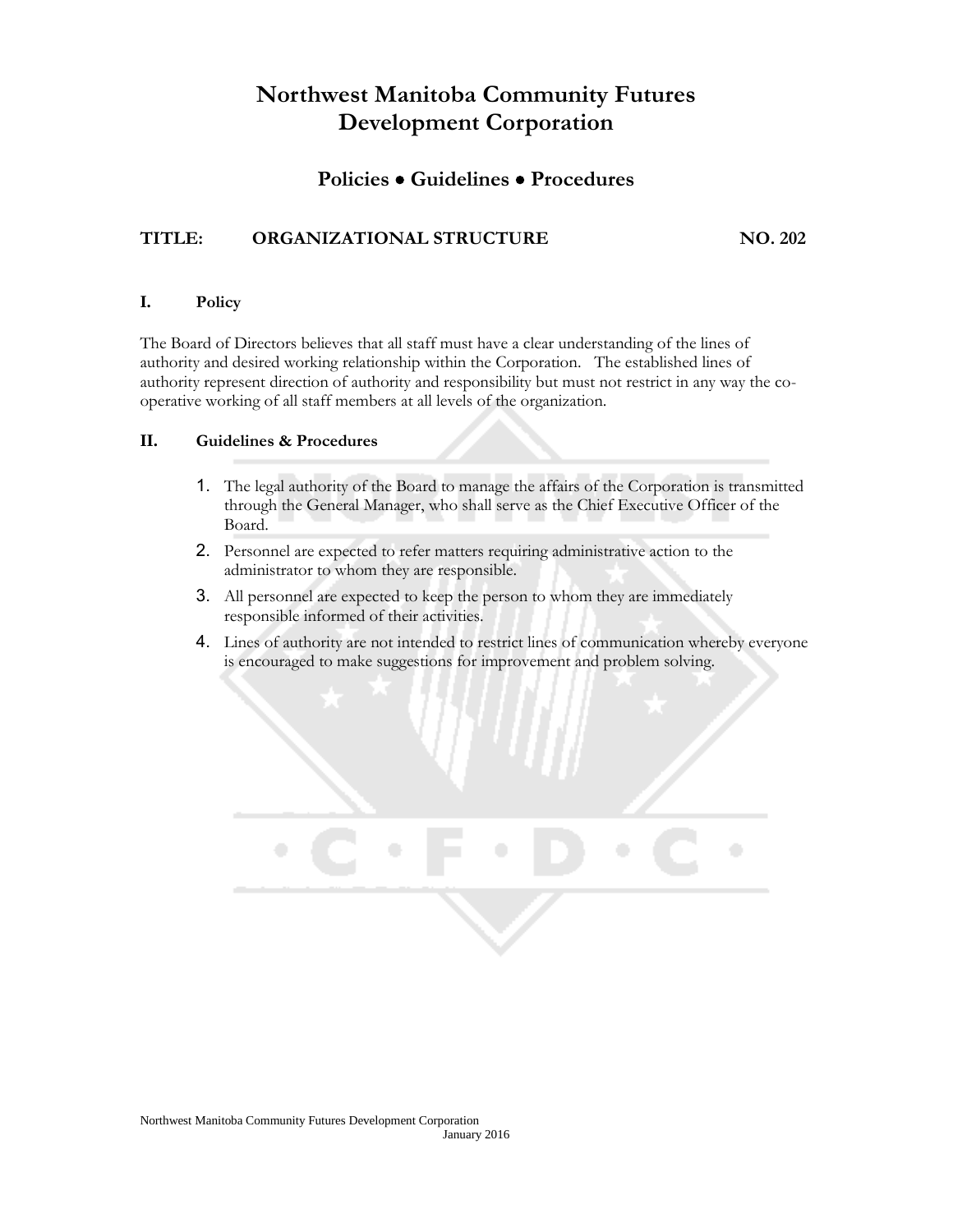### **Policies Guidelines Procedures**

#### **TITLE: BOARD OF DIRECTORS – POWERS AND DUTIES NO. 203**

#### **I. Policy**

The Board of Directors has been delegated responsibility and authority to provide leadership and direction for all matters of the Corporation. The power of the Board is in its action as an appointed body. Individual Board Members exercise their authority only as they vote to make decisions at a duly convened meeting of the Board. The Board of Directors intends to carry out its responsibilities within the following area:

- 1. **Policy Making:** The Board assumes responsibility for the development and approval of policy as guides for employing a General Manager to implement its policies.
- 2. **Evaluation:** The Board assumes responsibility for appraising the effectiveness of its policies and their implementation.
- 3. **Finance:** The Board assumes responsibility for the adoption of annual budget (including Investment Fund) which will provide the resources necessary for buildings, staff, materials and equipment to meet the needs of the Corporation and to carry out the Board's policies and activities of the Corporation.
- 4. **Public Relations:** The Board assumes responsibility for providing adequate means for keeping the communities informed and for keeping itself and the staff informed about the needs of the communities.
- 5. **Planning and Evaluation:** The Board assumes responsibility for establishing goals which will guide both the Board and the staff in working together toward the continuing improvement of the Corporation's programs and services. It is responsible for providing for the ongoing evaluation of the programs and services in terms of the goals and objectives set forth by the Board.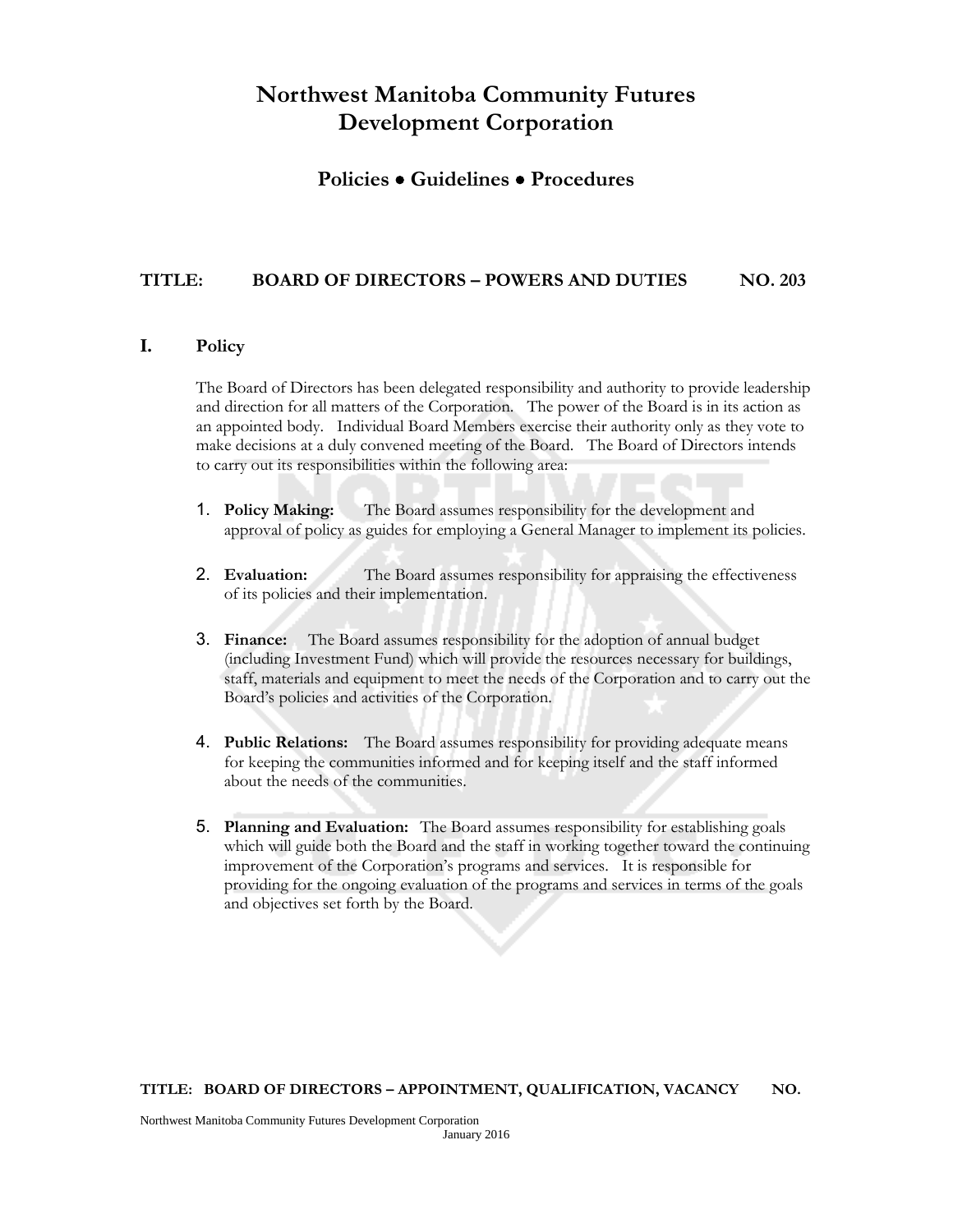### **Policies Guidelines Procedures**

**204**

#### **I. Policy**

The Board of Directors for the Corporation shall consist of one representative appointed from each of the participating communities and/or First Nation and each shall serve for a two year term.

#### **II. Guidelines**

**Qualifications:** The NWMCFDC requests that each community/First Nation select a representative that meets the following conditions/characteristics. Each representative shall:

- 1. be 18 years of age or older;
- 2. be willing and able to attend all meetings of the Board of Directors (4-6 meetings per year);
- 3. be interested in serving their Community/First Nation on a regional Board and be able to provide communication/consultation between their home community and the Corporation on a regular basis;
- 4. be committed to the concept of economic, social and human resources development and respected for their views by their home community or First Nation;
- 5. be committed to the concept of team work, open and honest dialogue and willing to share the work load of activities needed to make the Corporation successful;
- 6. Understand and appreciate that confidential information of the Board of Directors must remain confidential to the Board and must not be shared with others that have no need for access to confidential information about clients of the Board of the corporation;
- 7. Not be an employee of the Corporation.

**Resignation/Vacancy:** A Board Member may resign their office by giving written notice of the resignation to the Chairperson of the Corporation. In the event of the Chairperson resigning, notice shall be provided to the Vice-Chairperson and to the General Manager. A copy of all resignations shall go to the Board for their information. The resignation of any Board Member shall become effective upon receipt and acceptance by the Board. A vacancy on the Board occurring more than six months prior to the next scheduled Annual General Meeting shall be filled by re-appointment. The successful candidate shall serve the remaining term of the Board Member who has resigned.

Board Members of the Corporation cease to hold office two days following the appointment of new Board Members and no formal written resignation shall be required.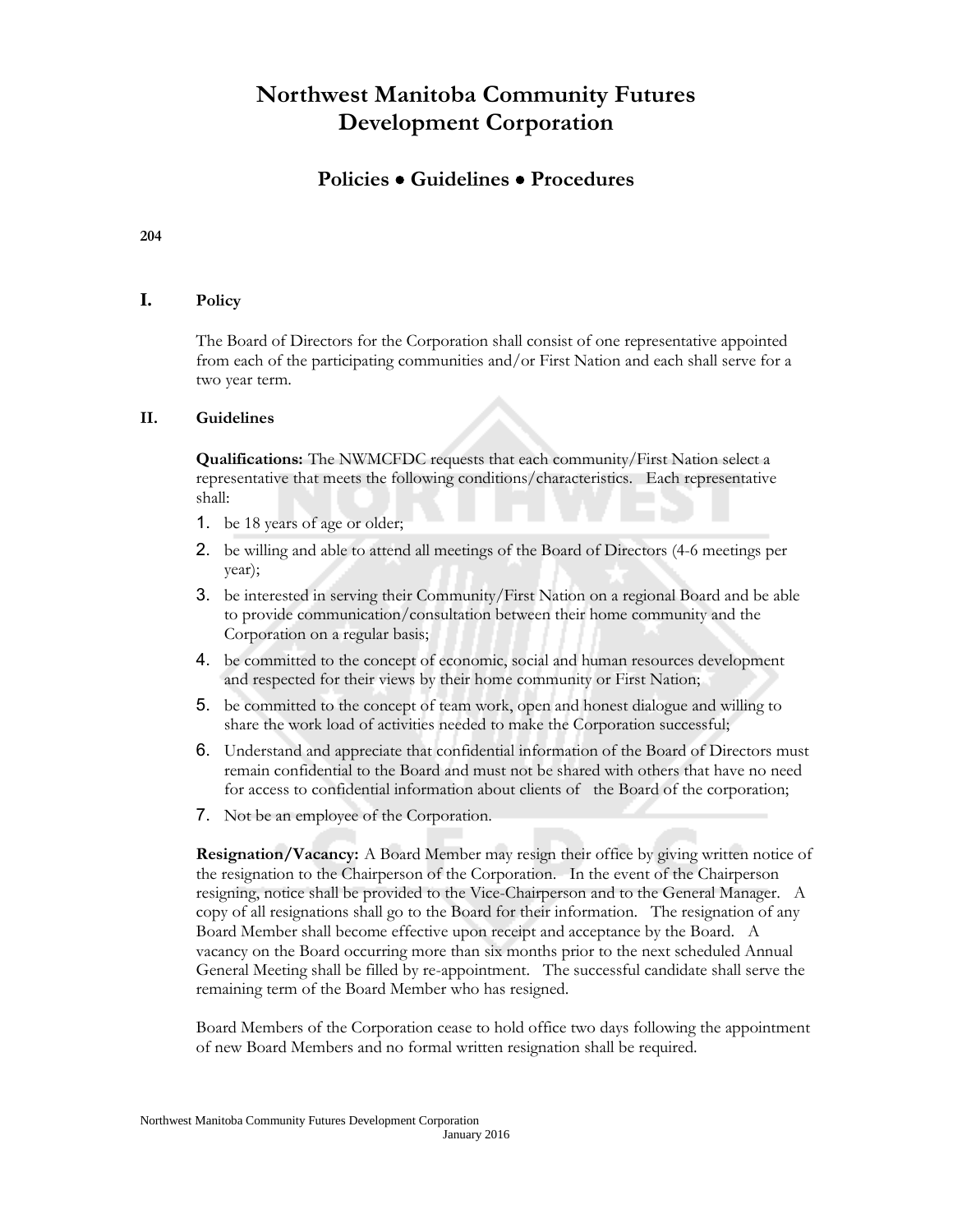### **Policies Guidelines Procedures**

### **TITLE: BOARD MEMBER CODE OF ETHICS NO. 205**

### **I. Policy**

The Board of Directors has been delegated responsibility for providing leadership in all matters affecting the Corporation and has adopted the following statements as part of an overall code of ethics for the Corporation. It is the responsibility of each member and of the total Board to ensure that their actions are consistent with these beliefs.

#### **I. Guidelines & Procedures**

A Board Member, operating under the highest ethical standards, should:

- 1. Assure the opportunity for high quality service for every client.
- 2. Work harmoniously with other Board Members without trying either to dominate the Board, or neglect his/her share of work. Treat fellow Board Members with respect, openness and honesty.
- 3. Accept office as a Board Member as means of unselfish service and represent the Corporation without fear or favor.
- 4. Maintaining confidentiality of privileged information.
- 5. Represent the Board and the Corporation to the pubic in such way as to promote interest and support for the Corporation, Community and First Nation they serve.
- 6. Recognize that the strength of the Corporation is as a Board not as individuals and recognize and accept that an issue is settled by majority vote of the Board.
- 7. Refer complaints to the proper administrator and abstain from individual counsel and action.
- 8. Refrain from dealing individually with staff of the Corporation and refer any personnel problems to the General Manager.
- 9. Provide a forum for controversial issues to be presented fairly and without prejudice.
- 10. Be willing and able to make sacrifices of their time, knowledge, and personal commitments for the benefit of the Corporation.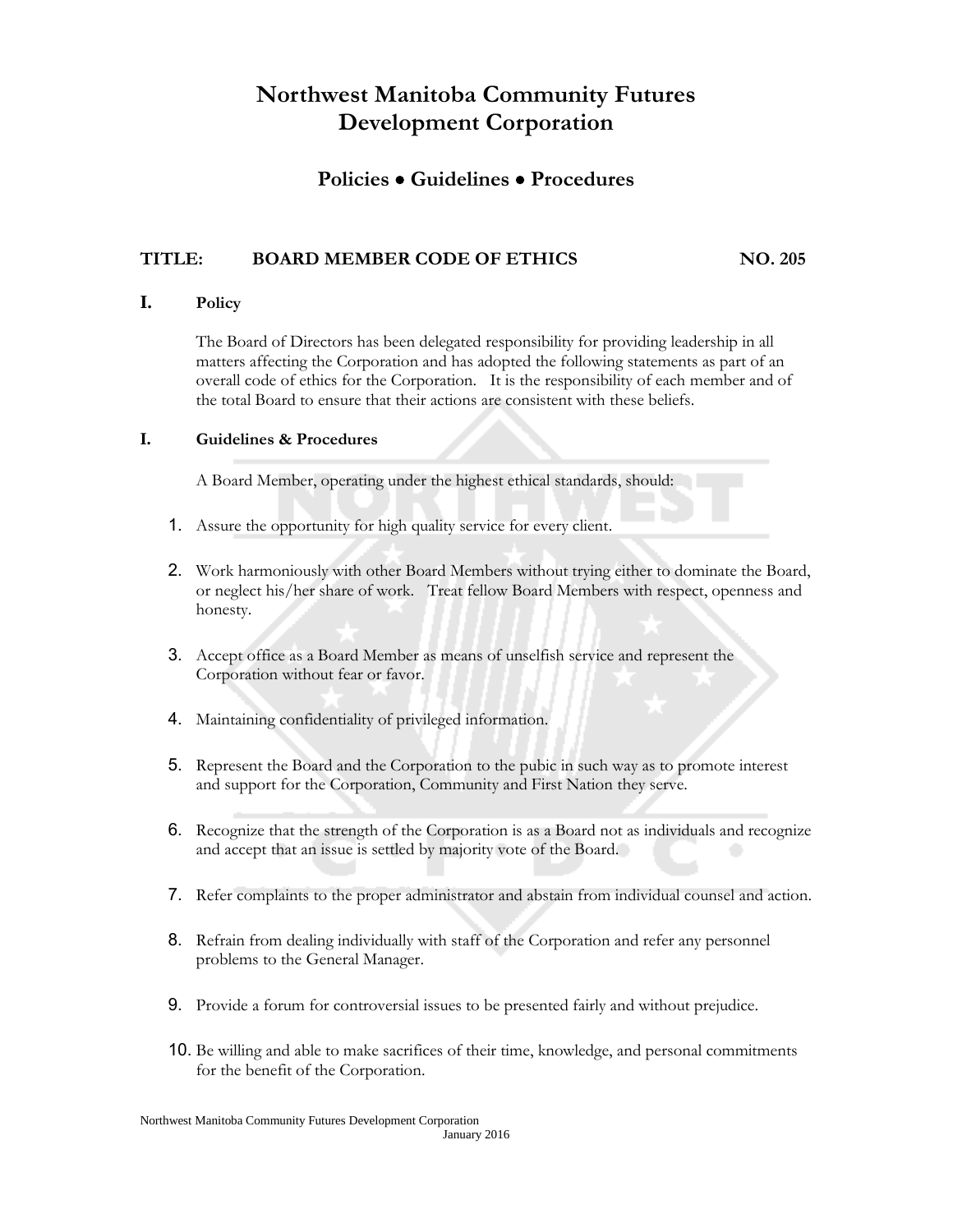### **Policies Guidelines Procedures**

11. Work as a team with the Administrative Staff and support all members of the team.

12. Acknowledge and respect the ultimate authority of the Corporation.

13. Strive to maintain at all times, the highest standards both professionally and morally.

#### **TITLE: BOARD MEMBER CONFLICT OF INTEREST NO. 206**

#### **I. Policy**

The Corporation believes that a Board Member is directly responsible to the Community, First Nation Membership and the Board. Upon appointment to the Board, a Member assumes a position of trust and is expected to act accordingly. The Board believes that while there may be leadership and no direct conflict of interest in many decisions, this policy is meant to avoid the appearance of conflict of interest for Board Members and their relatives.

#### **II. Guidelines & Procedures**

For the purposes of this policy a Board Member is deemed to be in conflict of interest when discussing or voting upon issues affecting himself/herself, spouse, children, brother, sister, mother or father (in-laws) or such other persons as the Board may by policy determine to be or may be in a particular situation as relatives. The Board expects that:

- 1. No member shall have any monetary interest in, or receive or expect to receive any profit or benefit from any contract, agreement or engagement undertaken, made or entered into, either in his/her own name or in the name of another, with the Corporation of which he/she is a member.
- 2. The Board Member is solely responsible for declaring to be in conflict of interest'.
- 3. The Board Member will make a declaration of conflict of interest prior to the Board discussion of the subject matter;
- 4. The Member, upon making such declaration, shall request the Board Secretary to record the declaration on the minutes of the meeting;
- 5. The Secretary, upon receiving a Board Member request, shall record the declaration in the Minutes;
- 6. Upon declaring a conflict of interest, the member shall request the Chairperson to excuse the member from any further participation on the matter and shall leave the meeting place until the matter has been dealt with.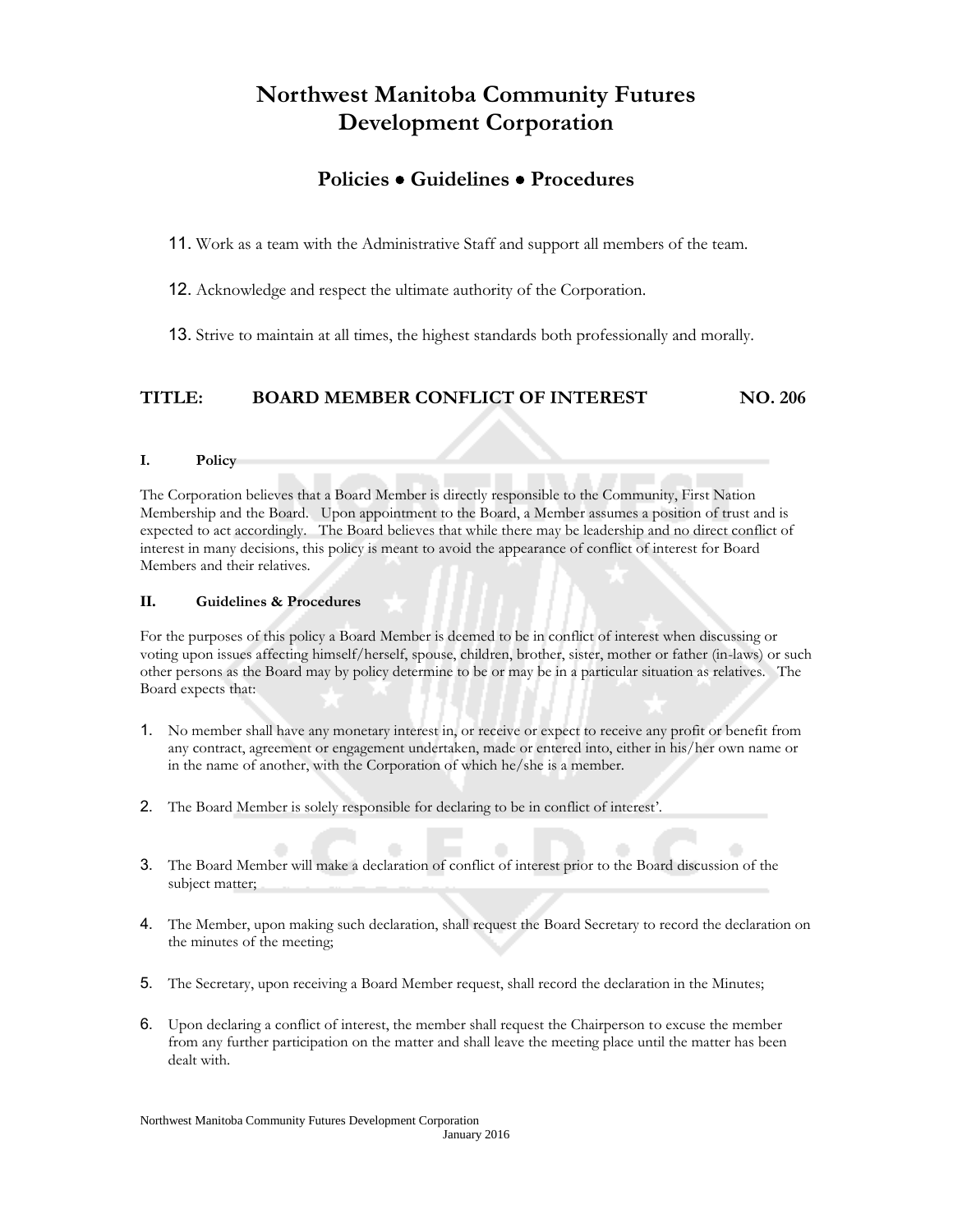# **Policies Guidelines Procedures**

- 7. The Corporation shall not make a loan to, or guarantee the repayment of a loan made to a Director, Officer, or Employee of the Corporation.
- 8. The Corporation shall not make a loan to, guarantee repayment of a loan to, or purchase shares in an incorporated business in which a Board Member or employee of the Corporation (with decision-making responsibilities in relation to investment fund applications), or a Director of the Corporation has a significant business interest.
- 9. Whereby reasons of withdrawal from a meeting on account of conflict of interest, the number of Board Members remaining is not less than five (5), then the five shall be deemed a constitute a quorum.

#### **TITLE: BOARD MEETINGS NO. 207**

#### **I. Policy**

The Corporation believes that is necessary to hold regular and special meetings of the Board to make decisions in the best interest of the Corporation. The Board further believes that such meetings should be open to the public unless the Board is discussing matters involving an individual client, staff member or financial matters that require confidentiality.

#### **II. Guidelines & Procedures**

An act or proceeding of the Board that is not done or taken at a regular or special meeting of the Board is not valid or binding on any person affected thereby; and if such an act or proceeding is done or taken at a regular or special meeting of the Board, it is not valid or binding unless all the Board Members were present at the meeting or notice thereof was given as required and at last eight Board Members were present at the meeting.

#### **A. Annual Organization Meeting**

An organizational meeting of the Corporation shall be held annually. The General Manager shall act as Chairperson of the meeting for the purpose of seeking nominations for, conducting the vote, and declaring election of the Chairperson of the Board. Upon his/her election, the Chairperson shall preside over the remainder of the organizational meeting. The organization meeting shall, in addition elect a Vice-Chairperson and create such committees of the Board as are deemed appropriate.

The main purpose of the Annual Meeting shall be to represent the annual financial and program reports for approval, to appoint or re-appoint auditors of the organization and to enable members of the Board to express their views as to the state of the Corporation and for the Board to take these views into account when managing the affairs of the Corporation. This meeting may be held in conjunction with a regular Board Meeting.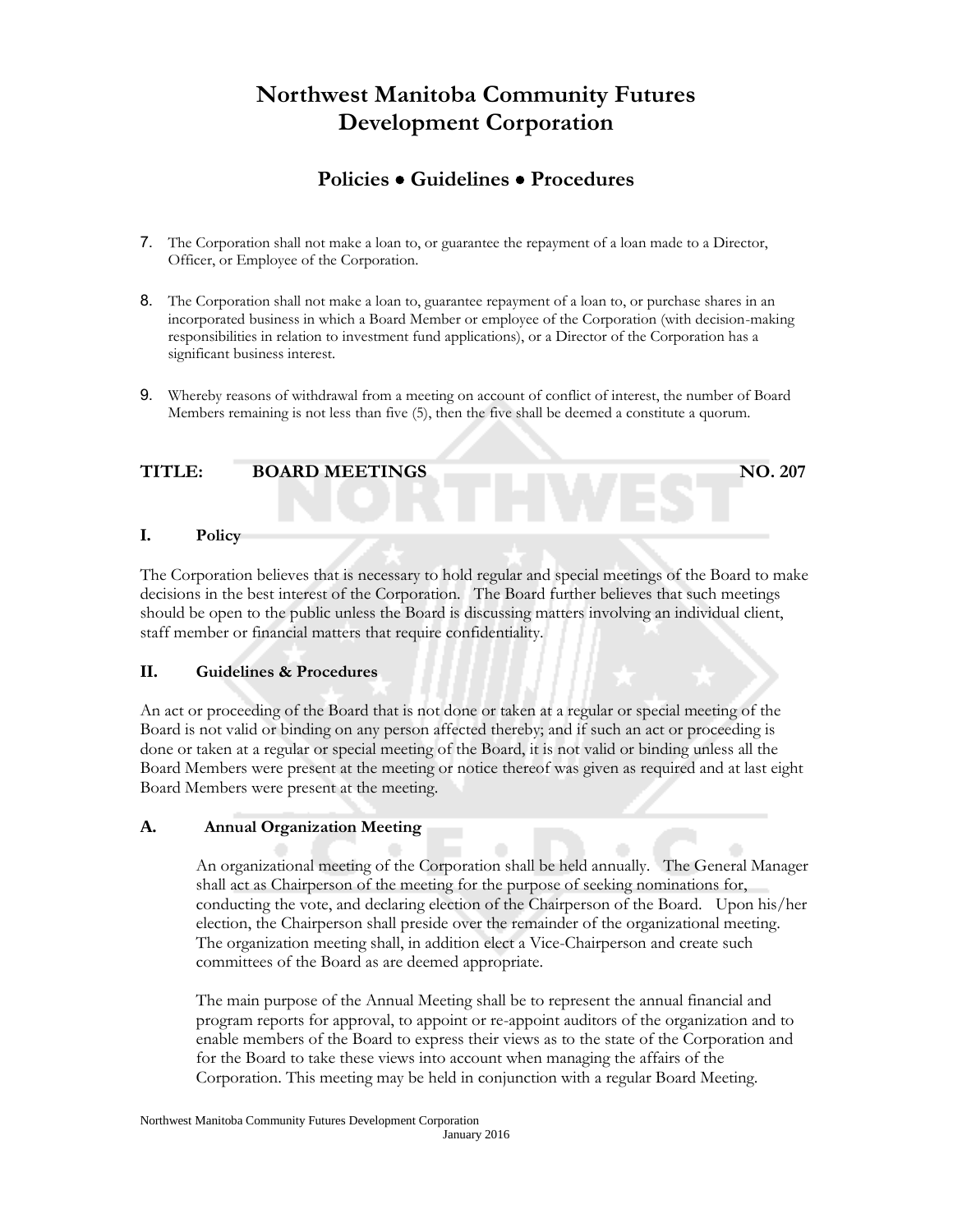### **Policies Guidelines Procedures**

#### **B. Regular Meetings**

The Board shall meet as required. The day and time of the meetings are to be set by the Board. Unless decided by prior agreement at a regular meeting the place of the meeting shall be in the Corporation office. Regular meetings of the Board will be open to the public, except those portions where legal, personnel matters, and negotiations are under discussion. Special meetings may be called by the Chairperson of the Board when deemed necessary and will follow the same procedures as regular meetings.

A written notice shall; be sent to each Board Member with the date and time of the regular meeting. In the event of the need to hold a special meeting, Board Members will be notified a minimum of 24 hours in advance of the desired special meeting or a shorter period if agreed to. The decision to hold a special meeting must be ratified at the next regular meeting of the Board.

| TITLE: | <b>BOARD MEETING MINUTES</b> | NO. |
|--------|------------------------------|-----|
|        |                              |     |

# **I. Policy**

**208**

The Corporation believes it is important to record the decisions made by the Board at all regular and special meetings held by the Board. The minutes serve as legal documents recording the decisions of the Board and must be kept in a safe and secure location.

#### **II. Guidelines & Procedures**

The Board directs that:

- 1. The Minutes shall record all motions, including the Board's vote of same, placed before the Board. The minutes shall only record decisions of the Board and shall include the movers and seconders.
- 2. The Minutes shall
	- a) Be prepared by the Recording Secretary or designate;
	- b) Be reviewed by the General Manager prior to submission to the Board;
	- c) Be considered an unofficial record of proceedings until such time as adopted by a motion of the Board;
	- d) Upon adoption by the Board, be deemed to be the official and sole record of the Board's business.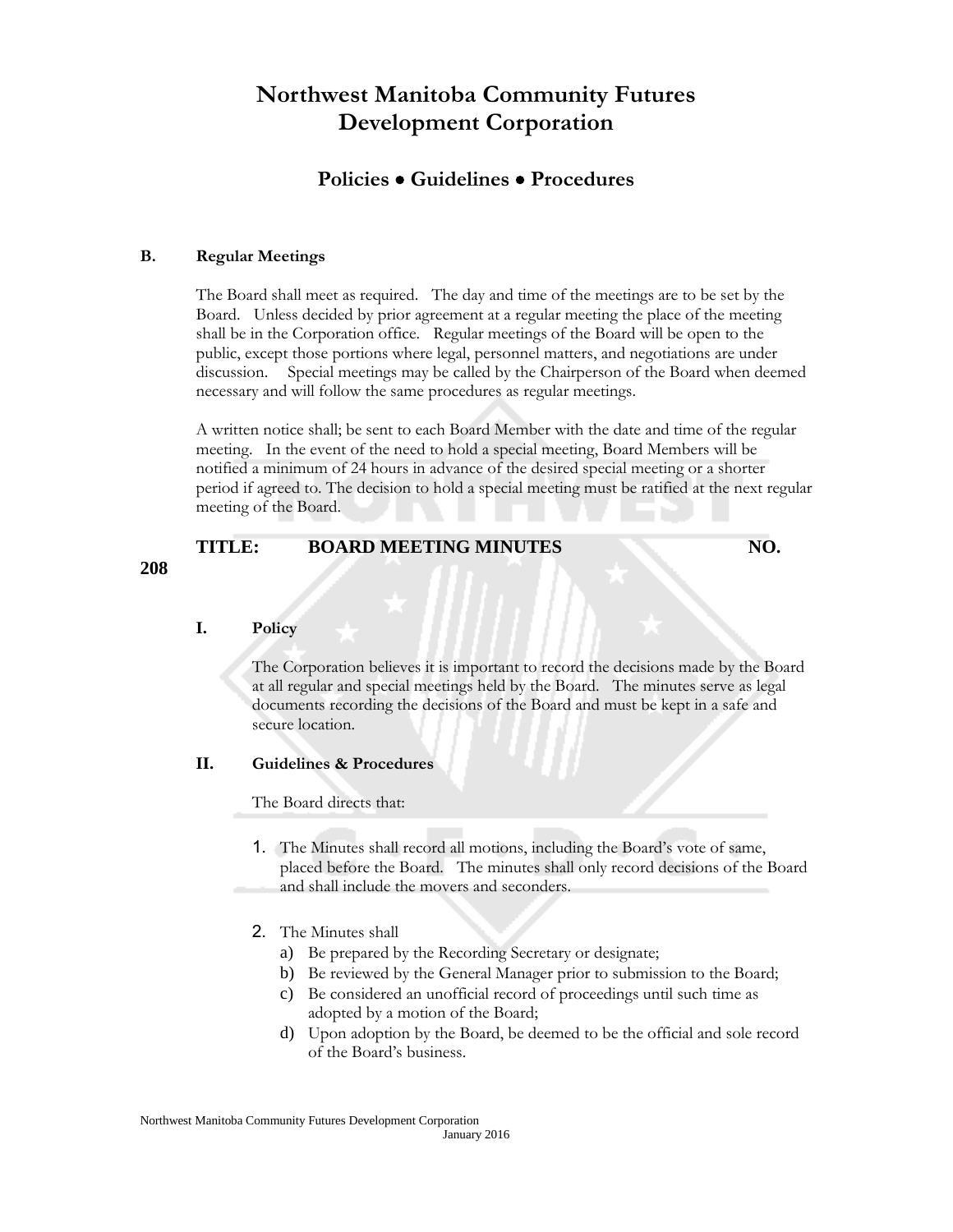## **Policies Guidelines Procedures**

- 3. The recording Secretary shall
	- a) Upon approval by the General Manager as to the accuracy of the "draft" minutes prepare a copy of the unofficial Minutes, marked "Unofficial Draft – Subject to Ratification", for distribution to the Board Members, Chief and Council, Community Councils and Staff;
	- b) Upon adoption by the Board, affixes his/her signature to the concluding page of the minutes;
	- c) Establish a codification system for motions placed before the Board which will provide for ready identification of the resolution as to the meeting at which it was considered;
	- d) Establish and maintain an official minute book and ensure that the minute book is stored in a safe place at the close of each working day.
- 4. The Chairperson of the Board shall, upon adoption by the Board, affix his/her signature to the concluding page of the Minutes.

#### **TITLE: BOARD MEETING CONDUCT, RULES OF ORDER, PROCEDURES NO.209**

#### **I. Policy**

The Corporation believes that its meetings should be conducted in a business like fashion. All members of the Board and its staff should be knowledgeable about rules of order and meeting procedures so that meetings can be handled with dispatch without forsaking the desire for full debate and sound decision making.

#### **II. Guidelines & Procedures**

- 1. **Quorums:** The quorum for all meetings of the Board shall be six Directors. Prior to the beginning of the meeting the Chairperson shall indicate whether a quorum is present. If a quorum is not present the Chairperson will so indicate and adjourn the meeting. Members present may discuss issues of mutual concern, however, no minutes shall be kept of the meeting and no decisions shall be made as a result of the informal meeting.
- 2. **Voting:** All motions duly moved and seconded before the Board shall be determined by a simple majority, provided a quorum is in attendance. The Chairperson of the Board shall vote on all issues. In the case of a tie vote the motion shall be considered lost. Secret ballots may only be called for at meetings of the board to appoint a new Chairperson. A request for secret ballot must be approved by a majority of the Board. No question once decided shall be reversed without a majority of the whole Board in favor of the reversal. Any one Board member may request the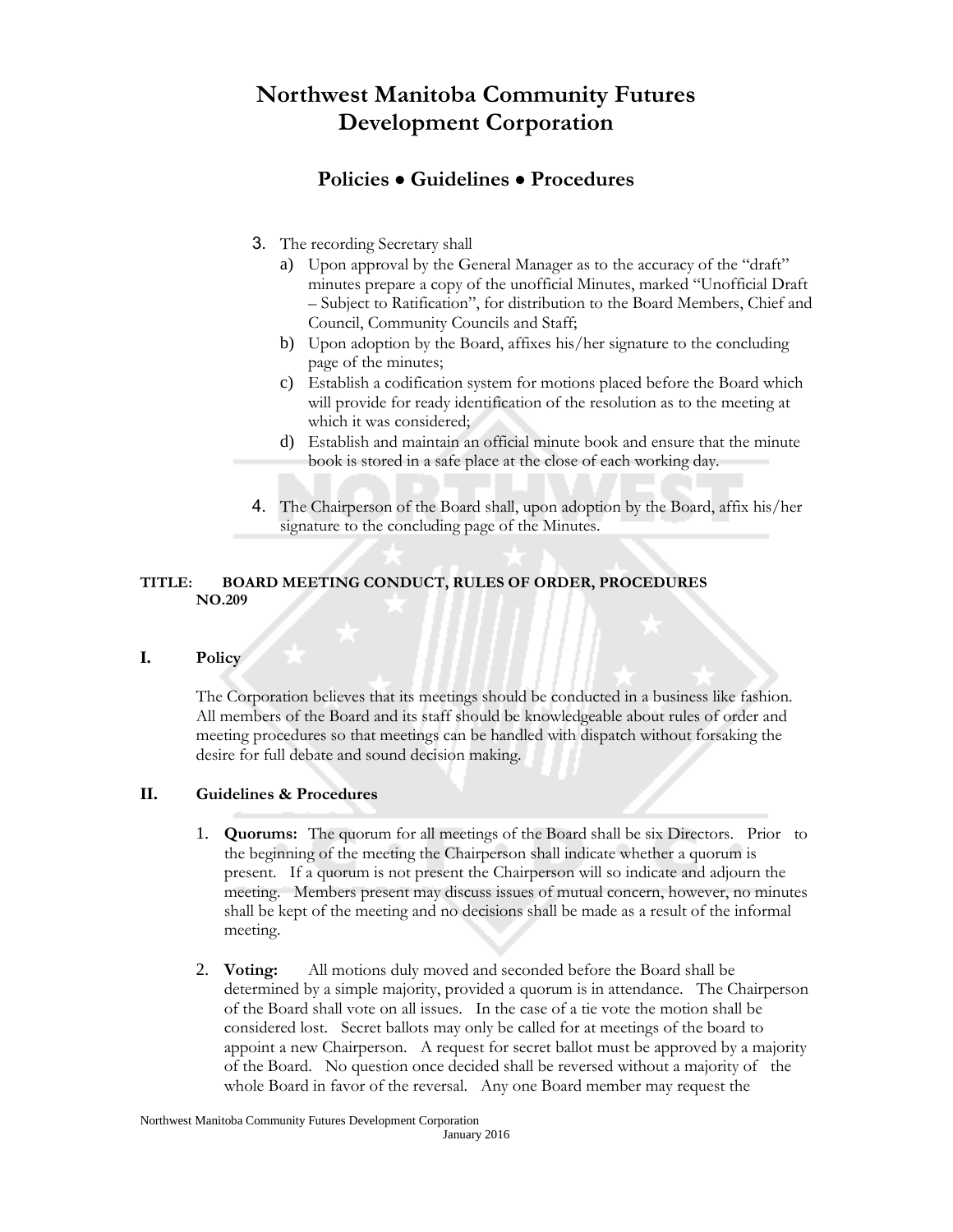## **Policies Guidelines Procedures**

recording of the yes and no on any question and may request that his/her vote be recorded in the minutes. A Board Member must be presented to vote. Invited guests and resource persons shall not vote on questions before the board.

3. **Rules of Order:** The Chairperson of the Board or Committee shall attempt to resolve issues of procedure or rules if order in a manner agreeable to the membership of the Board or Committee. In those cases where it is not possible to do so it has been agreed that Robert's Rules of Order shall prevail.

#### 4. **General Procedures:**

- a) Each and every member of the Board has equal rights;
- b) The first person recognized by the Chair as desiring to speak has the right to the floor:
- c) No Board Member shall be interrupted while speaking, unless he/she is out of order, or on a point of privilege or for clarification;
- d) When any matter is before the Board, the consideration of same cannot be interrupted except on a motion; for adjournment, for postponing; for referral; or for amendment;
- e) Exceptions to rules within the jurisdiction of the Board can be made by majority consent of the Board.

#### **TITLE: BOARD CHAIRPERSON POWER AND DUTIES NO. 210**

#### **I. Policy**

The Corporation believes that its Chairperson has primary responsibility for ensuring that the Board conducts its business in a professional and efficient manner. The Board entrusts to its Chairperson authority to guide Board Members through decision-making processes and to resolve conflict between Board Members. The maintenance of this trust falls primarily upon the Chairperson and hence the individual elected to be Chairperson shall serve at the pleasure of the Board.

#### I. **Guidelines & Procedures**

The Board assigns to its Chairperson/Vice-Chairperson, the following powers and duties:

- 1. To preside over all regular or special meetings of the Board;
- 2. To convey directly to the General Manager such concerns as are related to him/her by Board Members, clients or employees which may affect the administration of the Corporation;
- 3. To provide advice, when so requested, to the General Manager when he/she may have to initiate a course of action, the substance of which is not within the parameters of existing policy;
- 4. To act as spokesperson for the Corporation upon matters of policy;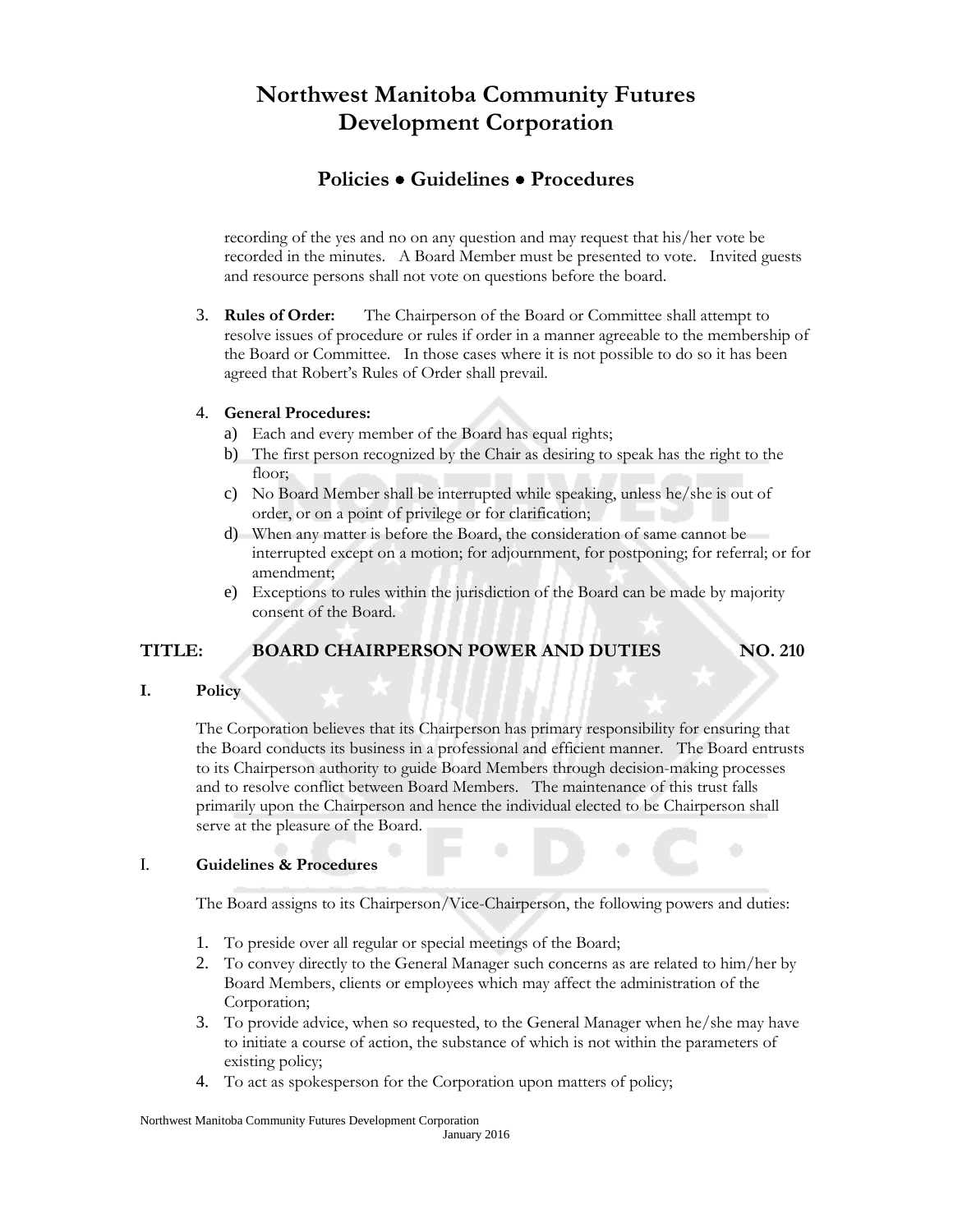## **Policies Guidelines Procedures**

- 5. To ensure that all questions before the Corporation are:
	- a) Well stated so as to ensure that the will of the Board is clearly expressed;
	- b) Voted upon by all Board Members present.
- 6. To preserve the integrity of Board Minutes by affixing his/her signature to the concluding page of the Minutes;
- 7. To act as ex-officio, without voting privileges, to all committees appointed by the Board;
- 8. To meet with the General Manager and the Corporation's legal counsel as required.

The Chairperson, with the approval of the Board, may name a substitute to perform any of these duties.

#### **Duties at Board Meetings**

- 1. The Chairperson shall call the meeting to order at the time designated, provided a quorum is present. If a quorum is present and the Chairperson is absent, the Vice-Chair or a member designated as acting Chair shall call the meeting to order.
- 2. It shall be the duty of the Chairperson at all times, to preserve order, and to endeavor to conduct all business before the Board with propriety and dispatch.
- 3. The Chairperson shall vote on all issues and any question on which there is an equality of votes shall be deemed to be negative/lost.
- 4. The Chairperson may speak to points of order in preference to other members, and shall decide questions of order, subject to an appeal, duly moved and seconded, to the Board by any two members.

#### **TITLE: BOARD COMMITTEES NO.** 211

#### **I. Policy**

The Corporation believes that it may be necessary or desirable to establish sub-committees of the Board. Committees may allow the Board to study issues in more detail, may save time and expenses for certain projects or allow for better communication and control during some activities. The Board however, believes that all proposed actions of a Board committee must be approved by the Board.

#### **II. Guidelines**

All committees will be structured in accordance with the following format and shall only exercise such powers as are specifically assigned by the Board.

Name of the Committee: Committee Terms of Reference/Purpose a) Membership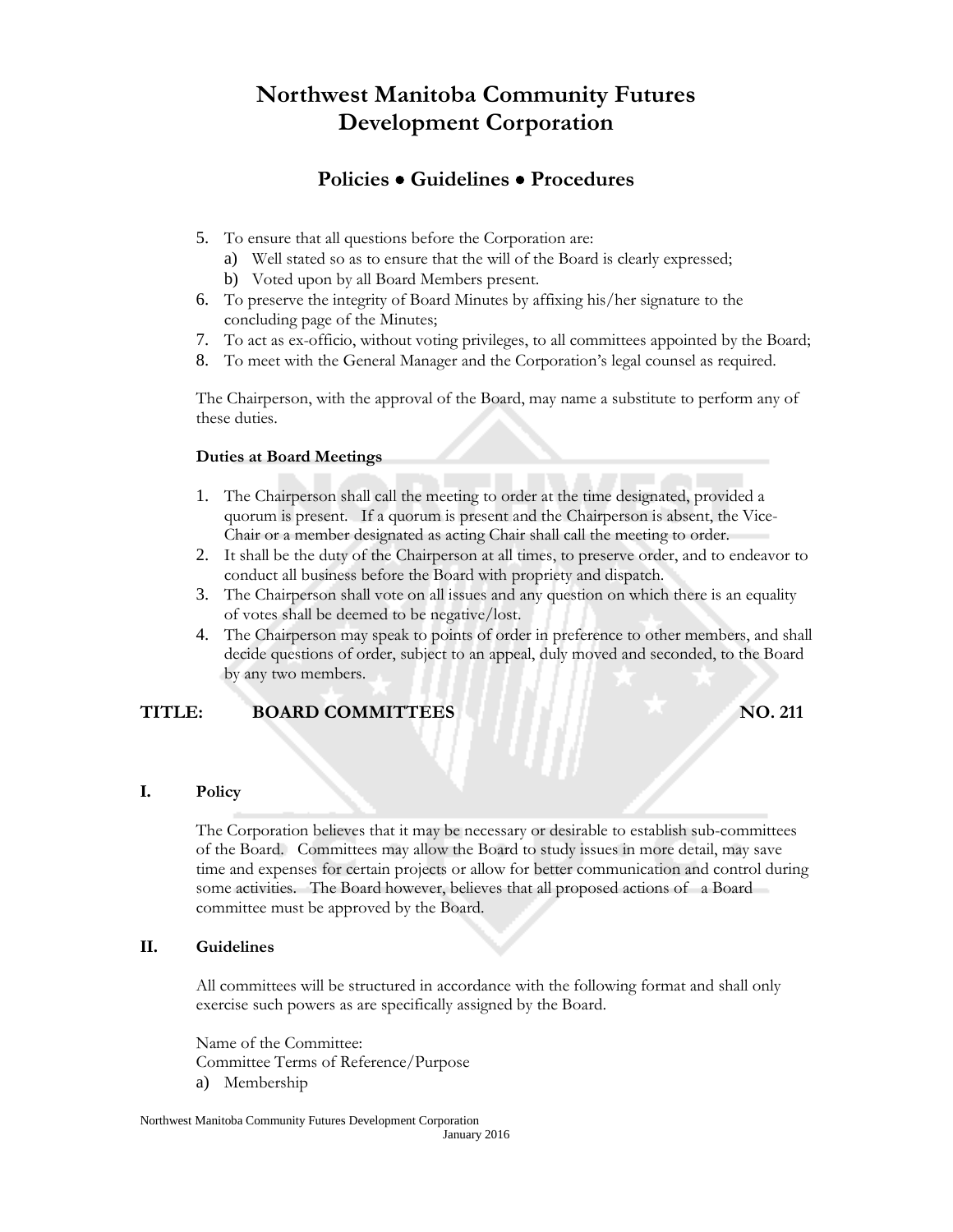### **Policies Guidelines Procedures**

- b) Meetings
- c) Minutes
- d) Reporting to the Board
- e) Budget
- f) Timeline

#### **TITLE: NEW BOARD MEMBER ORIENTATION NO. 212**

#### **I. Policy**

The Corporation believes that new Board Members should be provided with a planned program of orientation to help them become knowledgeable about their role and responsibility as quickly as possible.

#### **II. Guidelines & Procedures**

Under the guidance of experienced Board Members and the General Manager, orientation will be provided to new Board Members through the following activities

- A review and explanation of the Policy Handbook by the General Manager.
- A review and explanation of the current Annual Budget by the General Manager.
- A review of the minutes of regular and special meetings held over the prior year.
- A tour of the Corporation's office.
- A review of Board Meeting procedures by the General Manager

The orientation activities provided for this policy shall be completed in as much as possible within one month of a new member being appointed to the Board.

### **TITLE: BOARD MEMBER PROFESSIONAL DEVELOPMENT NO. 213**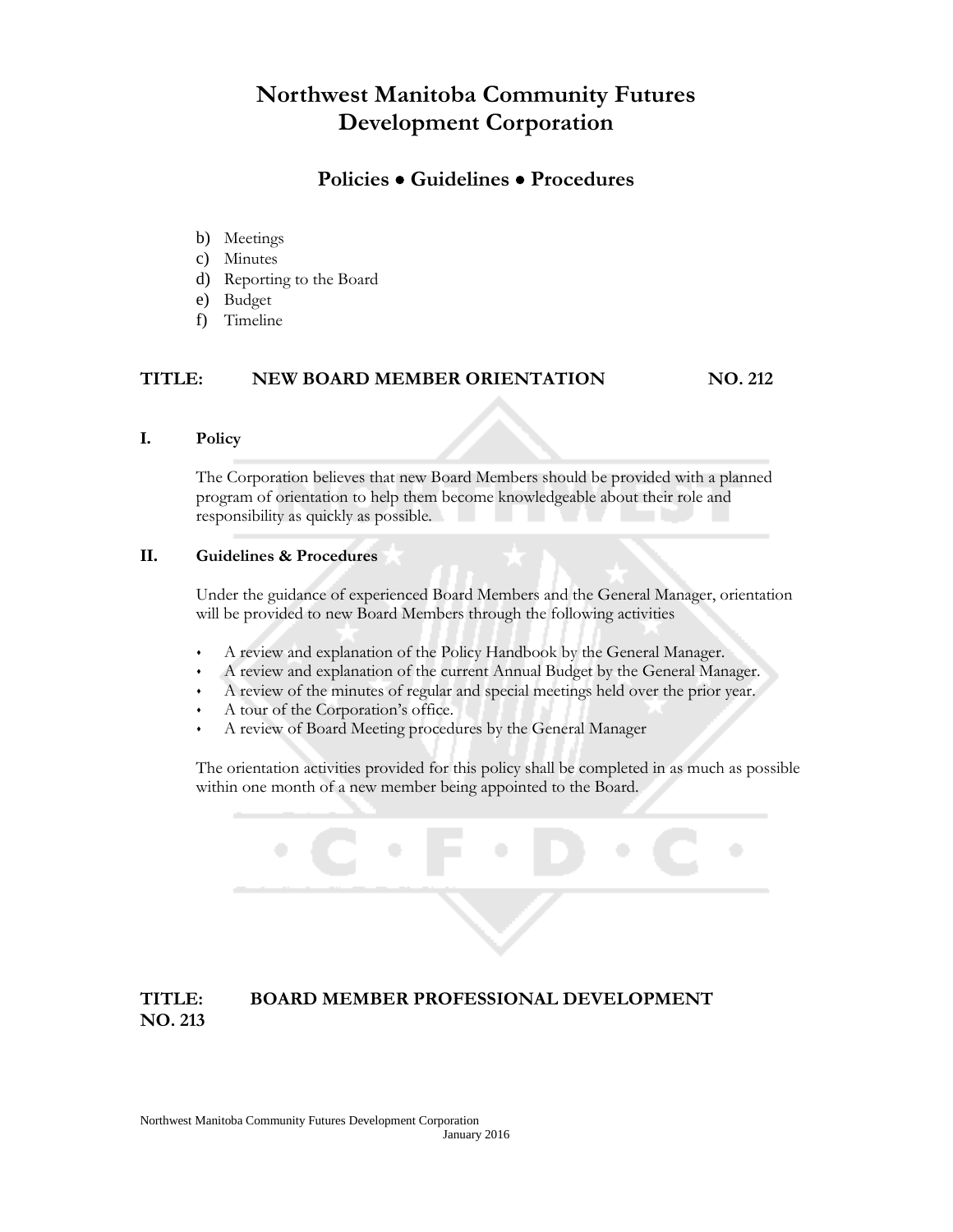### **Policies Guidelines Procedures**

#### **I. Policy**

The Corporation believes that Board Members must continue to expand their knowledge and skills to become more effective Board Members and to remain current with universal trends in economic and social development. Therefore the Board encourages the participation of Board Members at appropriate conferenced, conventions and workshops.

#### **II. Guidelines & Procedures**

#### **A. Approval of Attendance**

- 1. Approval for attendance at any convention/conference/workshop shall be requested in advance;
- 2. Requests shall be given approval by the Board at a regular/special meeting.

#### **B. Financial Support**

Members shall be paid an allowance for expenses incurred for registration, hotel accommodation, meals and travel. The rate for allowance payments shall be determined by the Board.

#### **C. Report to the Board**

- 1. Members shall report to the Board at its next regular meeting following their return form the convention, workshop or conference;
- 2. The report shall try to evaluate the relevance of the convention to affairs of the Corporation.

#### **TITLE: BOARD MEMBER EXPENSES NO. 214**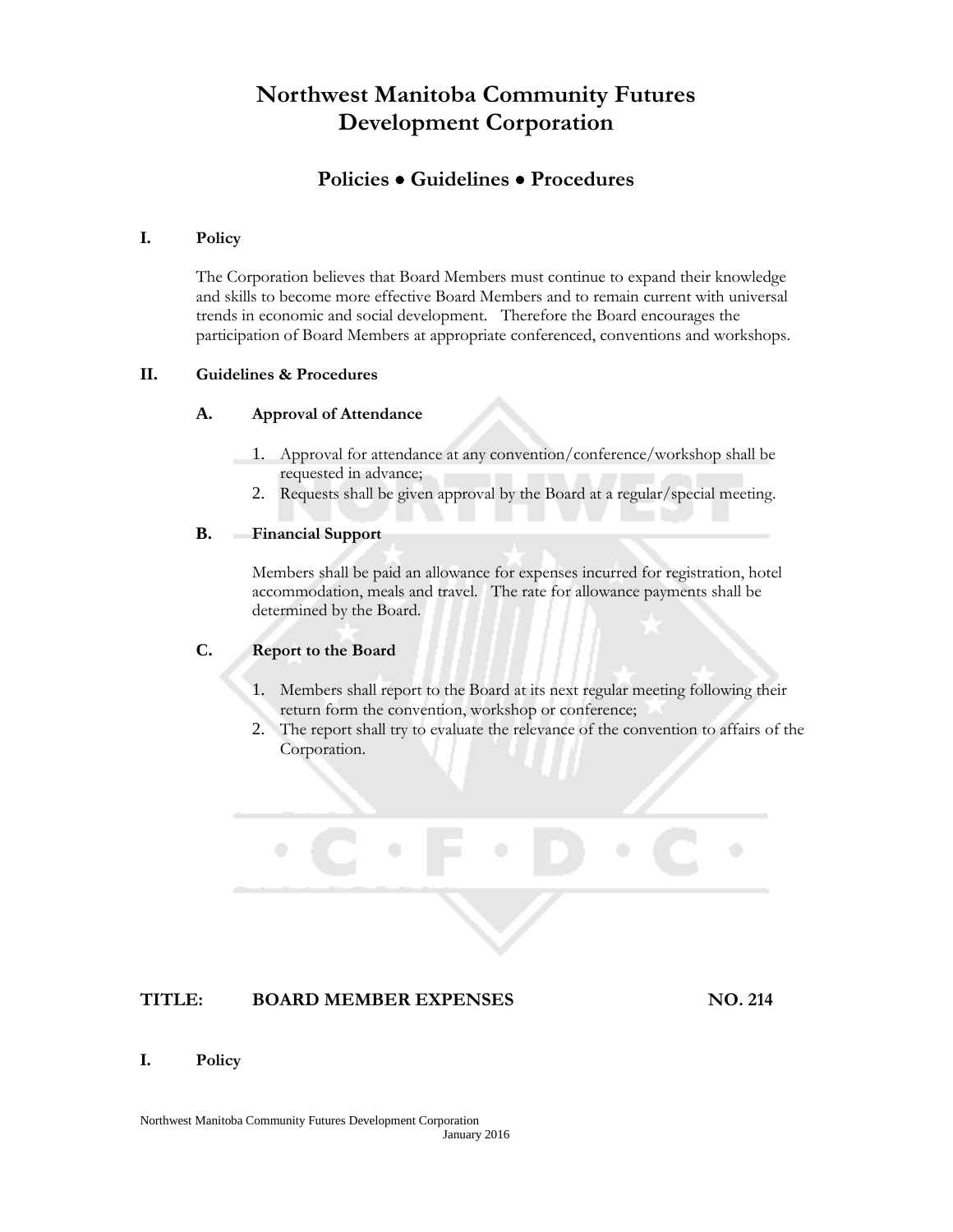### **Policies Guidelines Procedures**

The Corporation recognizes that Board Members are required to devote considerable time and energy in carrying out their duties. The Corporation believes a Board Members should be reimbursed for expenses associated with their duties, and be insured against liability resulting while acting on behalf of the Corporation.

#### **II. Guidelines & Procedures**

The Corporation will annually review and approve the expenses to be covered for Board Members. The Board may approve an additional allowance for the Chairperson of the Board.

#### **Reimbursement for Expenses:**

Board Members will have their expenses paid or will be reimbursed for expenses to attend to Board business provided that the place of business or meeting is outside the community and at a rate established by the Board each year in the annual budget. All expense accounts are to be approved by the General Manager.

#### **Insurance:**

The Corporation shall maintain adequate insurance to protect the Board and its members against liability resulting from acting in behalf of the Corporation. The amount of coverage should be reviewed annually in consideration of trends in liability awards.

#### **Guests of the Board:**

From time to time the Board may appoint community or First Nation members resource persons to sit as guests of the Board. The Board may pay such guests expenses or fees for their services by resolution of the Board.

#### **TITLE: BOARD POLICY DEVELOPMENT NO. 215**

#### **I. Policy**

Northwest Manitoba Community Futures Development Corporation January 2016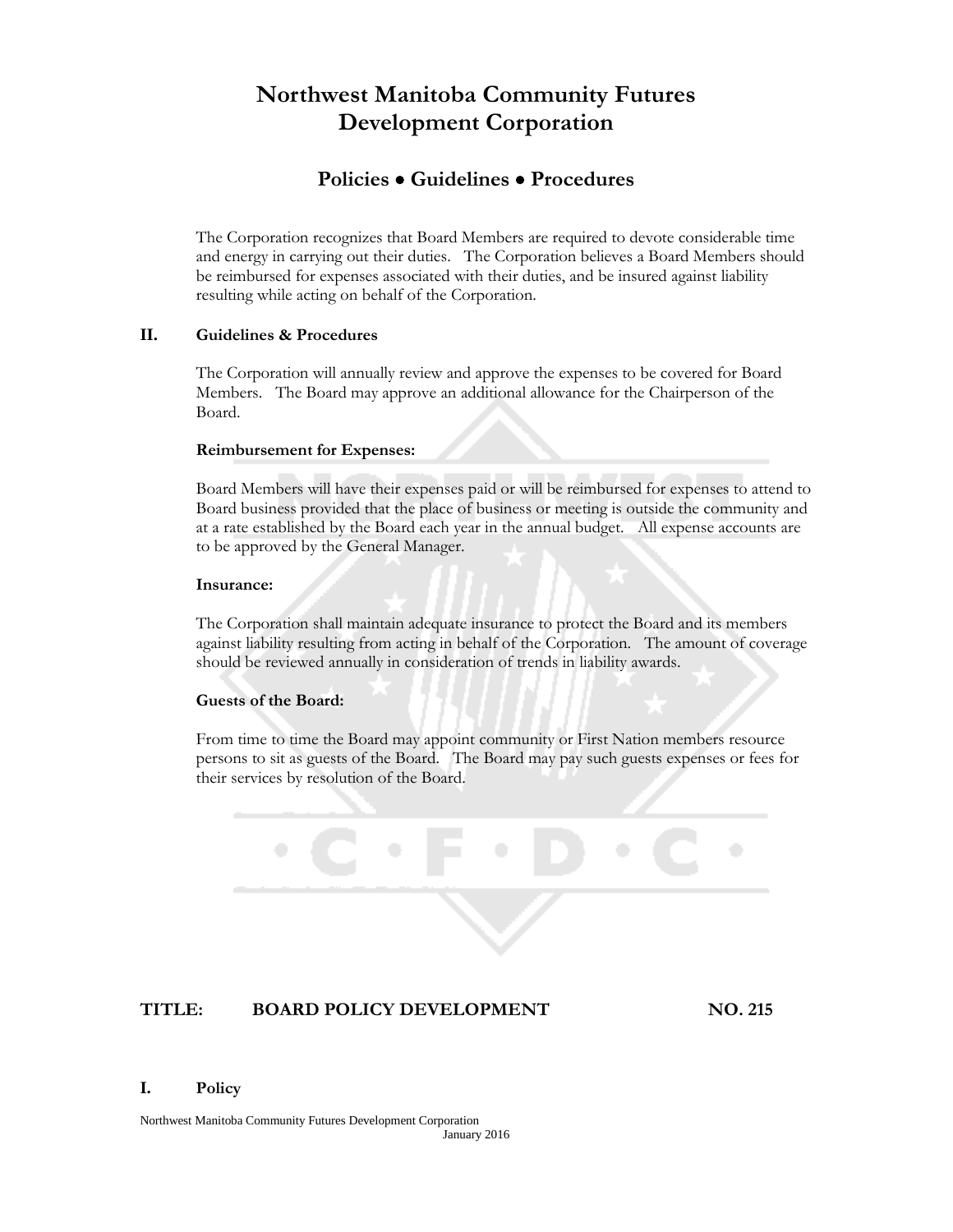### **Policies Guidelines Procedures**

The Corporation has the power and responsibility to provide leadership and direction on all matters pertaining to the Corporation. It is through Board policy that the Board fulfills these responsibilities and governs the Corporation. The Board recognizes that the community and staff affected by policy should play an important role in the policy development.

#### **II. Guidelines**

- A. The General Manger is responsible for the co-ordination of policy development for the Corporation.
- B. Community Members, Board Members, Staff, and clients are encourages to submit suggestions or recommendations verbally or in writing for new policy or modification to existing policies to the General Manager at any time.
- C. The Board of Directors shall consider all reactions and comments regarding proposed policies prior to final approval.
- D. Proposed policies, or revisions to existing policies, shall be presented to the Board with a recommendation for action from the General Manager.
- E. On matters of unusual urgency, the Board may take immediate action to adopt policy or to revise existing policy.

#### **TITLE: BOARD POLICY APPROVAL, AMENDMENT AND RESCINDMENT NO. 216**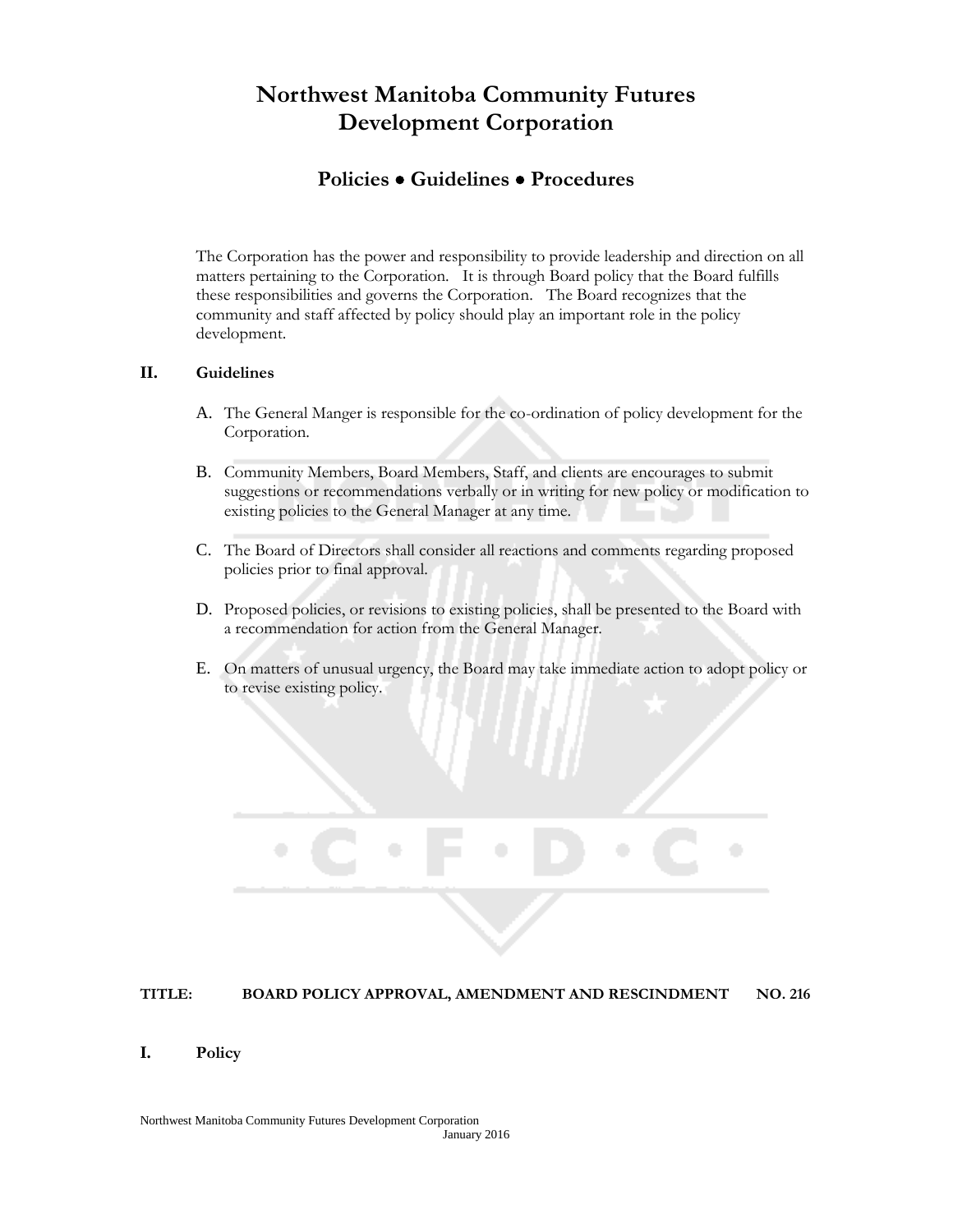### **Policies Guidelines Procedures**

The Board of Directors believes that its policies provide guidance and direction on all matters pertaining to the Corporation. Changes in needs, conditions, purposes, and objectives require that policies be kept current.

Since policies play a central role in the governance of the Corporation, new policies, revisions to policies, and rescindments of policies require deliberate and careful study before being enacted. The following guidelines and procedures provide the means whereby this can happen.

#### **II. Guidelines & Procedures**

Approval of new policies, amendments to or rescindment of policies shall follow a process of two readings over a period of two meetings.

- 1. **First Reading:** Draft policy, amendments or rescindments are presented to the Board for information, clarification, and discussion. Copies shall be made available to the staff and publicly posted to permit study by interested community members.
- 2. **Second Reading:** Merits of draft policy, amendments, or rescindments discussed; reactions and recommendations received are addressed, full debate; approval by formal motion.
- 3. Where urgent situations or special events require immediate action, the Board, with unanimous consent of a quorum of the Board may give temporary approval of policies with one reading. The temporary policy must receive second and final approval at the next meeting of the Board.
- 4. All policies of the Board shall be submitted to the local Chief and Council and/or Mayor and Council as information.

#### **TITLE: POLICY DISTRIBUTION AND IMPLEMENTATION NO. 217**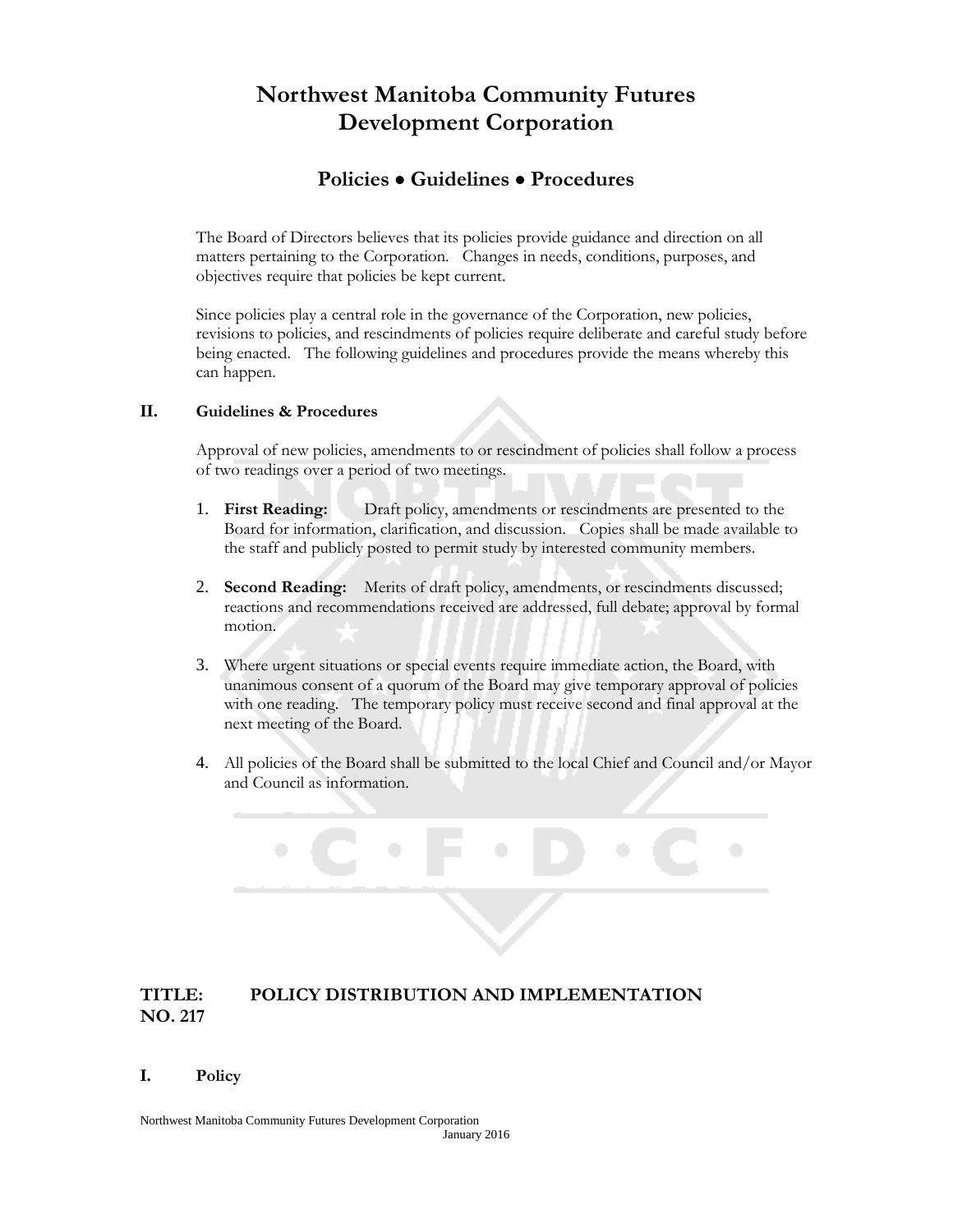### **Policies Guidelines Procedures**

The Board of Directors of the Corporation believes that all staff members and clients must be familiar with and abide by Board Policy at all times. The Board holds the General Manger responsible for the dissemination and communication of Board Policy and to ensure that all employees and/or clients comply with Board policy.

#### **II. Guidelines & Procedures**

- 1. The General Manager shall ensure that the Policy Handbooks are maintained and up-todate and that all personnel have access to the policies of the Board.
- 2. Upon approval of policy by the Board, the General Manager shall circulate said policy to all Policy Handbook holders.
- 3. The General Manager shall meet and confer as required with Policy Handbook holders to ensure understanding of policy and needed strategies to ensure effective implementation of policy direction and requirements.
- 4. Access to the Policy Handbook is extended to Chief, Council, Mayor and Council, and Community Members.



#### **TITLE: POLICY REVIEW AND EVALUATION NO. 218**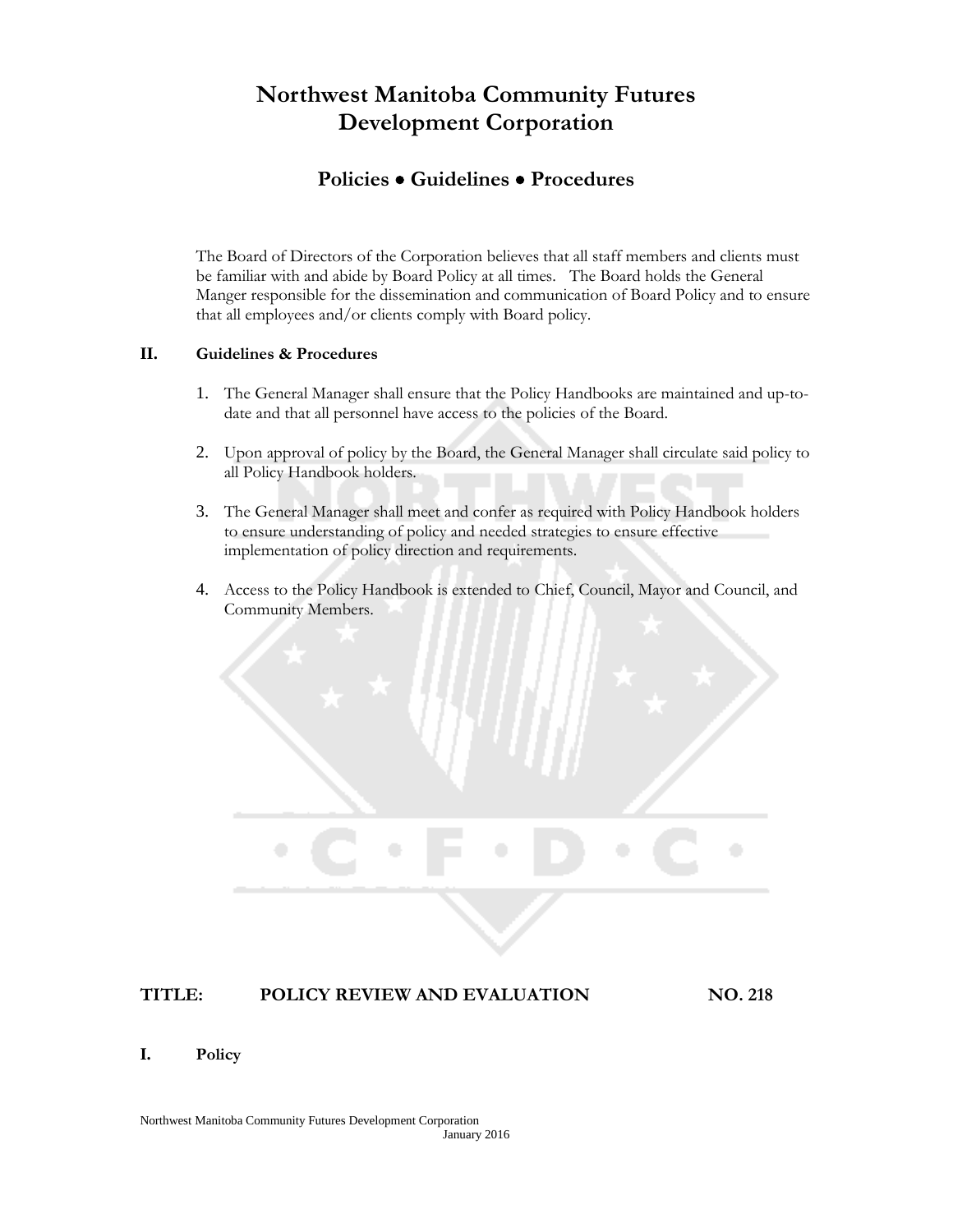### **Policies Guidelines Procedures**

The Board of Directors believes that ongoing evaluation of policies is essential since changing needs, conditions and objectives may render a policy inadequate or outdated, requiring revision or replacement.

It is imperative therefore, that policy review take place on a regular basis and as the need arises.

#### **II. Guidelines**

The Board directs the General Manager to call to its attention policies that are in need of recession and/or replacement.

#### **III. Procedures**

- A. The General Manager, at a minimum, will report to the Board of Directors upon the first anniversary of a policy being adopted, and every third year thereafter.
- B. This report shall include:
	- 1. An assessment of the impact the policy has had since its adoption.
	- 2. Recommendations for:
		- a) Continuing the policy;
		- b) Revising the policy;
		- c) Replacing the policy;
		- d) Rescinding the policy.

### **TITLE: BOARD SELF EVALUATION NO. 219**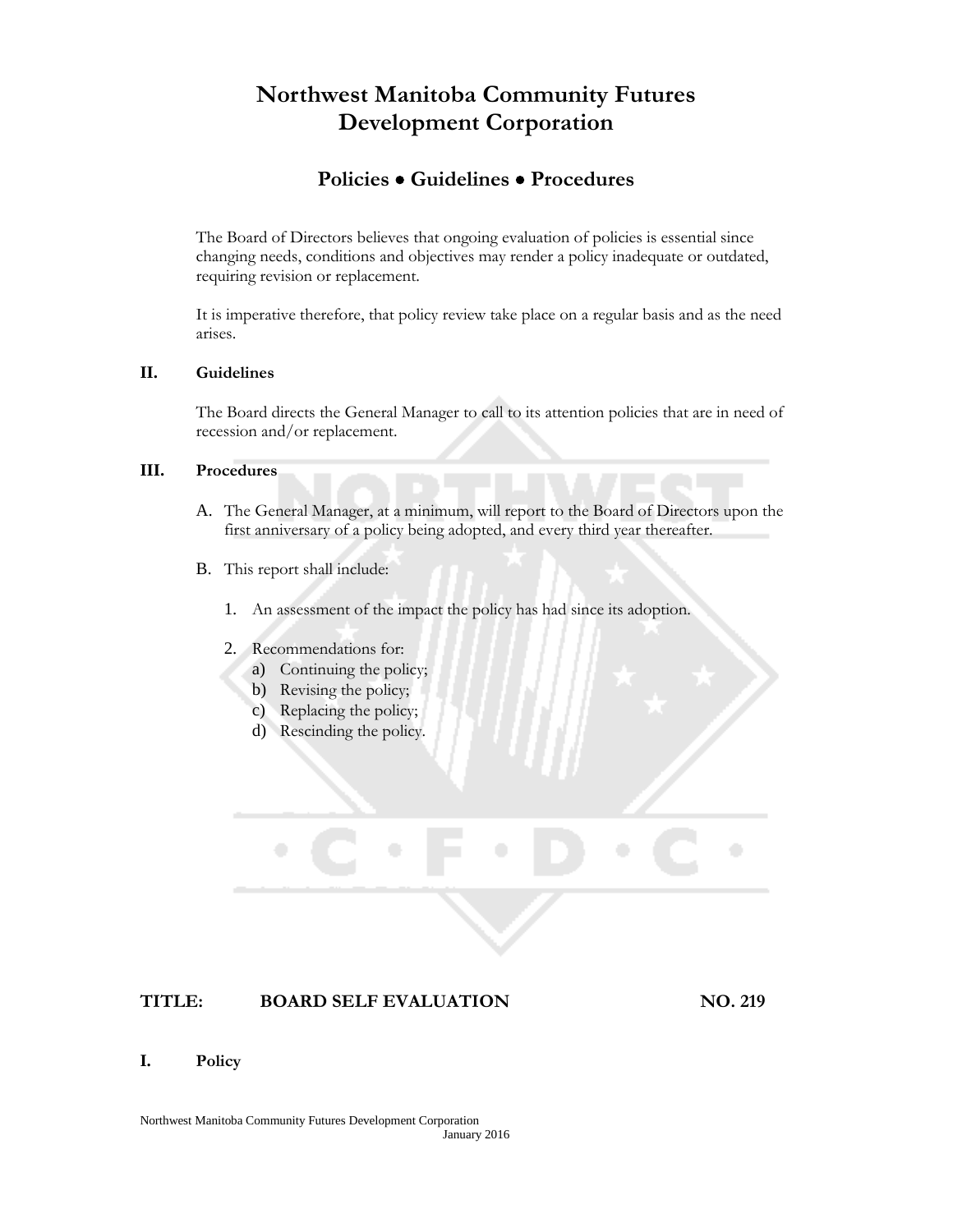### **Policies Guidelines Procedures**

The Board of Directors believes that the efficiency of the Board itself directly affects the efficiency of the Corporation as a whole. Therefore, the Board will conduct an annual evaluation of its own work.

#### **II. Guidelines**

- 1. The evaluation should be a positive, constructive process aimed at improvement rather than criticism.
- 2. Board Members themselves will develop the standards against which they will measure their performance. Areas to consider will include, but not be limited to, the relationship between the Board and the Administration; the conduct of meetings; the effectiveness of policy development procedures; the relationships between the Board and the communities. Goals and objectives for the board should be agreed upon at the beginning of each year and the evaluation based upon what the Board planned to achieve for itself.
- 3. The evaluation should be based on the Board's own goals for itself, not on goals for the Corporation as a whole.
- 4. The Board should evaluate itself as a Board, not as individuals. Evaluations which focus on Board's action rather than on personalities are more productive.
- 5. The Board should not be limited in its self-evaluation to only those items that appear on a form. Free discussion and informal comments can be valuable.
- 6. The outcome of the evaluation should be a written report on how the Board views its own performance. This report should then lead to the development of new objectives and strategies for improvement. Training for Board Members and a well-organized orientation for new members will help in the formulation of Board goals and expectations for the next year.
- 7. The Board's self-evaluation may be done in conjunction with the evaluation of the General Manager. In any case, the General Manger's view of the Board's performance should be sought as a part of the Board evaluation.

#### **TITLE: GENERAL ADMINISTRATION - GOALS NO. 301**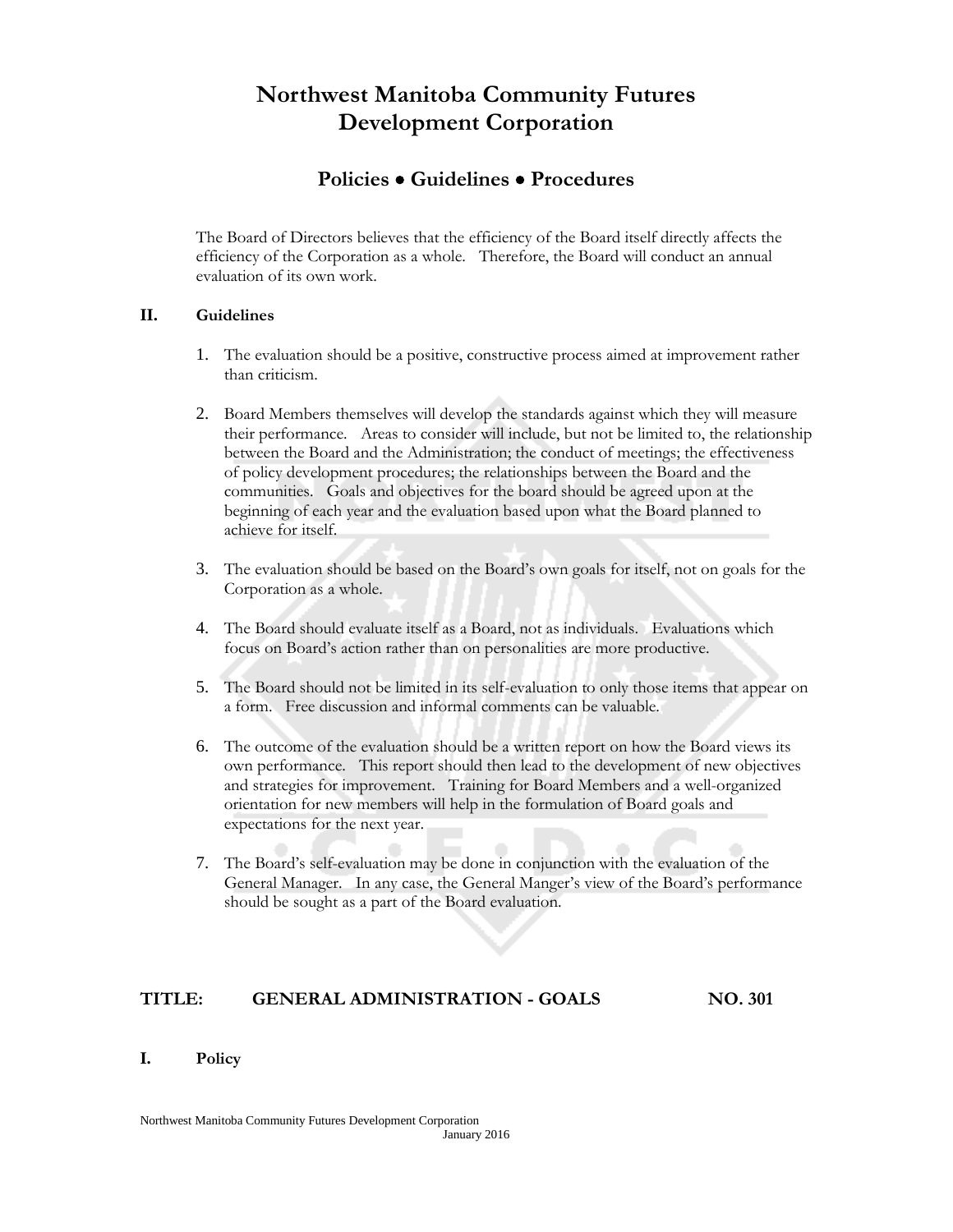### **Policies Guidelines Procedures**

The general purpose of the administration of the Corporation shall be to co-ordinate and supervise, under the policies of the Board, the creation and operation of an environment in which clients are serviced most effectively. Administrative duties and functions should be appraised in terms of the contributions made to improving product and service. The Board shall rely on the General Manager to provide the professional administrative leadership demanded by such a goal.

The Corporations administrative organization shall be designed so that the general office will be an integral part of the Corporation guided by Board policies, implemented through the General Manager.

Vision, initiative, efficient resource allocation and wise leadership as well as consideration and concern for staff members, clients, and Board Members are essential for effective administration.

#### **II. Guidelines & Procedures**

Major goals of administration of the Corporation shall be:

- 1. To manage the Corporation's departments, programs and services effectively;
- 2. To provide professional advise and counsel to the Board;
- 3. To implement management functions to ensure the best and most effective programs and services.

#### **TITLE: BOARD/GENERAL MANAGER RELATIONSHIP NO. 302**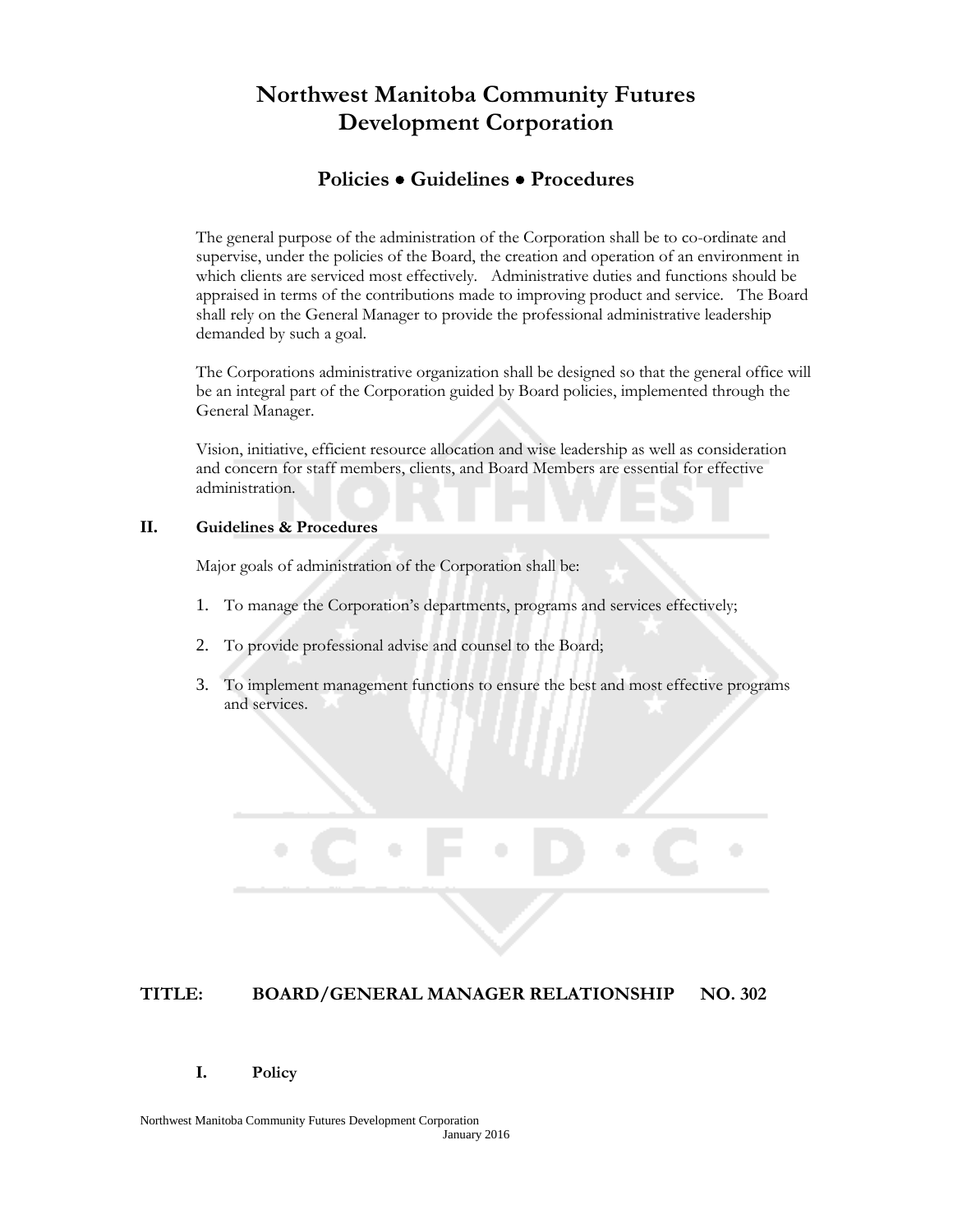### **Policies Guidelines Procedures**

The Board of Directors believes that the enactment of policies is its most important function, and that the implementation of policies shall be the function of the General Manager. Delegation by the Board of its executive powers to the General Manger to manage, frees the Board to devote its time to policy making, planning and evaluation.

The Board designates the General Manager as Chief Executive Officer for the Board and holds the General Manager responsible for carrying out its policies within established guidelines and for keeping the Board informed about the Corporation's operations and systems management.



#### **TITLE: ROLE OF THE GENERAL MANAGER NO. 303/511**

Northwest Manitoba Community Futures Development Corporation January 2016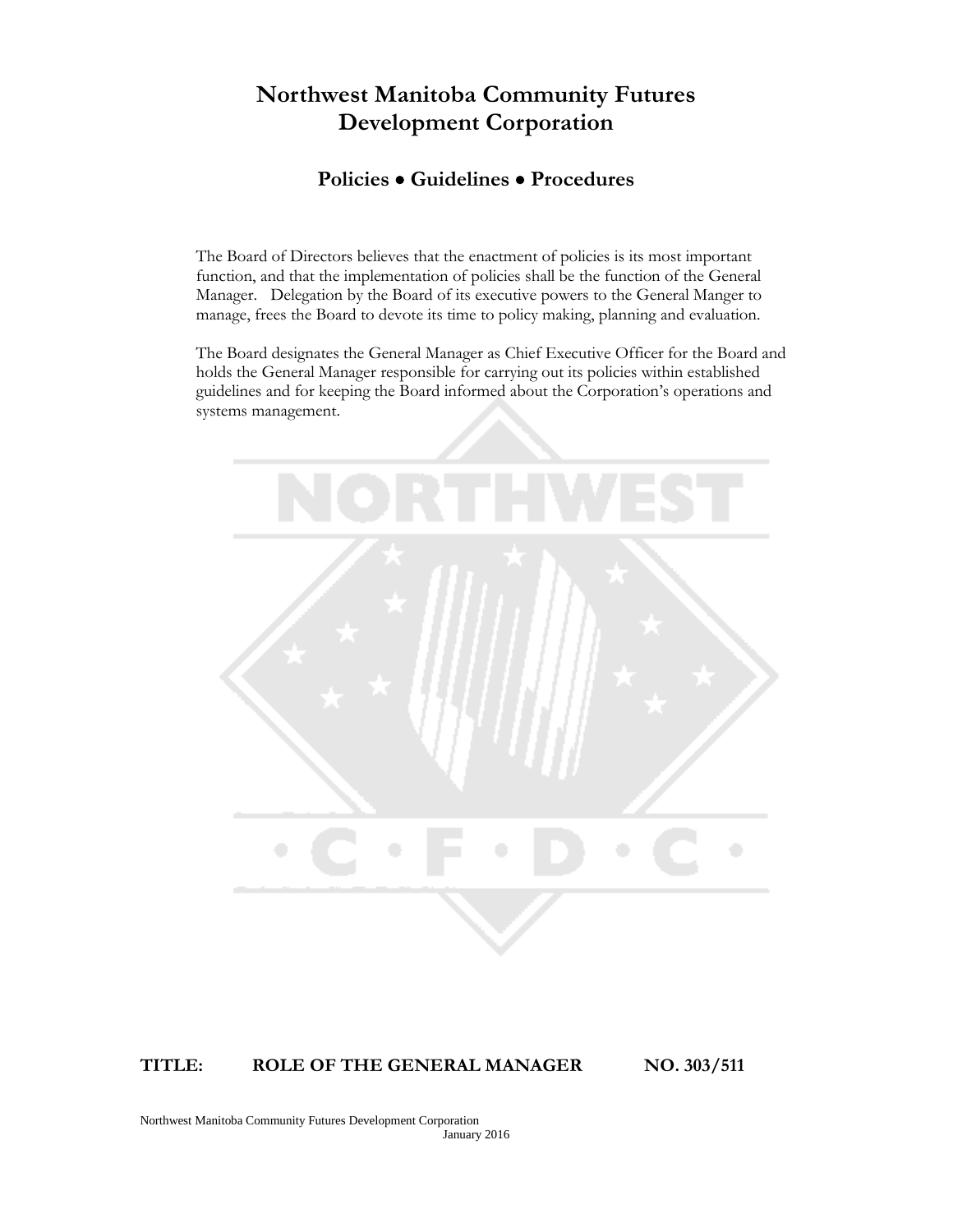### **Policies Guidelines Procedures**

#### **I. Role**

The General Manager is employed by and reports to the Board of Directors and is designated as the Chief Executive Officer of the Board. The Director will confer with the Board, attend meetings of the Board, and exercise general supervision over the organization, employees, property, and services provided under the jurisdiction of the Board.

#### **II. Job Goal**

The General Manager is primarily responsible for the Economic Development of the NWMCFDC and will provide leadership in developing, maintaining and monitoring the programs and services, to administer and supervise all activities of the Corporation.

#### **III. Performance Responsibilities**

#### **1. Board Operations**

- a) Attends all meetings of the Board, community meetings, seminars, workshops or conferences as required or authorized by the Board., except when his/her own appointment, efficiency, contract or salary are being considered and serves as ex-officio member on all Board committees.
- b) Records minutes and maintains full and accurate records of all proceedings of every Board meeting and ensures that the actions and wishes of the Board are communicated appropriately. Attends to all incoming and outgoing correspondences.
- c) Supervises the effective implementation of all Board policies, directives and bylaws.
- d) Observes the highest degree of confidentiality concerning any matter pertaining to the authority of the Board.
- e) Complies with the provisions of the official By-Laws and Policy Manual of the Corporation.
- f) Ensures that required records and reports on behalf of the Corporation are completed on an annual basis.
- g) Represents as directed and assist the Board in all matters of negotiations with such agencies or businesses that the board deems necessary.

#### **TITLE: ADMINISTRATION IN THE ABSENCE OF POLICY NO. 304**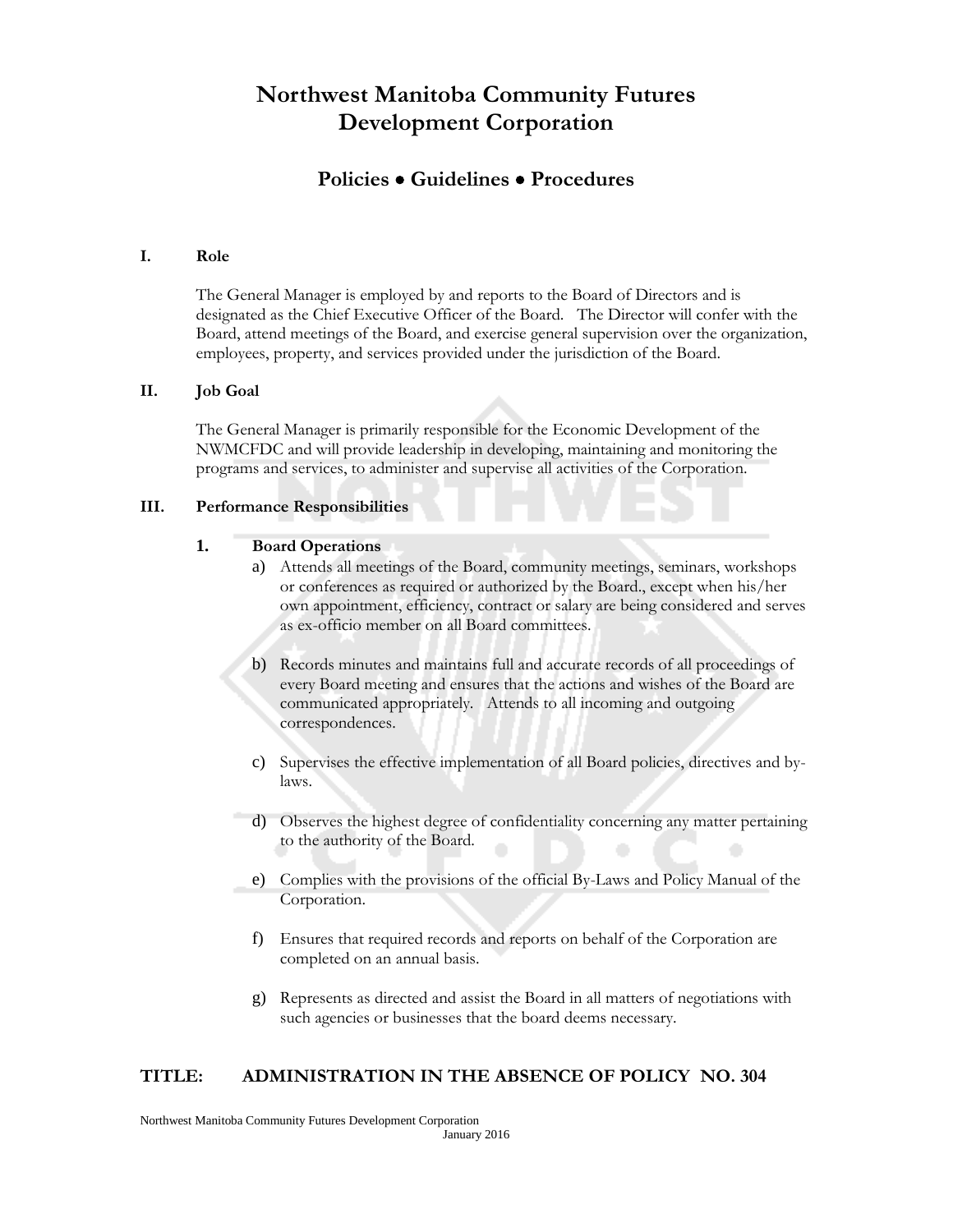### **Policies Guidelines Procedures**

### **I. Policy**

The Board of Directors recognizes that situations of an urgent nature may arise from time to time for which there may not be policy or sufficient policy to guide the actions of the General Manager.

So as to ensure the continued welfare of the Corporation and its clients, when such situations arise, the Board authorizes the General Manager to make such decisions as are necessary and has developed procedures for the General Manager to follow in such cases where there is an absence of policy.

#### **II. Guidelines & Procedures**

The General Manager shall:

- 1. Consider the matter, and, if possible, to consult with the Chairperson and/or Vice-Chairperson of the Board of Directors.
- 2. Determine an appropriate course of action and to communicate the decision(s) to those immediately affected.
- 3. Provide an oral report to the Board Chairperson as soon as possible.
- 4. Provide an oral or written report to the Board, detailing the circumstances and the determined course of action at the next regularly scheduled meeting of the Board.
- 5. Recommend appropriate Board Policy to handle future situation or events.

#### **TITLE: COMPLAINTS NO. 305**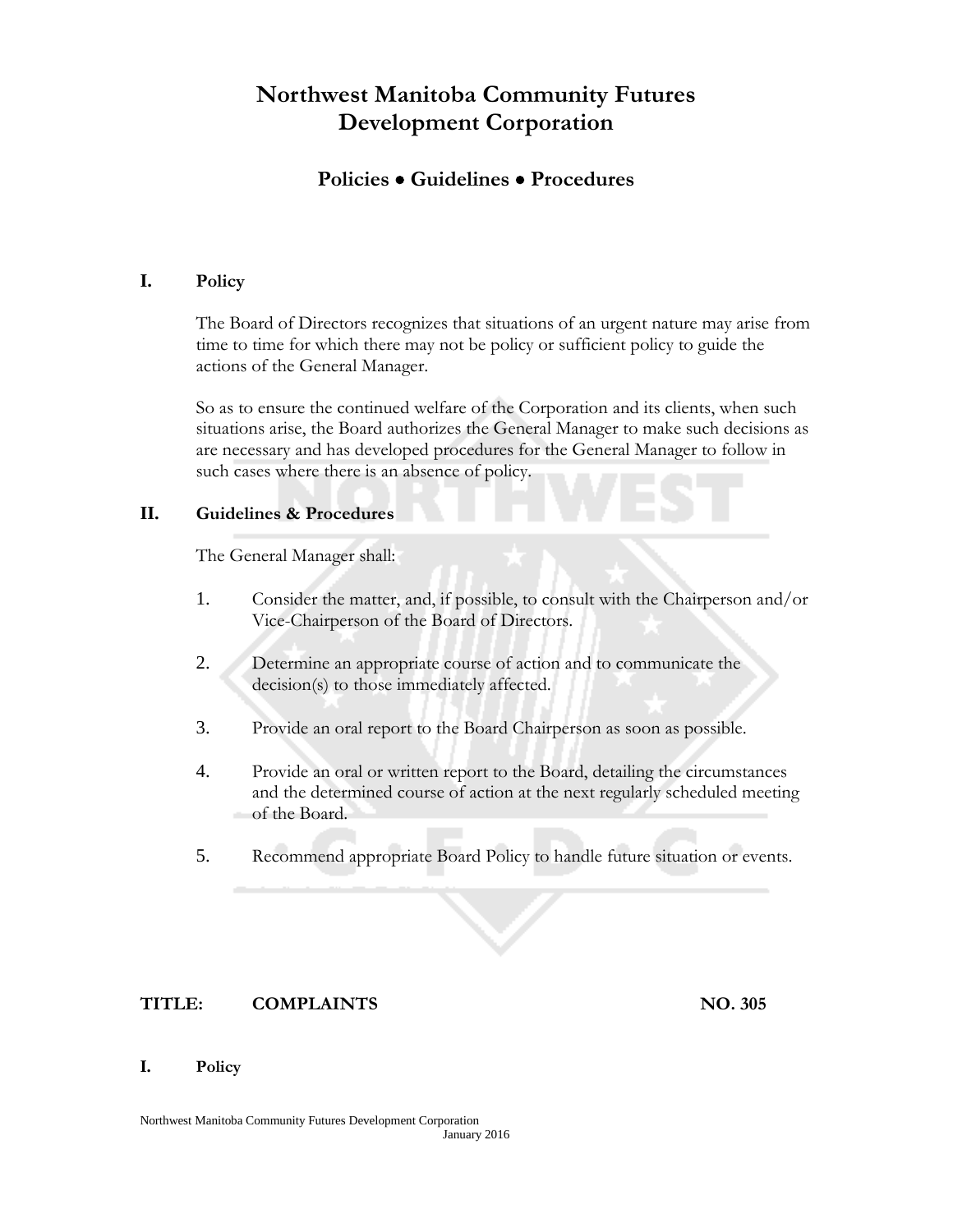### **Policies Guidelines Procedures**

The Board of Director recognizes that complaints about a wide array of issues affecting the Corporation may be received by the General Manager, Board Members or staff. The Board believes that no member of the community shall be denied the right to lodge a complaint or to petition an individual Board Member, but that any complaint received should be referred through the proper administrative channel for solution before action by the Board of Directors.

#### **II. Guidelines**

- 1. Complaints about staff should be directed to the General Manager.
- 2. Complaints about the General Manager shall be directed to the Board of Directors through the Chairperson of the Board.
- 3. Complaints about individual Board Members or the Board of Directors shall be directed to the Chairperson of the Board. An individual member of the Board will be provided with an opportunity to appear before the Board to have their concerns heard and considered.
- 4. Any individual Board Member or the General Manger shall always be provided with the opportunity to respond to a complaint received about their performance or activities. This hearing shall be held in-camera and on a confidential basis.
- 5. All actions taken by the Board as a result of a complaint shall be approved of at a regular or special meeting of the Board.

#### **TITLE: COMMUNITY INFORMATION PROGRAM NO. 306**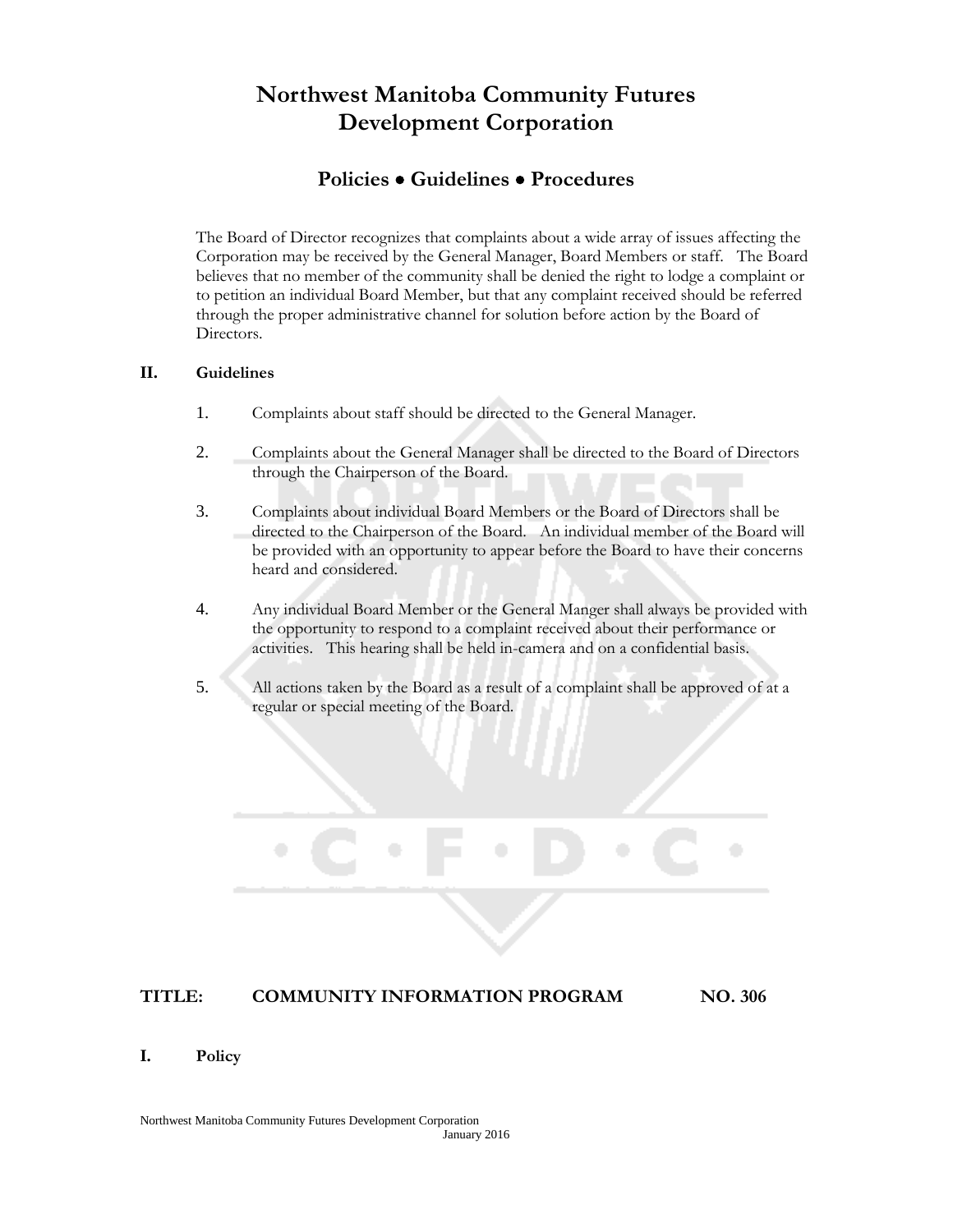### **Policies Guidelines Procedures**

The Corporation believes that the release of pertinent information regarding its philosophies, goals, policies, and operations is an important vehicle by which its employees and the community may become better informed about the programs and services and the decisions made. The purpose therefore, is to inform, enlighten, and educate with regard to the direction the Corporation is taking and in so doing to increase community awareness and understanding.

#### **II. Guidelines & Procedures**

The Board expects the General Manager to institute and maintain effective and appropriate procedures for the prompt dissemination of information through the following activities.

- A. Copies of Board Meeting Minutes will be made available to the Chiefs and Councils, Mayor and Councils.
- B. News releases or newsletters designed to amplify or explain certain items from the minutes which are deemed to be in the community interest, may be issued after meetings of the Board by the General Manager.
- C. All prepared news releases issued to the media form the Corporation shall be approved by the General Manager and Chairperson.
- D. Organize and attend meetings called for the purpose of informing communities about Corporation matters and issues.
- E. Organize an Annual General Meeting within 90 days of the receipt of the financial audit for the previous fiscal year.

#### **TITLE: CONSULTANTS TO THE BOARD NO. 307**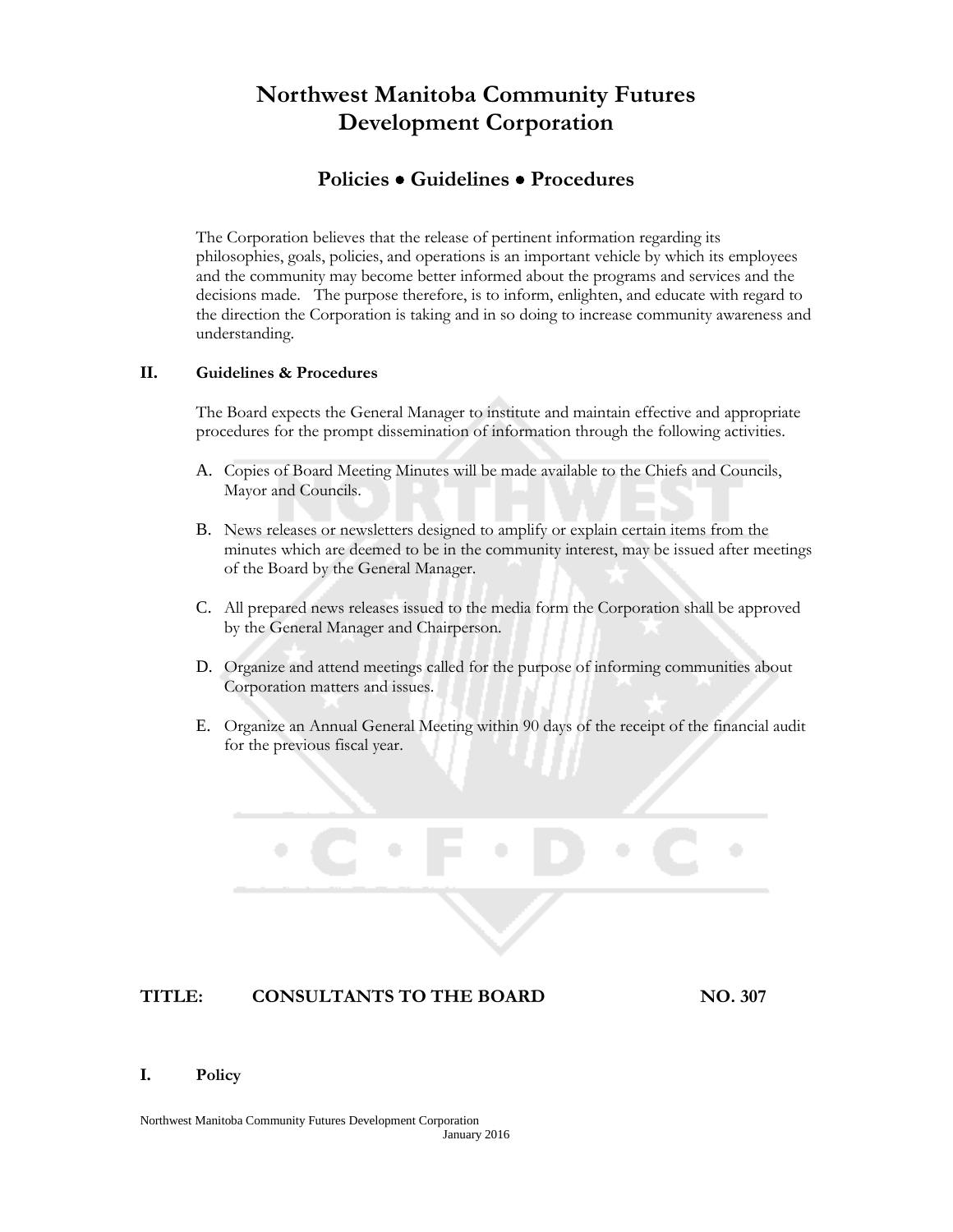### **Policies Guidelines Procedures**

The Board of Directors believes that the Corporation is a complex organization established to provide high quality programs and services to clients who will live in an ever changing and highly complex society. In order to pursue its mission and also to protect the Board's financial investment, the Board may from time to time engage the services of qualified consultants to provide new insights and ideas for dealing with especially difficult problems and/or to provide special services which present staff are unable to provide.

#### **II. Guidelines & Procedures**

The kinds of assistance sought may include, but will not necessarily be limited to:

- 1. Conducting fact-finding studies, surveys, evaluations, and research;
- 2. Providing counsel or services requiring specialized expertise; and
- 3. Assisting the Board in developing policy and program recommendations.

Before engaging any consultant, the Board will require submission of a written proposal which can be incorporated into a contract or purchaser order of it satisfies the wishes of the Board. Proposals will detail:

- 1. The specific objectives to be accomplished by the consultant;
- 2. The specific tasks to be performed
- 3. The procedures to be used in carrying out tasks;
- 4. The target dated for the completion of tasks;
- 5. The method to be used to report results to the Board and/or to deliver any "product"; and
- 6. The total cost of the proposal including fees and projected expenses.

The General Manager will establish procedures necessary to effect an efficient working relationship between the consultant and the Board and/or staff members and to ensure that the consultant keeps in close contact with the General Manager throughout the project.

#### **TITLE: FINANCIAL ADMINISTRATION – GOALS AND OBJECTIVES NO. 401**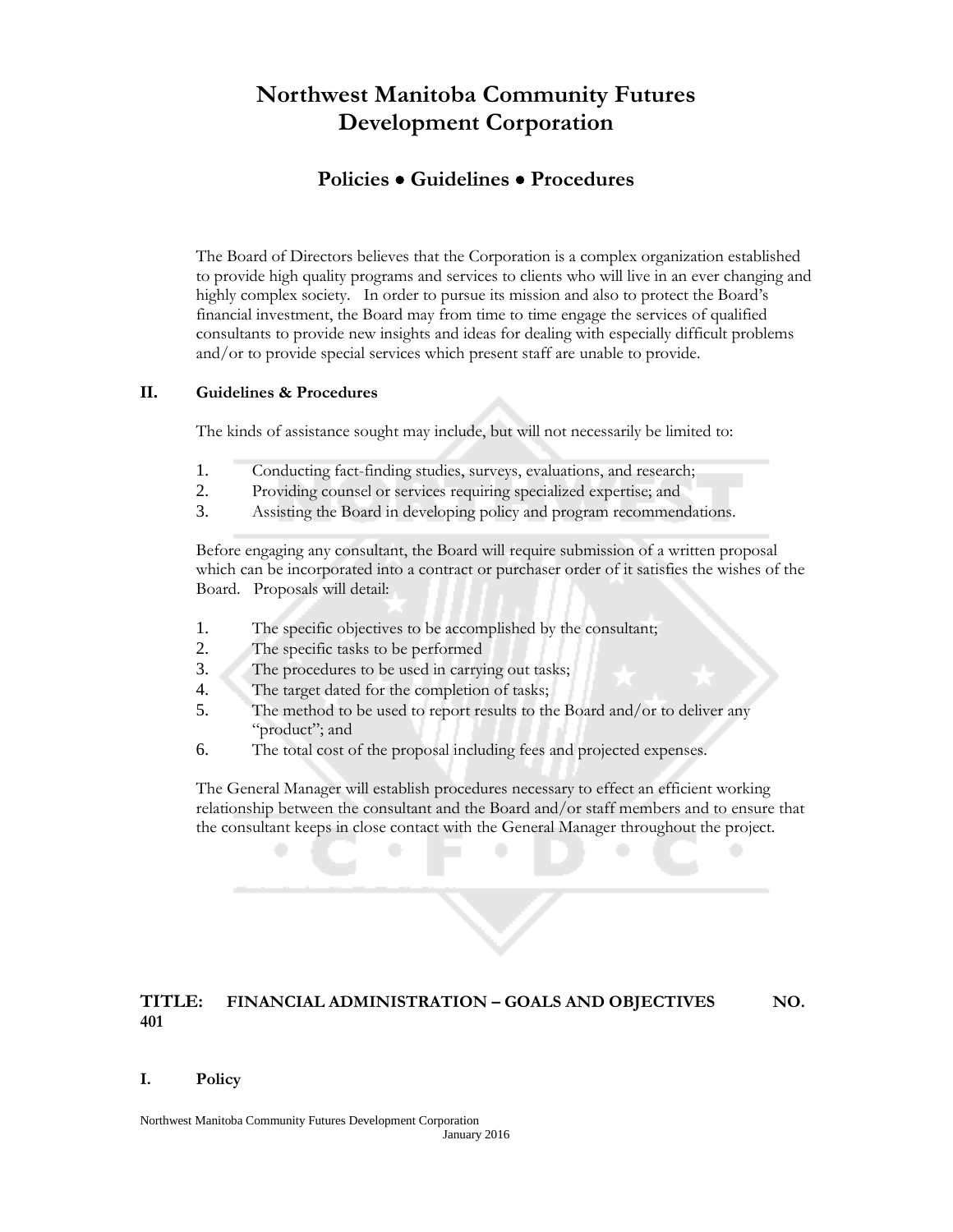### **Policies Guidelines Procedures**

The Board of Directors believes that sound business and financial administration policies and practices are essential for safeguarding the trust for such matters places in the Board by the committees. The Board views the annual budget and audit of financial transactions and administrative procedures as key elements in the management of their responsibility as to what should be purchased and the manner it was purchased and paid for.

The Board of Directors requires that it be regularity informed of the financial transactions being carried out on behalf of the Corporation and depends on the General Manager to ensure that business and financial policies of the Board are adhered to.



#### **TITLE: ANNUAL BUDGET NO. 402**

#### **I. Policy**

Northwest Manitoba Community Futures Development Corporation January 2016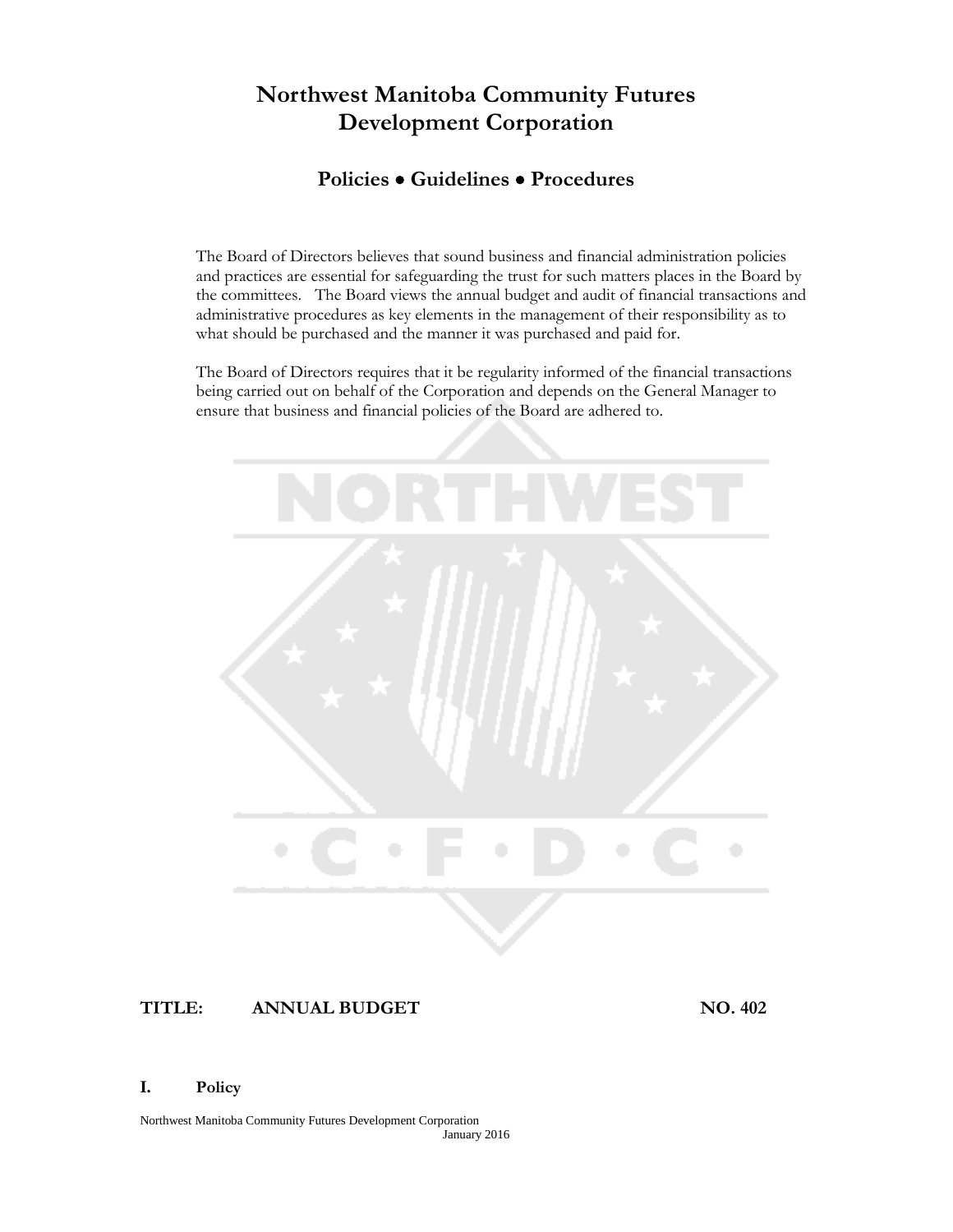### **Policies Guidelines Procedures**

The Board of Directors of the Corporation believes that it has a responsibility to its communities to plan for the efficient and effective financial management of the Corporation's affairs. The Board believes that this responsibility can best be discharged through the appropriate planning, development, adoption and control of an annual budget that predicts not only the revenues of the Corporation but provides for a detailed description of expenditures for the programs, services, staffing, administration, and governance of the Corporation.

#### **II. Guidelines**

- 1. The General Manager, with the assistance of staff, is charged with the responsibility for the development and presentation of a proposed annual budget for the consideration of the Board of Directors.
- 2. The proposed annual budget will include program and service objectives and improvement plans, as well as expenditure proposals for each of the major categories of programs and services.
- 3. The General Manager will table the proposed budget with the Board at a regular or special meeting(s) with sufficient time for debate and approval prior to the commencement of the next fiscal period.
- 4. The fiscal year shall begin on April 1st of each year and end on March 31st of the following year.

#### **TITLE: AUTHORIZED SIGNATURES NO. 403**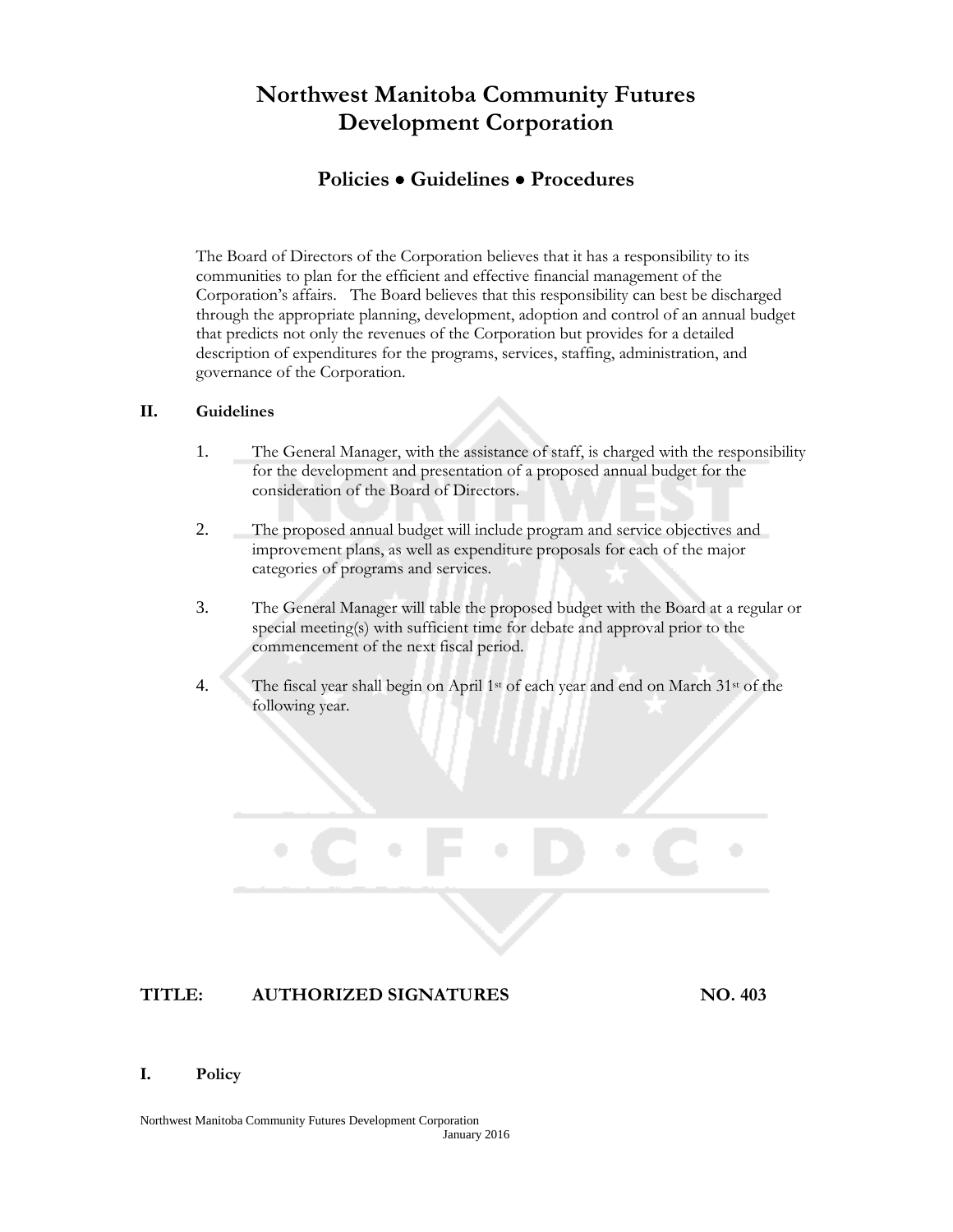### **Policies Guidelines Procedures**

The Board of Directors believes that it is responsible and accountable for the efficient management and control of the Corporation's financial resources. In order to ensure that this responsibility is met in a controlled manner the Board has determined that only specific Board Members and staff be authorized as signing authorities on behalf of the Corporation.

#### **II. Guidelines**

- 1. The Board of Directors has designated the Chairperson and one Board Member, along with the General Manager and Investment Manager to be the authorized signing officer of the Corporation.
- 2. The General Manager or Investment Manager shall sign all documents, agreements and cheques along with at least one Board Member who is an authorized signing officer of the Board.
- 3. The General Manager will ensure that the persons designated as authorized signing officers are bonded at all times.

### **TITLE: FISCAL ACCOUNTING – REPORTING AND AUDITS NO. 404**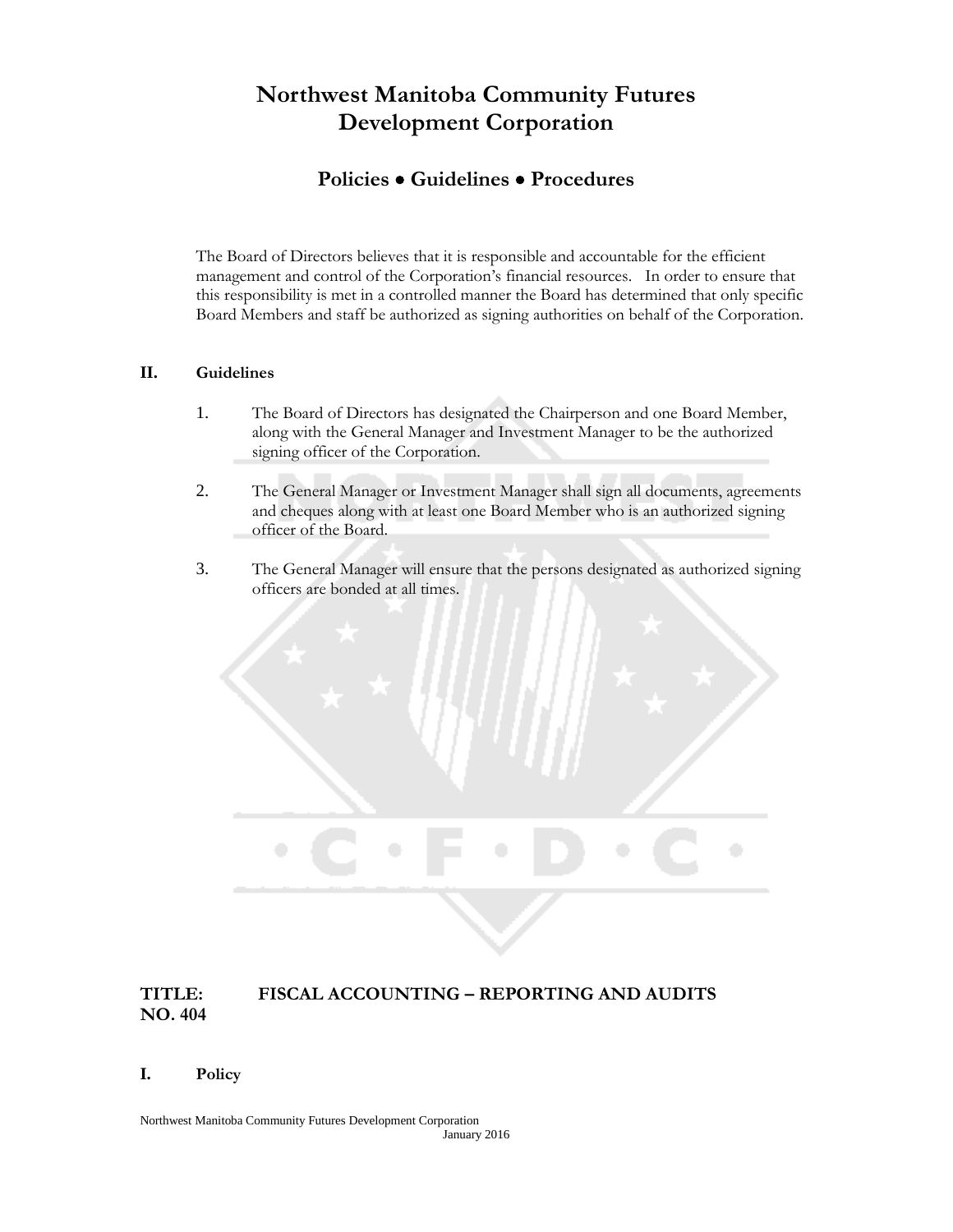### **Policies Guidelines Procedures**

The Board of Directors believes that the financial affairs of the Corporation must be carefully controlled and evaluated to ensure that the resources of the Corporation are handled in a professional and ethical manner. The Board further believes that it must receive up-to-date financial statements at each of its meetings to ensure that the Board is cognizant of the financial status of the Corporation at all times and is able to make sound program and policy decisions within the financial means of the Corporation.

#### **II. Guidelines**

1. The General Manager is charged with the responsibility of ensuring that the Board is provided with up-to-date financial statements at regular meetings of the board. The financial statement shall also include a forecast of budget year end position for all major components of the budget.

Specifically the Board shall be provided with the following:

- a) Listing of disbursements;
- b) List of accounts receivable;
- c) Balance sheet;
- d) Statement of revenue and expenditures;
- e) Variance analysis of revenue and expenditures;
- f) Such other reports as the Board may require form time to time.

The above reports, once approved by the Board will be attached to the meeting minutes.

- 2. The Board is charged with the responsibility of providing for an annual audit of the Corporation's books and accounts. The audit shall be conducted by a qualified professional approved by the Board of Directors. The General Manager shall present the annual audited report to the Board at the Annual General Meeting each year. The audit shall contain at a minimum, the following:
	- a) Balance Sheet;
	- b) Statement of Revenue & Expenditures;
	- c) Statement of Charges in Financial Position.
- 3. The auditors will review, on an annual basis the financial controls and make recommendations as they deem necessary. Their findings will be presented in a written report to the General Manager who will reply to the auditors in writing and will forward copies of this correspondence to the Board within fourteen days or the next Board Meeting/Annual General Meeting.

#### **TITLE: BONDED EMPLOYEES AND OFFICERS NO. 405**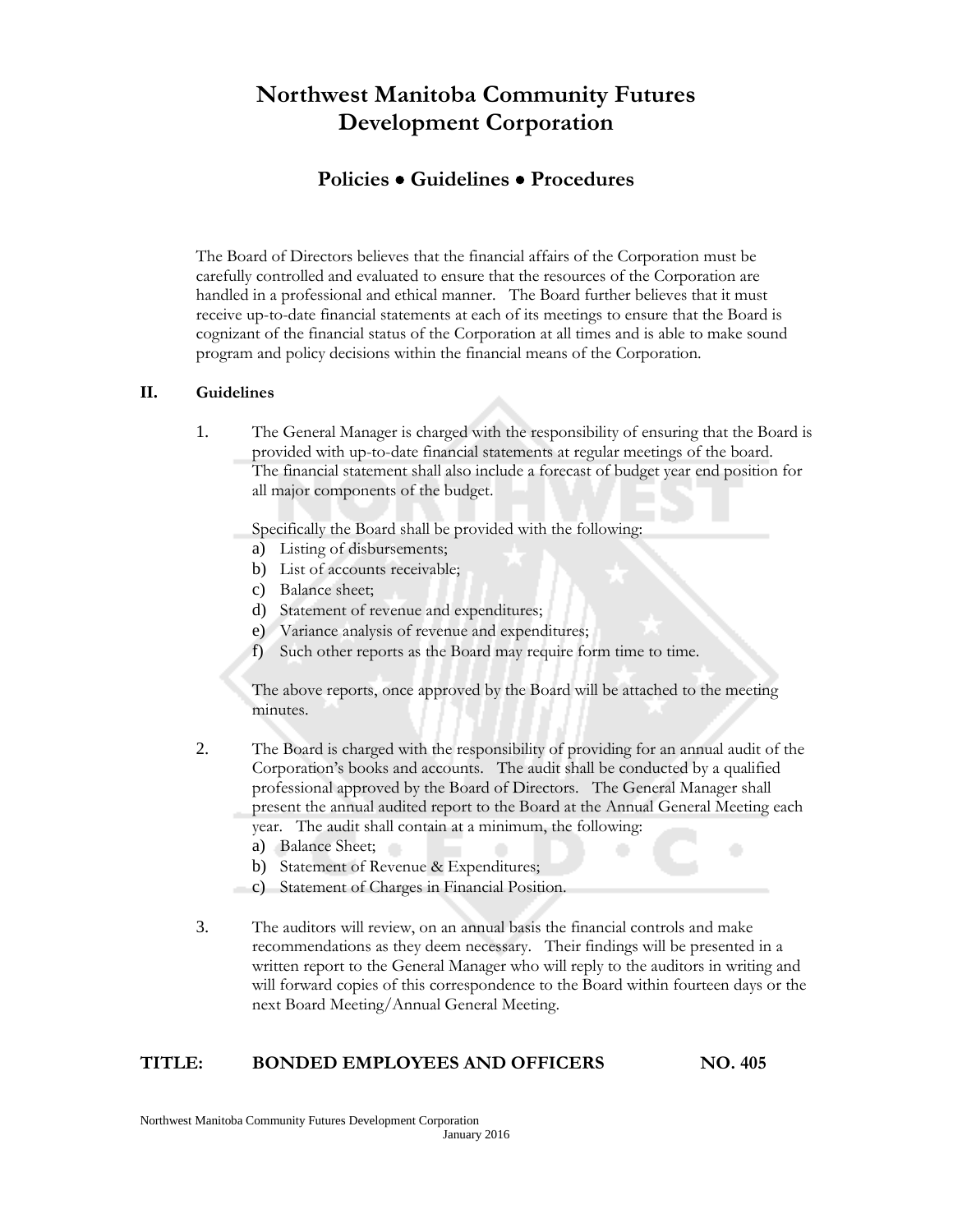## **Policies Guidelines Procedures**

#### **I. Policy**

The Board of Directors believes it is important to safeguard the financial resources of the Corporation by bonding those employees or officers to whom Corporation monies are entrusted. If it is not possible to acquire such bonding, administration staff is charged with the responsibility to institute such other management practices necessary to secure the keeping accounting and depositing of all Corporation monies.

#### **II. Guidelines**

- 1. The adequacy of any bond will be determined by the Board of Directors.
- 2. The names of those employees to be bonded shall be approved by the Board of Directors annually.
- 3. The expenses incurred for bonding of employees shall be paid by the Corporation.



#### **TITLE: PURCHASING AUTHORITY AND PROCEDURES NO. 406**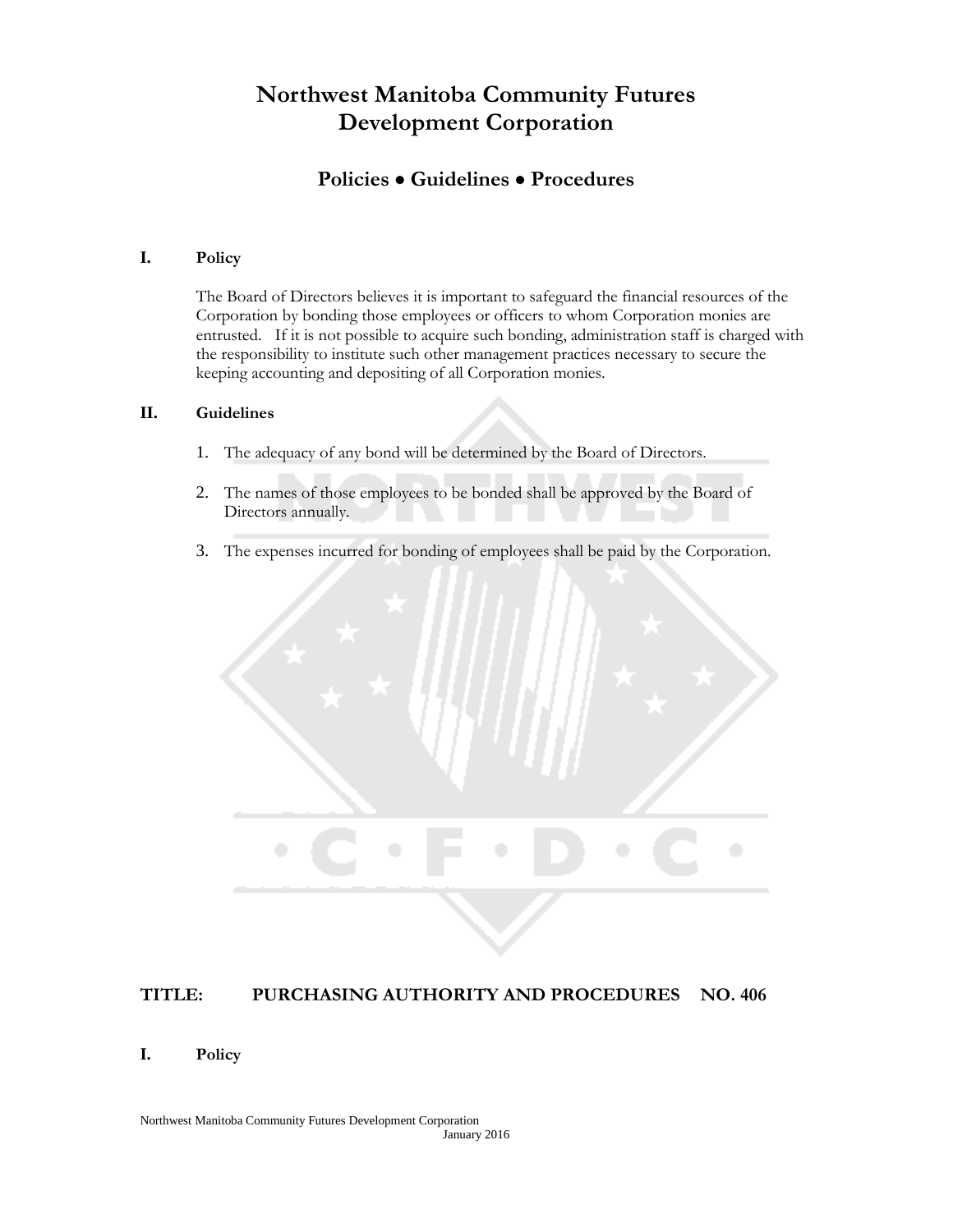### **Policies Guidelines Procedures**

The Board of Directors believes that the purchase of supplies, equipment and services for the Corporation is largely an administrative task and one that must be coordinated and managed properly to ensure the best possible value for the expenditures incurred.

#### **II. Guidelines**

- 1. The Board delegates responsibility to the General Manager for the purchase of supplies, equipment, and services on behalf of the Corporation within the specific allocations defined in the annual budget. The General Manager will have expenditure authority to a limit of \$2,000 on any one item which has been approved in the annual budget.
- 2. Board Members or staff shall not purchase items for the Corporation without prior approval and in a manner prescribed by the General Manager. Any unauthorized purchases will be paid for directly by personnel making the purchase.
- 3. Requests to purchase items or services, not included in the annual budget shall be directed to the Board for consideration and approval.
- 4. Administrative staff shall attempt to consolidate purchases to reduce the number of suppliers and are encouraged to order from Canadian suppliers to reduce exchange and shipping charges.

### **TITLE: PAYMENT OF ACCOUNTS NO. 407**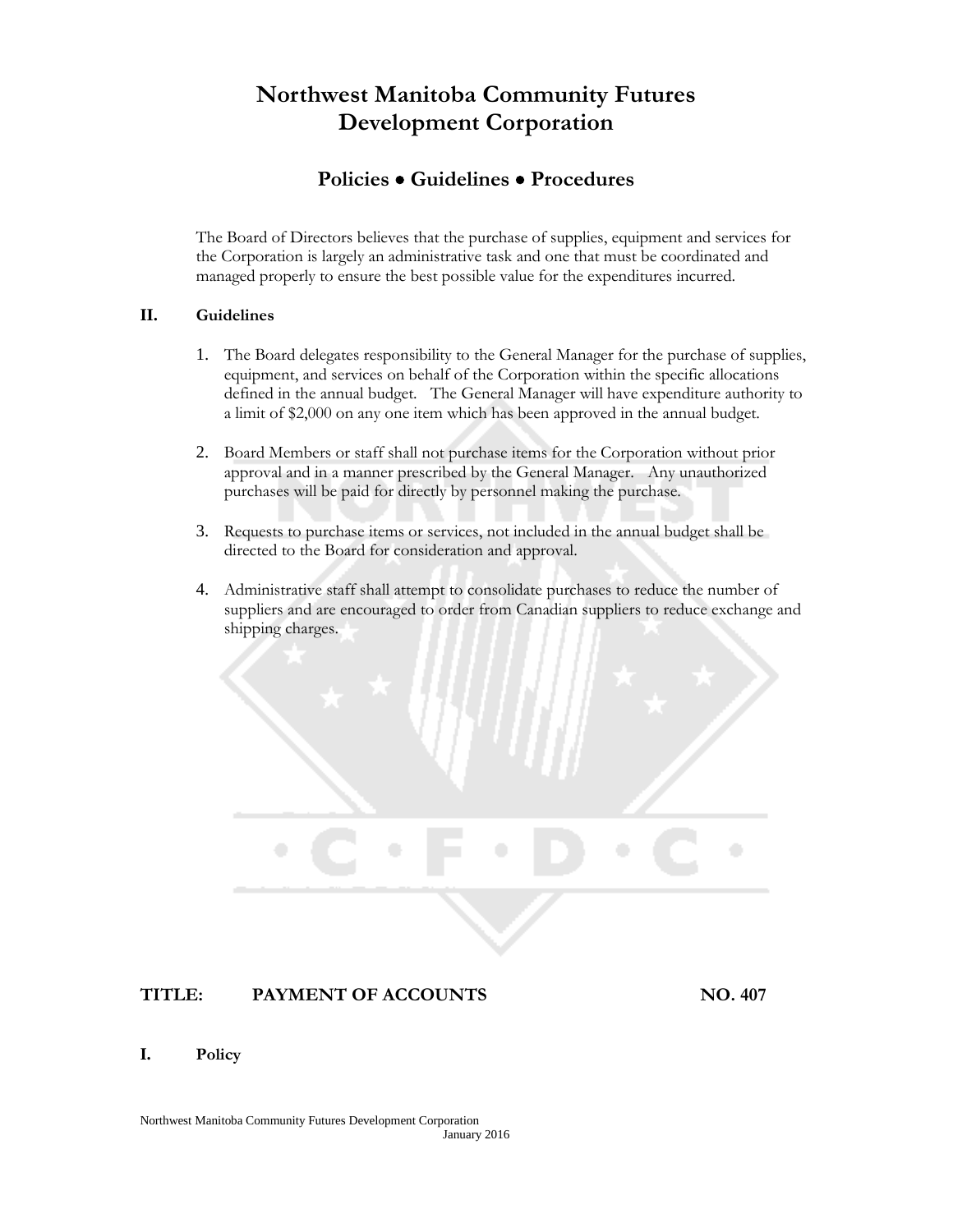## **Policies Guidelines Procedures**

The Board of Directors believes that all individuals or corporations who have supplied services, supplies or equipment to the Corporation should be paid for same in an orderly and timely fashion. The Board recognizes that failure to do so may result in loss of financial reputation and the future withholding of services and supplies necessary for the effective and efficient operation of the Corporation.

#### **II. Guidelines**

- 1. All suppliers should render invoices for materials, supplies, services, and equipment after delivery.
- 2. Invoices accompanied by a signed copy of the delivery receipt should be supplied to the Corporation.
- 3. In instances of partial shipment, an invoice for the merchandise that has been delivered and the signed copy of the delivery receipt must be submitted for payment, interest will not be paid on partial shipments.
- 4. An invoice to be submitted to the General Manager for approval for payment shall qualify when the following conditions are met:
	- a) It bears the description and price of the items specified, less any allowed discounts.
	- b) All extension and totals have been checked for accuracy.
	- c) It has the approval of the General Manager.
- 5. All disbursements shall be made by pre-numbered cheques and shall only be signed by those authorized to do so.
- 6. The General Manager shall have expenditures authority to a limit of \$2,000 on any one item which has been approved in the annual budget. All non-budget items require Board approval.
- 7. The Board shall approve staff payroll at a Board meeting.
- 8. No cheque shall be post dated or signed in blank.
- 9. Where a cheque is reported lost, destroyed, stolen or has not been presented for payment within three months of the date of issue, it shall be cancelled and a stop payment notice sent to the bank. Duplicate cheques may be issued in return for the payee indemnifying the Corporation against further loss.
- 10. Where progress payments are made in connection with any contract, the Corporation shall hold back an amount equivalent to 15% of the contract price until the job has been certified complete to the satisfaction of the Corporation.
- 11. A statement of accounts paid monthly shall be provided to the Board for their information.

#### **TITLE: PAYMENT OF SALARIES NO. 408**

#### **I. Policy**

The Board of Directors believes that the approval and payment of staff salaries should be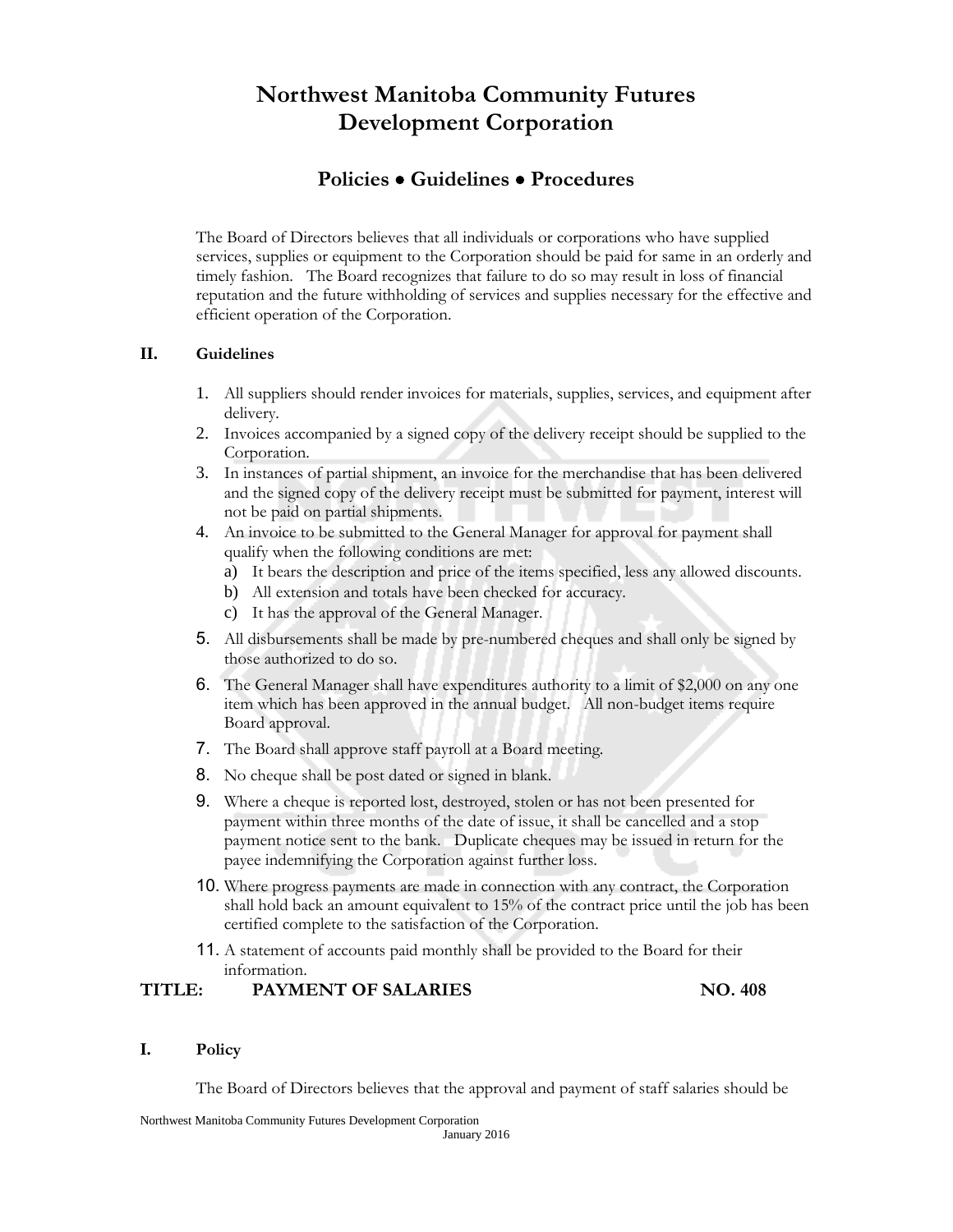### **Policies Guidelines Procedures**

decided upon an administered in a timely and consistent manner. The Board recognizes that salaries should reflect levels of responsibility, levels of training and experience, successful completion of required duties and market comparison.

#### **II. Guidelines**

- a) The Board shall by October 15<sup>th</sup> of each year review present salary schedules for all employees and shall approve, revised salary scheduled for the upcoming fiscal year.
- b) Approved salary schedules shall be provided to all employees as part of the Terms and Conditions of Employment approved by the Board.
- c) The Board shall approve all staff payrolls at a legally constituted meeting of the Board.

#### **Payment of Salaries**

- a) Salaries shall be paid in twenty-four  $(24)$  bi-monthly payments to be made on the  $15<sup>th</sup>$ and the last working day for the month which payment is being made.
- b) In the event of the employee terminating his/her services from the Corporation or the Corporation terminating the services of the employee, the final salary payment shall be adjusted so that the employee is paid for the number of days worked.

#### **TITLE: DEPOSIT OF CORPORATION FUNDS NO. 410**

#### **I. Policy**

The Board of Directors believes it is important to safeguard revenues received by the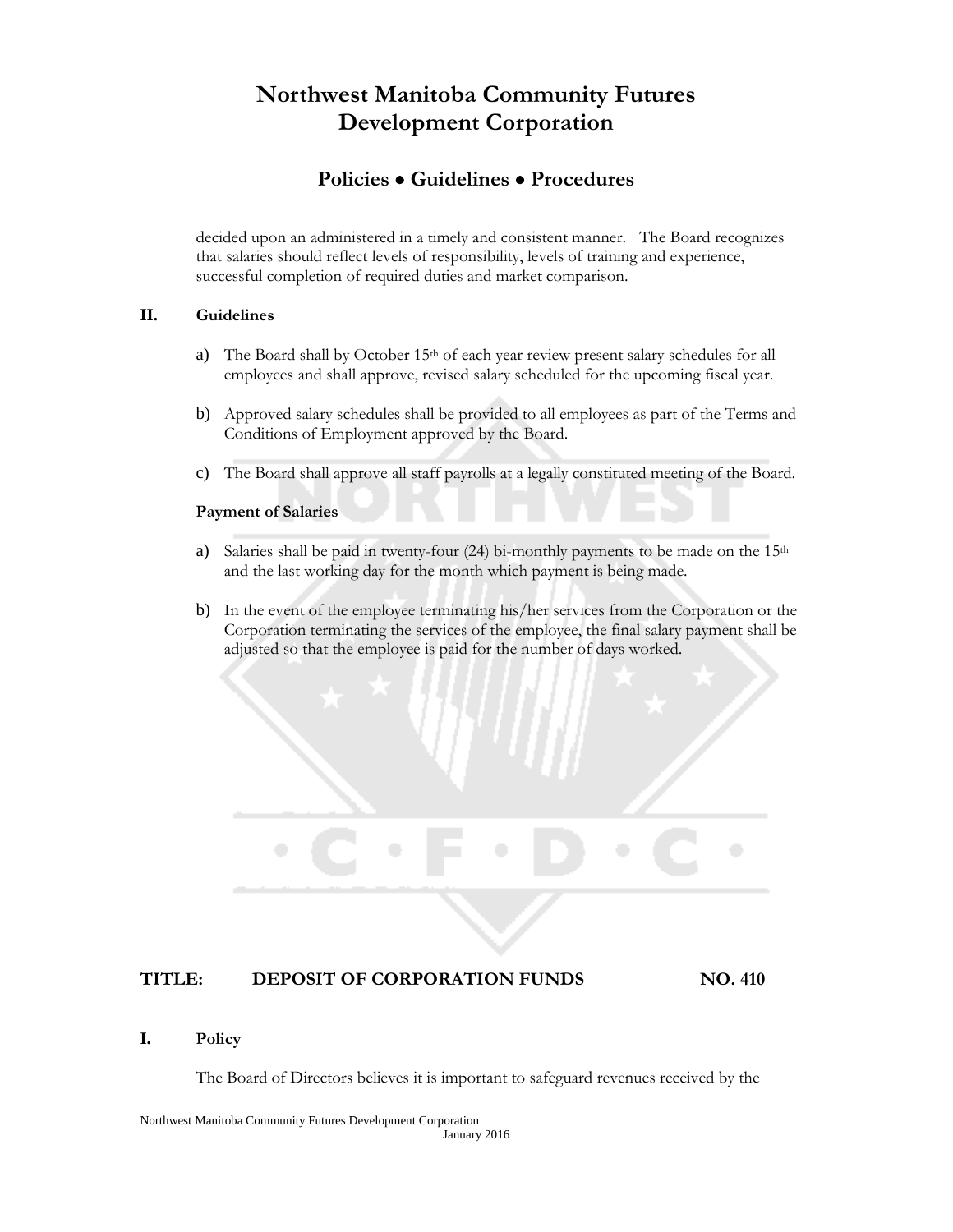## **Policies Guidelines Procedures**

Corporation or agents of the Corporation and directs that all revenues received by the Corporation be deposited in a financial institution(s) approved by resolution of the Board.

#### **II. Guidelines**

- 1. The Board of Directors shall annually approve a financial institution(s) which revenues or monies of the Corporation are to be deposited.
- 2. All deposits shall be recorded and verified in accordance with generally accepted accounting practices.



#### **TITLE: AUTHORIZED TRAVEL AND EXPENSES NO. 411**

#### **I. Policy**

The Board of Directors recognizes that Board Members and staff may be required to travel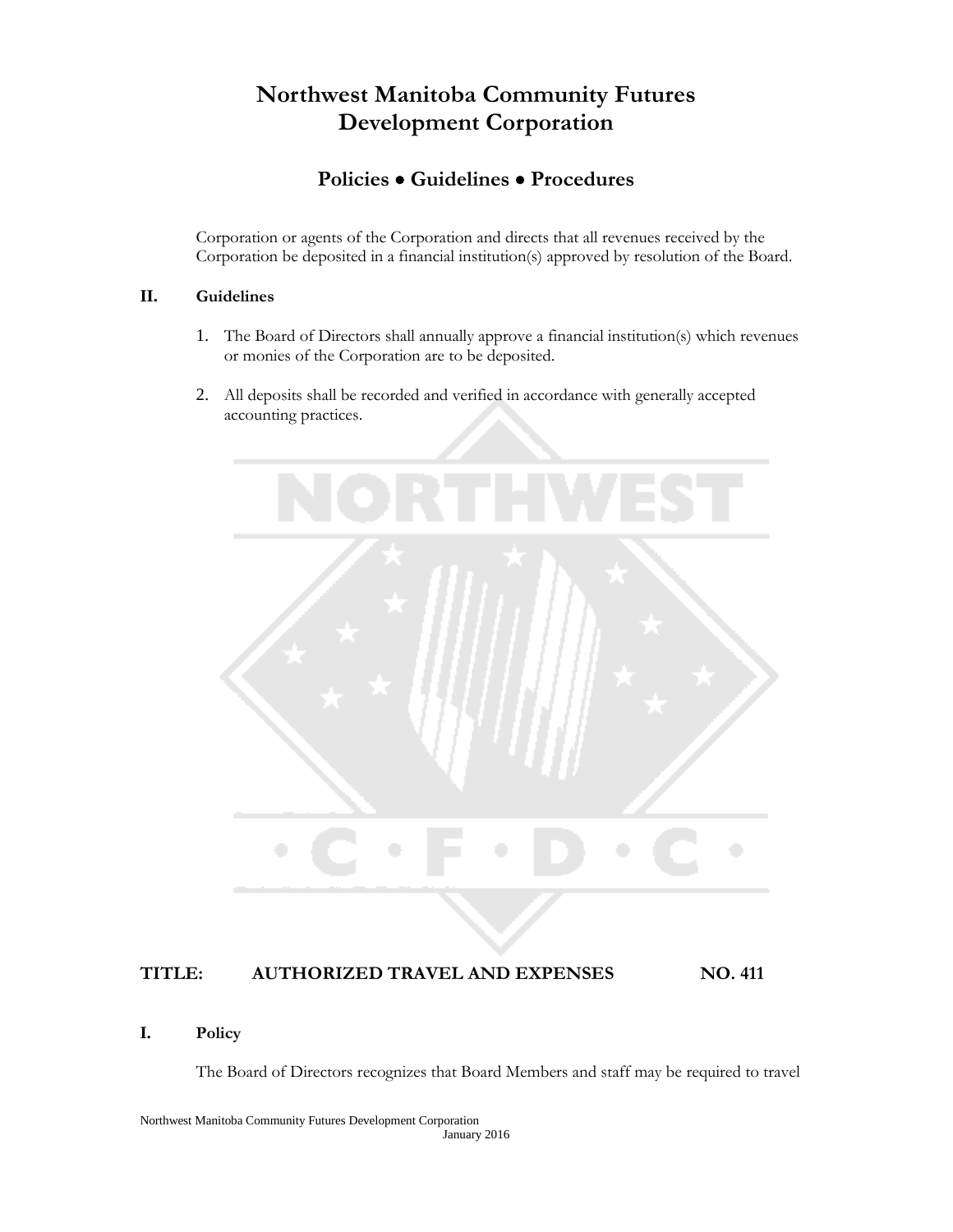### **Policies Guidelines Procedures**

outside the community as part of the job/role responsibility. The Board further recognizes that such travel is expensive due t the isolated location of the community and therefore care must be taken to control travel costs.

#### **II. Guidelines**

- 1. All requests for travel requirements shall be submitted in writing (requisition) to the General Manager for approval two weeks prior to the required trip.
- 2. Travel expenses for employees and the Board Members shall be paid on a per diem basis and shall be at the same ratio paid by the Federal Government as is in effect from time to time.
- 3. Mileage rates payable for use of private vehicles shall be established by the Board and reviewed annually.
- 4. Should an employee make private arrangements for lodging instead of staying in a commercial lodging establishment, the employee may claim up to \$25.00 per night without receipts. In all other cases receipts must be provided if the cost of accommodation is higher than the allocated per diem allowance.
- 5. Frequent flyer points accumulated by Board Members or staff travelling on Corporation business are the property of the Corporation.

### **TITLE: PETTY CASH ACCOUNTS NO. 412**

#### **I. Policy**

The Board of Directors recognizes that a system of petty cash accounts are a useful and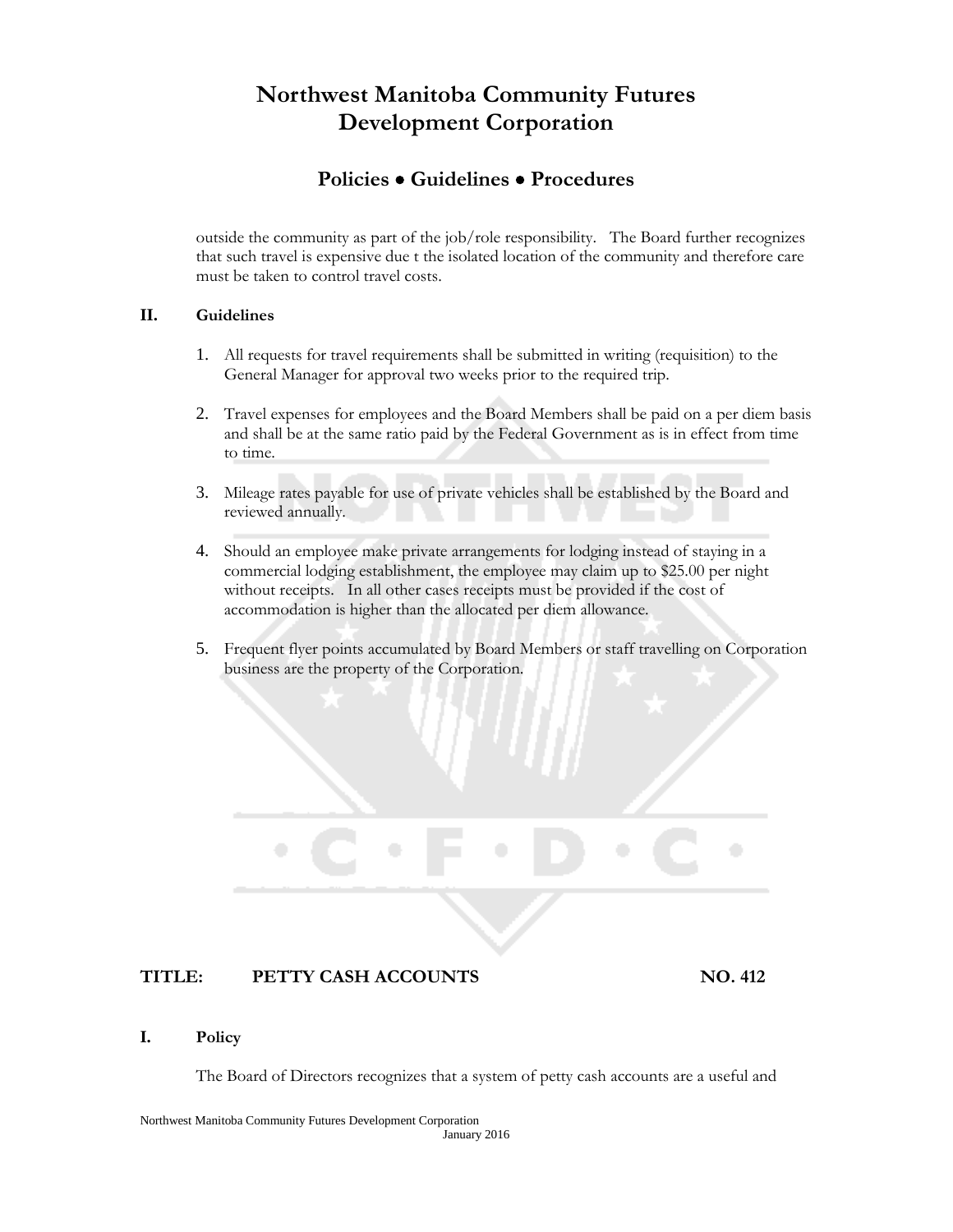### **Policies Guidelines Procedures**

expedient manner to handle the purchase of minor supplies that are needed on a short notice. The Board believes that purchases made through petty cash accounts must be accounted for like any other purchases.

#### **II. Guidelines**

- 1. The General Manager may authorize the establishment of a petty cash account for the Corporation.
- 2. The value of the petty cash account may not exceed \$250.00 without Board approval.
- 3. Expenditures against the fund must be authorized by the General manager and must be accurately itemized and supported by receipts for reconciliation at the end of each month.
- 4. All petty cash accounts must be reconciled at the end of the fiscal year.

#### **TITLE: BANK BORROWING NO. 413**

#### **I. Policy**

The Board of Directors recognizes that it may be necessary to borrow money from time to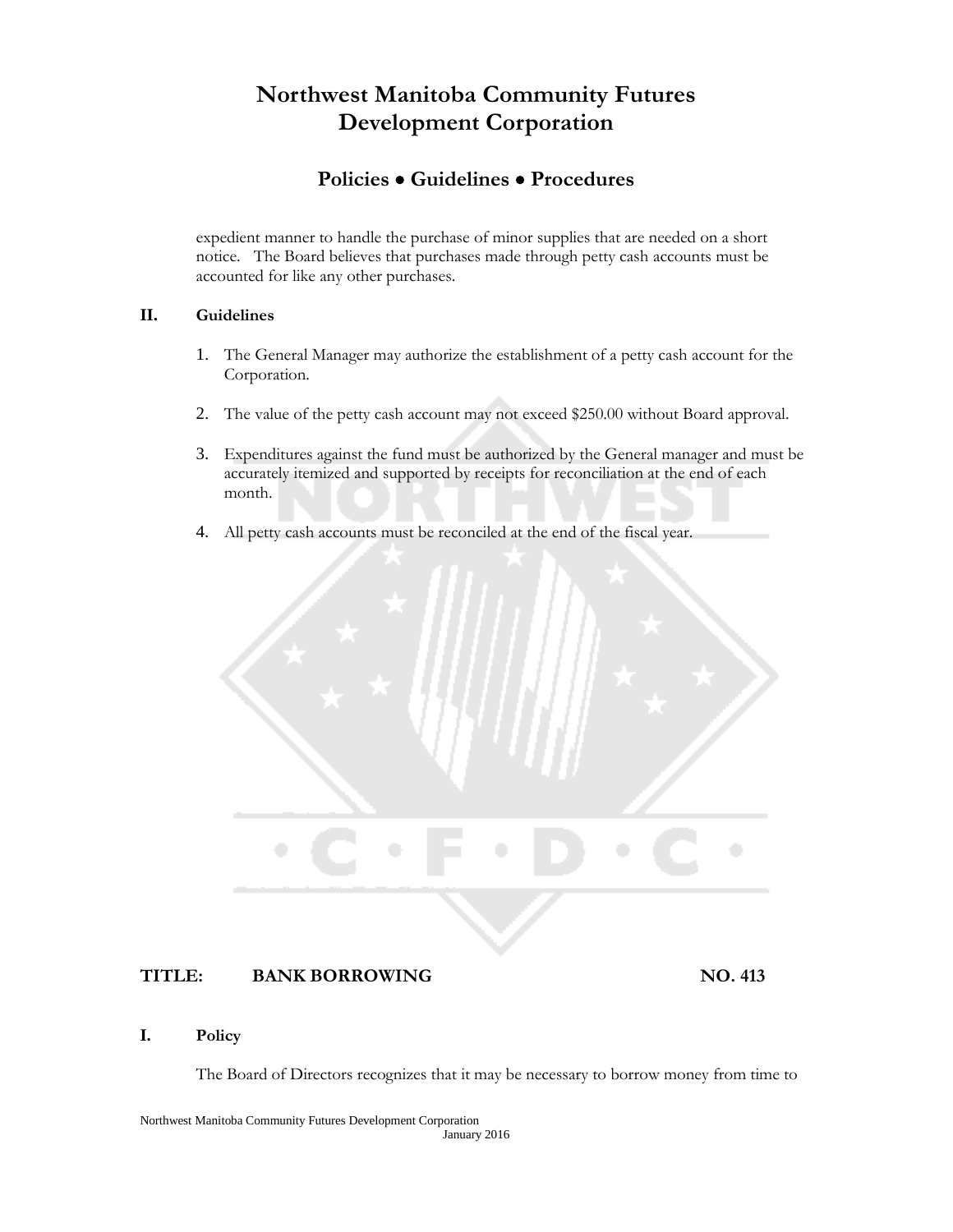## **Policies Guidelines Procedures**

time to meet current operating expenses due to delays in Federal Funding or to complete projects in a timely manner. The Board wishes its public to know that borrowing of funds will only be done on the best interests of the Corporation and will not jeopardize the reputation of the Corporation.

#### **II. Guidelines & Procedures**

- 1. All monies to be borrowed from a bank or other financial institution on behalf of the Corporation will be by resolution of the Board at a regular or special meeting of the Board.
- 2. The General Manager shall recommend the institution the money should be borrowed from in recognition of interest rates and repayment terms.
- 3. The signing authority for all bank loans shall be as approved Board policy.

#### **TITLE: LOAN APPLICATIONS NO. 414**

#### **I. Policy**

The Board of Directors of the Corporation believes that all applications for financial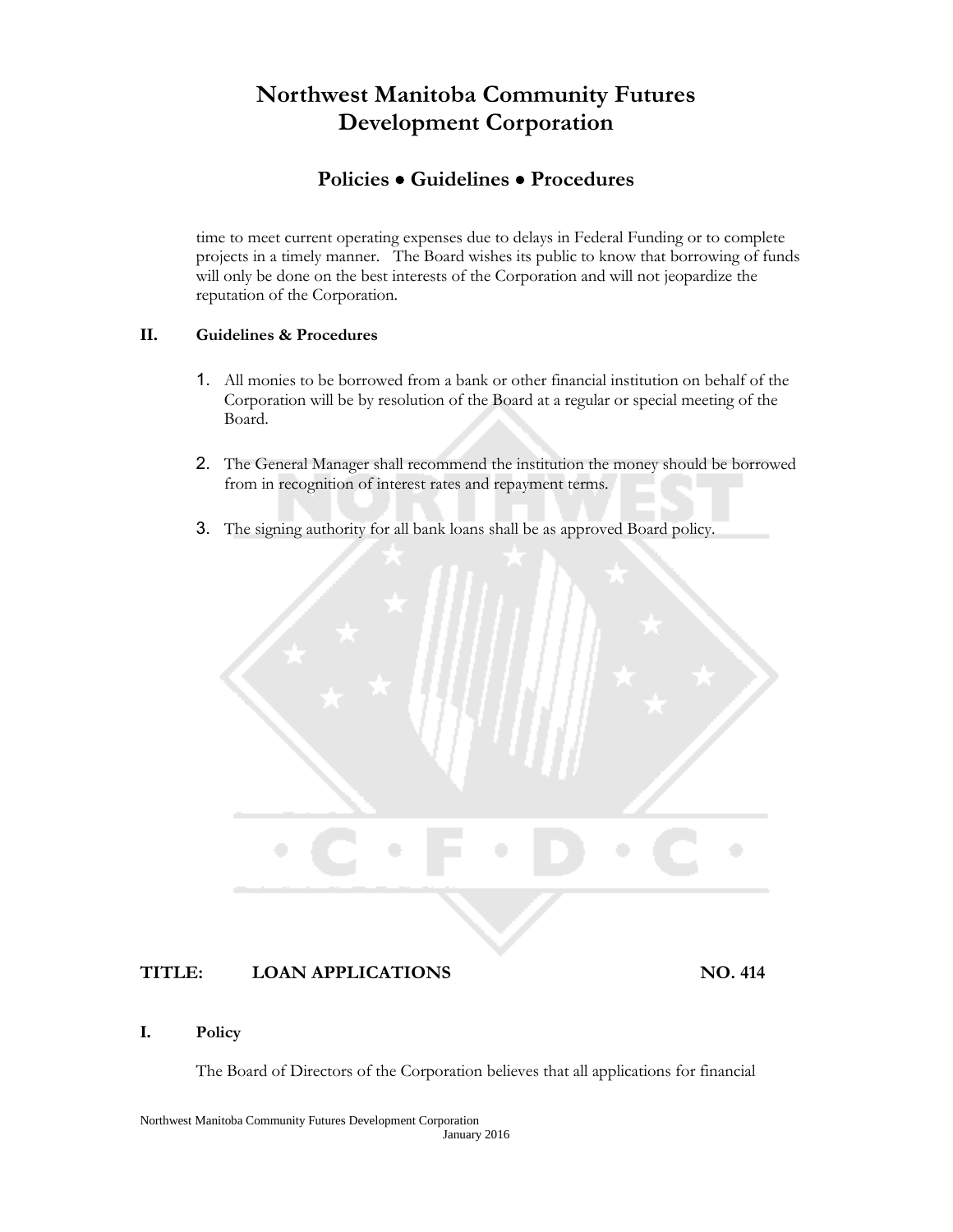### **Policies Guidelines Procedures**

assistance should be administered in a timely fashion and according to the following guidelines so that the interest of the client and Corporation can be dealt with in a mutually satisfactory manner.

#### **II. Guidelines**

The following steps in application procedures have been established by the Board and delegated to the administration of the Corporation to implement:

- 1. Loan application form completion and submission Client responsibility.
- 2. Staff screening to determine eligibility. All applicants will be advised by letter of the screening outcome – two (2) weeks.
- 3. If the client meets the criteria, a credit check will be made two (2) weeks.
- 4. A business plan will be requested client responsibility.
- 5. A viability assessment of the project is conducted four (4) weeks.
- 6. Under the Lender of Last Resort requirements, the business plan may be submitted to a recognized lending institution – two (2) weeks.
- 7. Submission to the Board of Director's depending upon the next scheduled Board of Director's Meeting.
- 8. Notice of Board of Director's decision one (1) week.
- 9. Preparation of legal contracts and disbursements three (3) weeks.

#### **III. Procedure**

**1.** The final decision of the Board of Directors regarding loan applications must be documented in the Board of Directors meeting minutes and signed by the Chairperson.

#### **TITLE: INVESTMENT FUND PURPOSES NO. 415**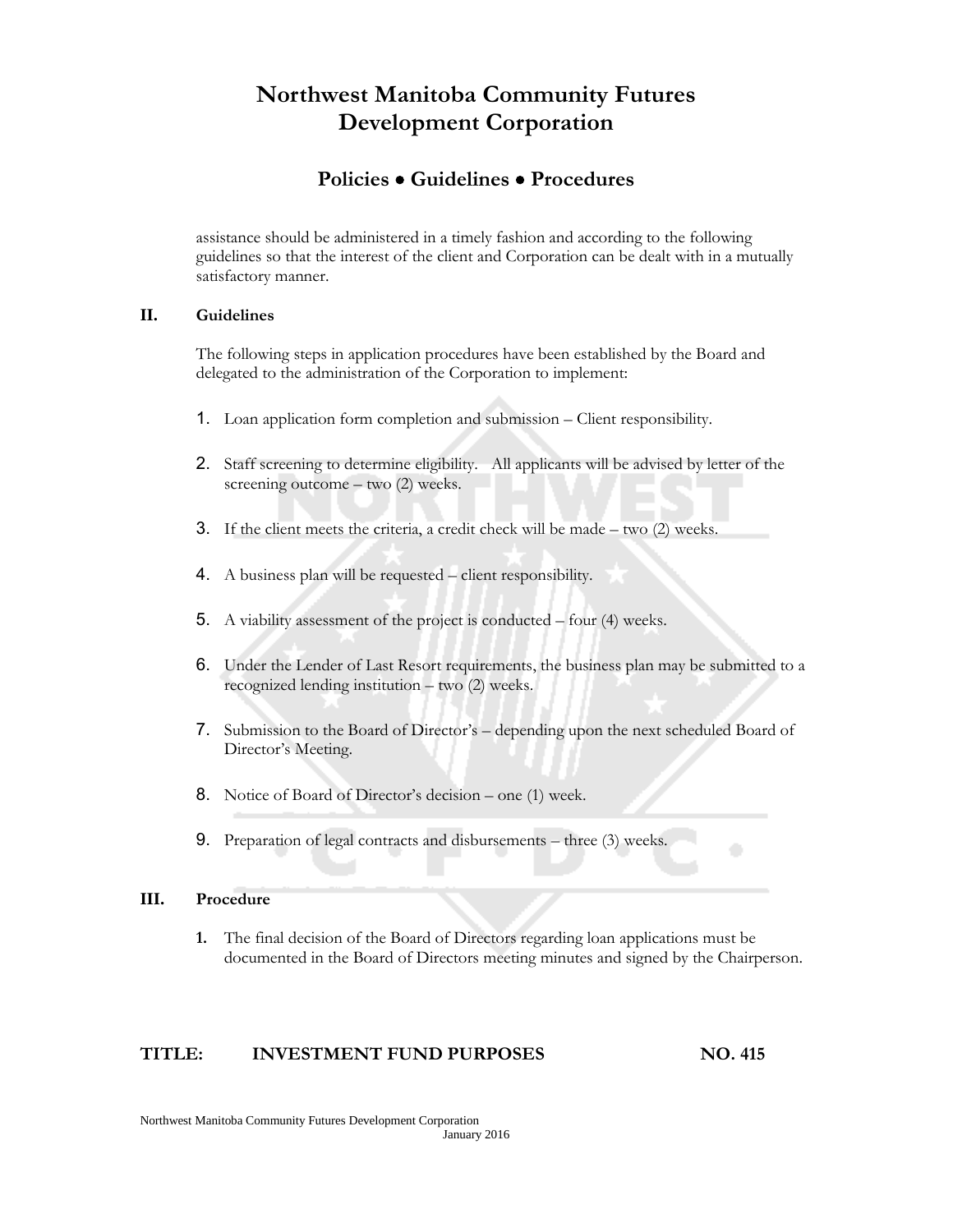# **Policies Guidelines Procedures**

#### **I. Policy**

The Board of Directors believes that a primary purpose of the Corporation as to assist small business to access Capital through its investment fund. The Investment Fund has been divided into the following categories:

- Regular investments
- Youth investments
- Disabled entrepreneur investments

#### **I. Guidelines**

#### **1. Description of Regular Investment Fund Activities**

- 1.1 The Investment Fund will be used for the purpose of local investment in the community and must demonstrate that the funds will be used to develop and diversify the regional economy or to create or maintain employment by assisting existing local business to expand or to help entrepreneurs to create new regional businesses.
- 1.2 Assistance to businesses will be provided from the investment fund in the form of loans, loan guarantees or equity participation.
- 1.3 Assistance in the form of equity participation will only be provided from the investment fund to incorporated businesses and the Corporation must enter into a written agreement with the business which sets out the terms and conditions of the transaction. For example, the price paid for the shares and any buy back requirement or any restriction on the subsequent sale of the shares by the Corporation to a third party.
- 1.4 The total amount of financial assistant that may be provided in respect of any business at any time shall not exceed \$150,000.00.

#### **2. Forms of Financial Assistance**

- 2.1 The Board of Directors is authorized to make loans to individuals, groups of individuals, companies or societies of which the activities are deemed to contribute positively to business and employment development within the region.
- 2.2 Guarantees: The Board of Directors is authorized to guarantee loans made by individuals, groups of individuals, companies or societies of which the activities contribute positively to business and employment development within the region.
- 2.3 Equity Investment: The Board of Directors is authorized to invest the share capital of any limited liability corporation, or participate in the equity of a project undertaken by a limited partnership and employment development within the region.

Assistance in the form of equity investments shall only be provided from the Investment Fund to incorporate SMEs authorized to issue share capital and should not exceed 49% of the outstanding shares. Assistance provided must be the subject of formal agreements that meet all requirements under the applicable securities legislation in the province of Manitoba.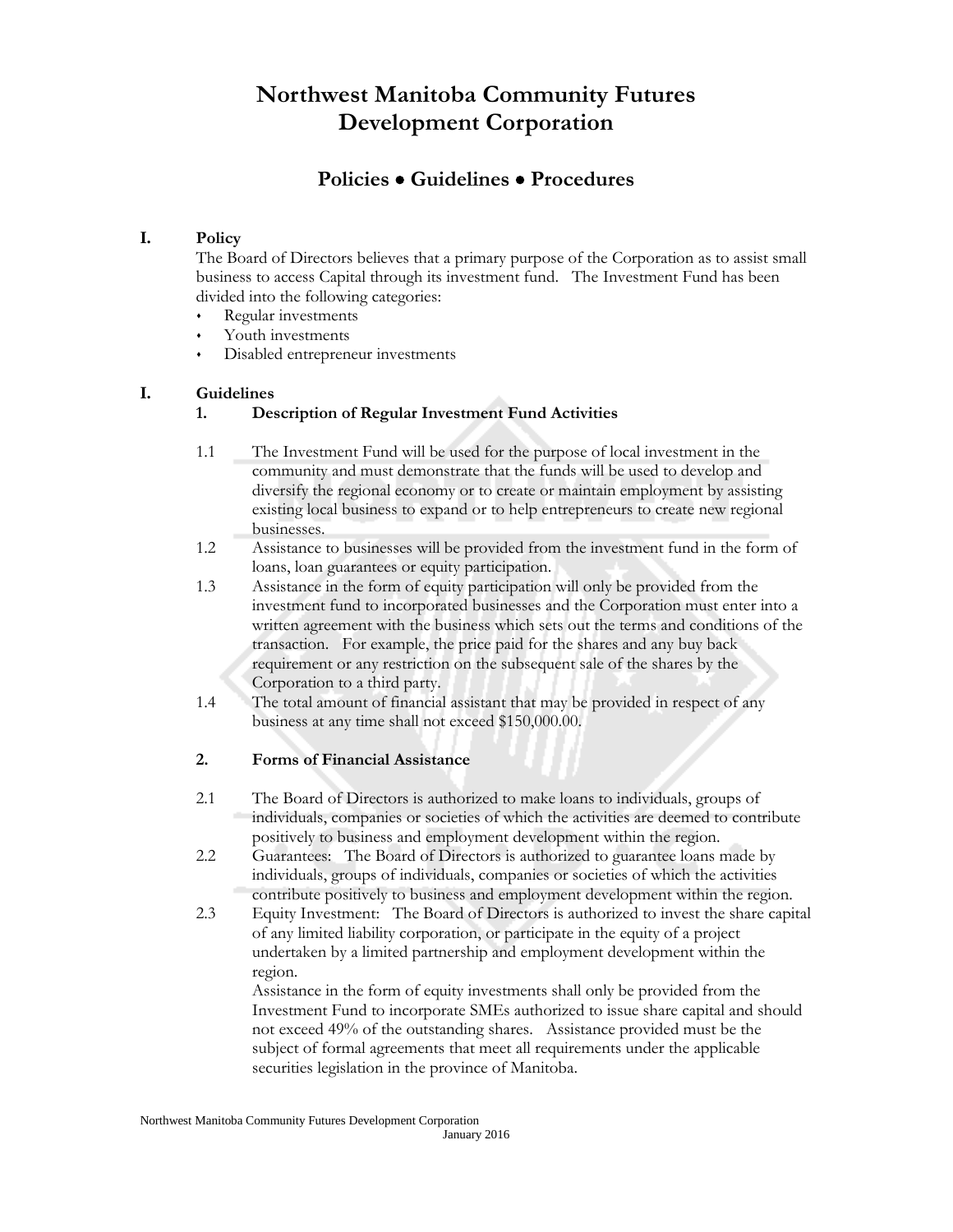### **Policies Guidelines Procedures**

#### **3. Description of Other Access to Capital Activities**

1.1 The Northwest Manitoba CFDC will continue to partner with local funding agencies such as banks, CEDF and aboriginal funding programs to increase the availability of capital.

#### **TITLE: INVESTMENT FUND ADMINISTRATION NO. 416**

#### **I. Policy**

The Board of Directors of the Corporation shall be the sole authority to disburse monies or sanction corporation guarantees in support of regional business development and employment creation. The staff of the Corporation has administrative approval to accept or reject loans for up to a minimum of \$5,000 per application.

#### **I. Guidelines**

#### **1. Conditions and Restrictions of Financial Assistance**

- 1.1 Financial assistance will only be provided by the Corporation to businesses: In which the principals have or will have a financial involvement to a degree that the Corporation deems reasonable in relation to the principals' wealth and to the funding requirements of the venture with a minimum of 10% equity;
	- That will predominantly employ regional people in respect of the jobs created;
	- That in the judgement of the Corporation, will have a reasonable expectation of the economic viability.
- 1.2 The minimum rate of interest charged on loan guarantees shall not be less than prime plus 2% with a variable rate depending upon the level of risk.
- 1.3 Financial assistance in the form of grants or forgivable loan shall not be granted.
- 1.4 No financial assistance will be provided to any applicant unless the applicant has signed and completed the 'best efforts to obtain financial assistance through other sources' section of the loan application.

#### **2. Security**

- 2.1 It is essential that adequate security be obtained by the Board of Directors to protect loans and investments;
- 2.2 The Investment Manger is responsible for establishing and registering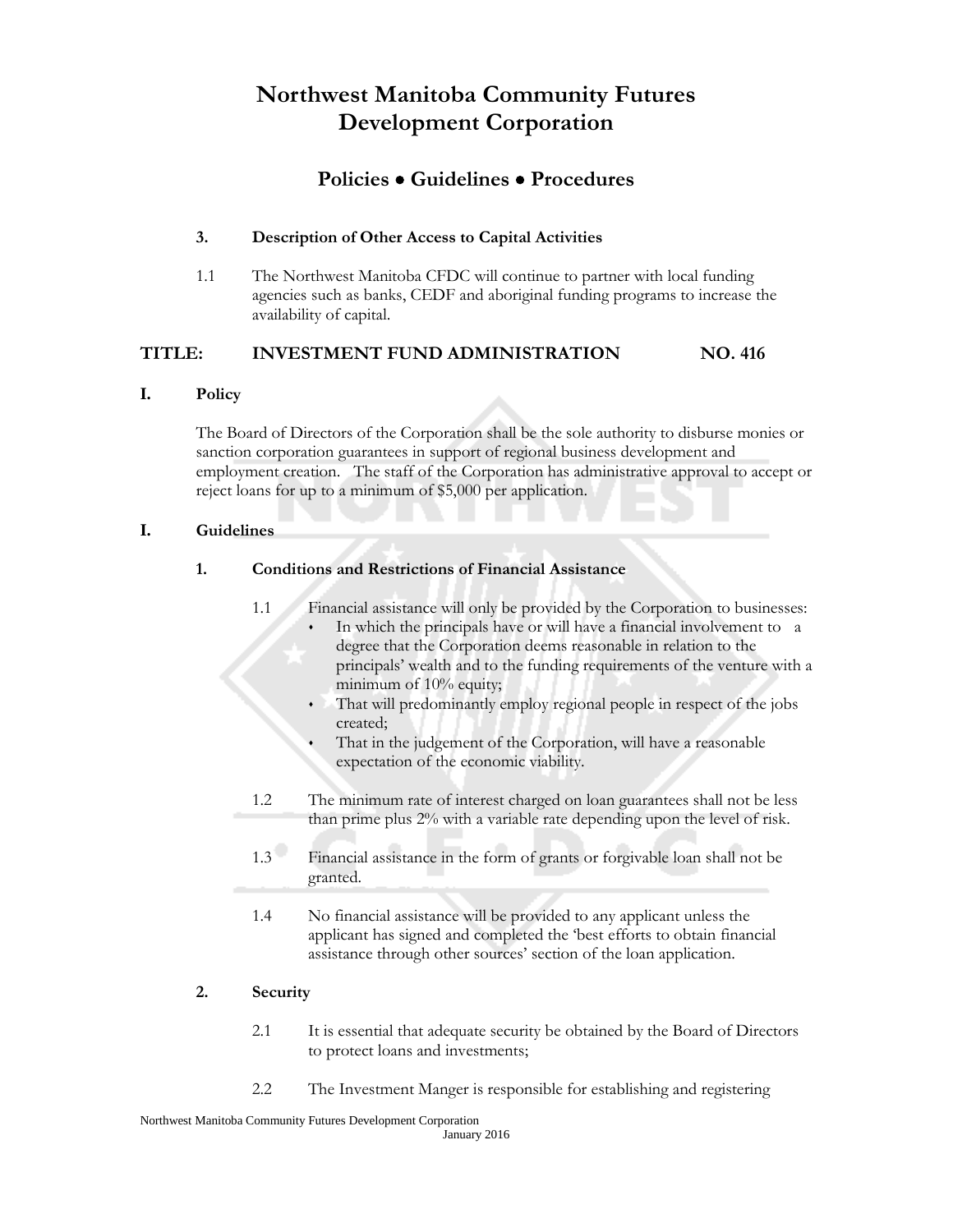### **Policies Guidelines Procedures**

security and shall present these to the Board of Directors. (e.g. chattel mortgages, mortgages on land and buildings, general assignment of accounts receivable, life insurance, personal guarantee, etc.)

2.3 Upon review of the security recommended, the Board of Directors shall determine the requirements for the loan and the Investment Manager shall draft the offer accordingly.

#### **TITLE: DONATIONS NO. 417**

#### **I. Policy**

The Board of Directors believes that providing donations to member communities may assist in the planning and hosting of community functions and events. Member communities may approach the Corporation for donations according to the following manner:

#### **II. Guidelines**

The following guidelines have been established by the Board of Directors and delegated to the administration of the Corporation to implement:

- 1. All requests must be sanctioned by the leadership of the member community as a community function and/or event.
- 2. The maximum allowable donation(s) to each community will not exceed \$200.00 per year.
- 3. All requests for donations from a member community will be treated on a "first come first serve" basis.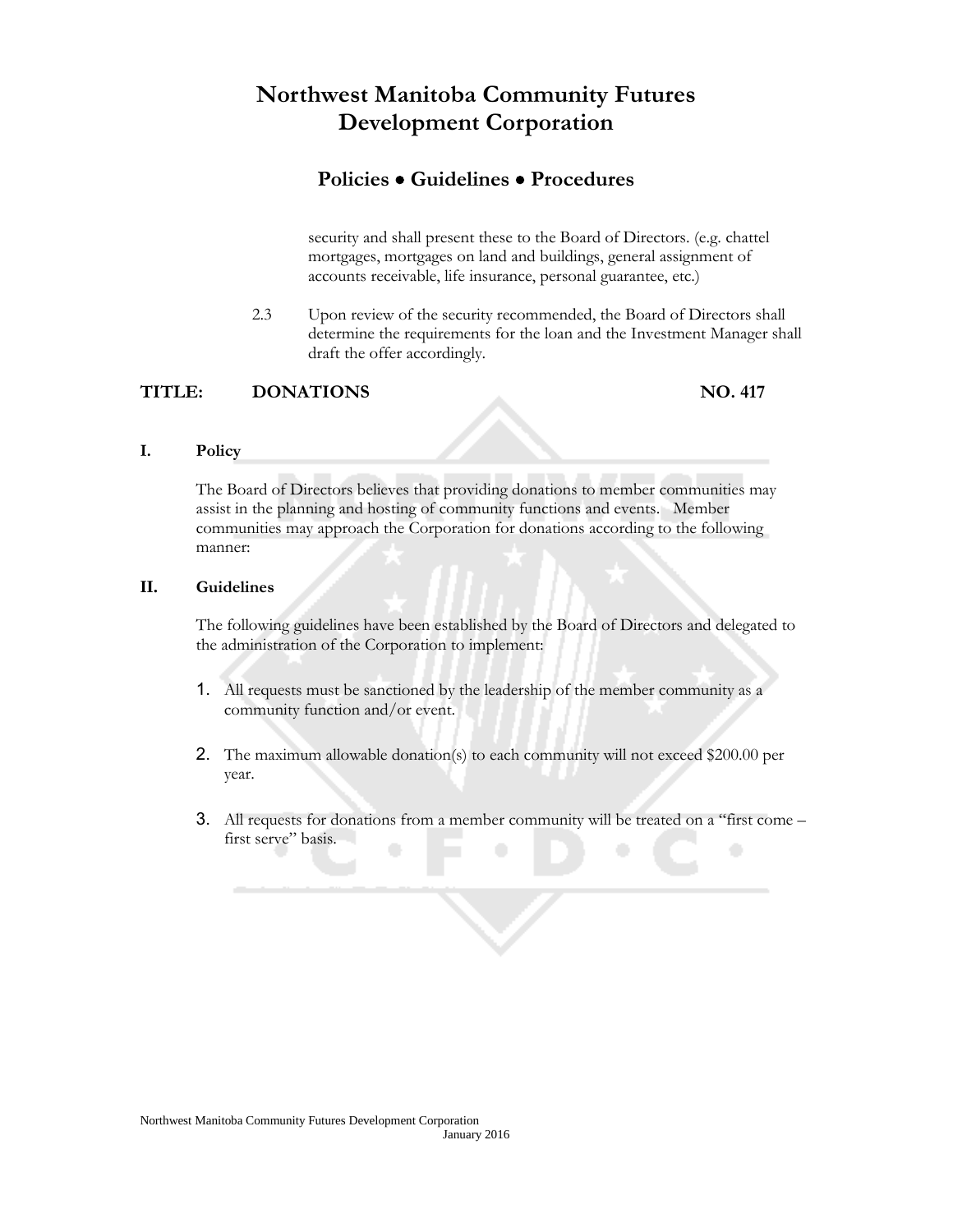### **Policies Guidelines Procedures**

#### **TITLE: EMPLOYEE RELATIONS GOALS & OBJECTIVES NO. 501**

#### **I. Policy**

The Board of Directors recognizes that a dynamic, well trained and effective staff, dedicated to the Corporation is necessary to promoting and maintaining a constantly improving operation. The Board is interested in and cares for its personnel as individuals and as part of the total cooperative staff and recognizes its responsibility for promoting and supporting the general welfare of the staff.

The Board is committed to employing a highly trained and diversified staff so that each part of the Corporation is provided with the greatest degree of leadership possible. The Board believes that the staff of the Corporation play a vital role in the accomplishment of goals and objectives established for the Corporation.

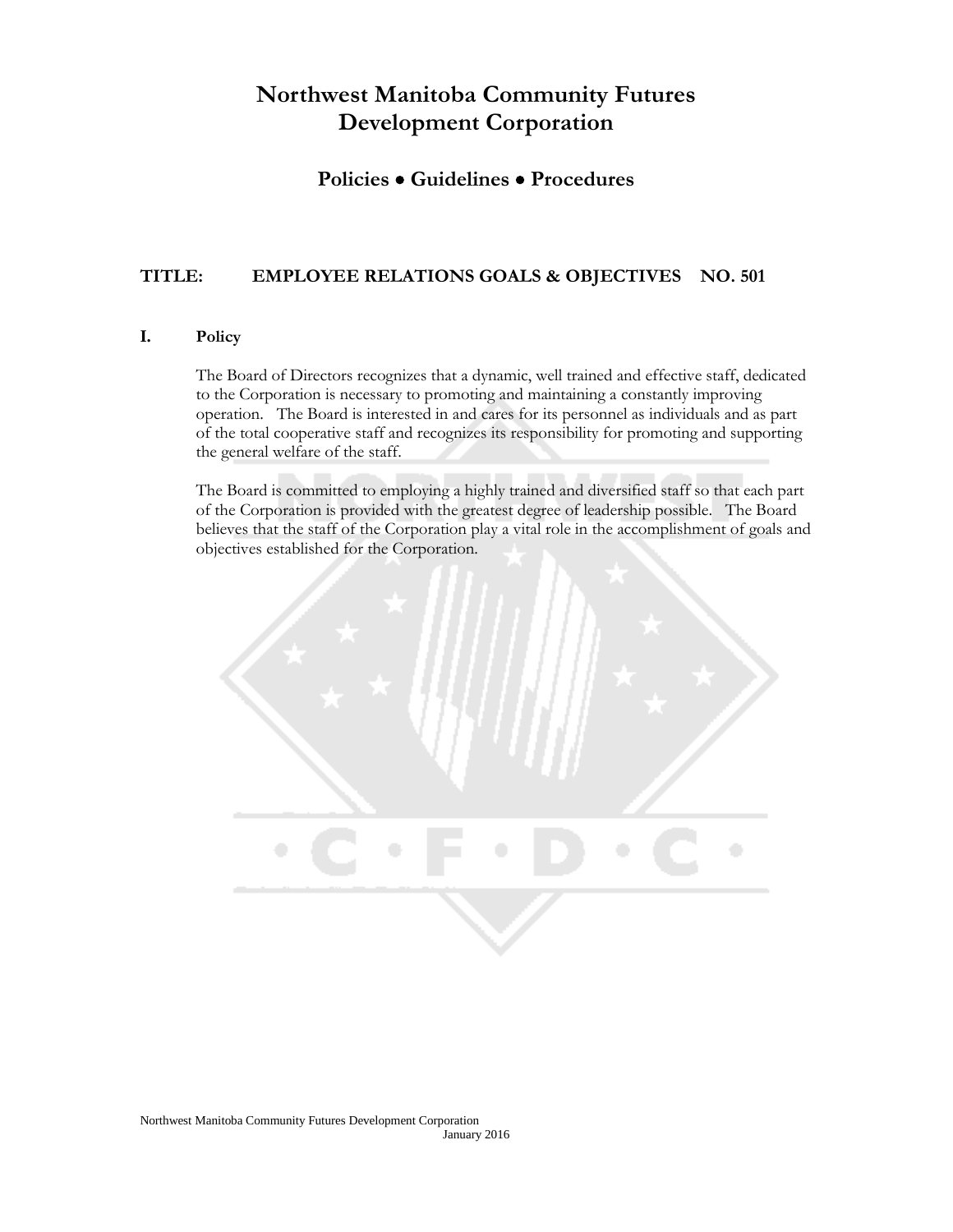### **Policies Guidelines Procedures**

#### **TITLE: STAFF ETHICS NO. 502**

#### **I. Policy**

The Board of Directors believes that in order for the Corporation to be effective and successful, the Board requires staff of integrity, high ideals and human understanding. In order to promote these qualities, all employees of the Corporation are expected to maintain the highest standards of professionalism at all times. These standards are exemplified by the following:

- 1. The maintenance of just and courteous professional relationships with clients and the community.
- 2. The transaction of all official business with the properly designated authorities of the Corporation.
- 3. The positive representation of the Corporation on all occasions where the contributions of the communities are recognized.
- 4. The placement of the welfare of the clients and the member communities as the first concern of the Corporation.
- 5. Shall follow the policies of the Corporation at all times.
- 6. Shall refrain from the use of alcohol and drugs while on Corporation business.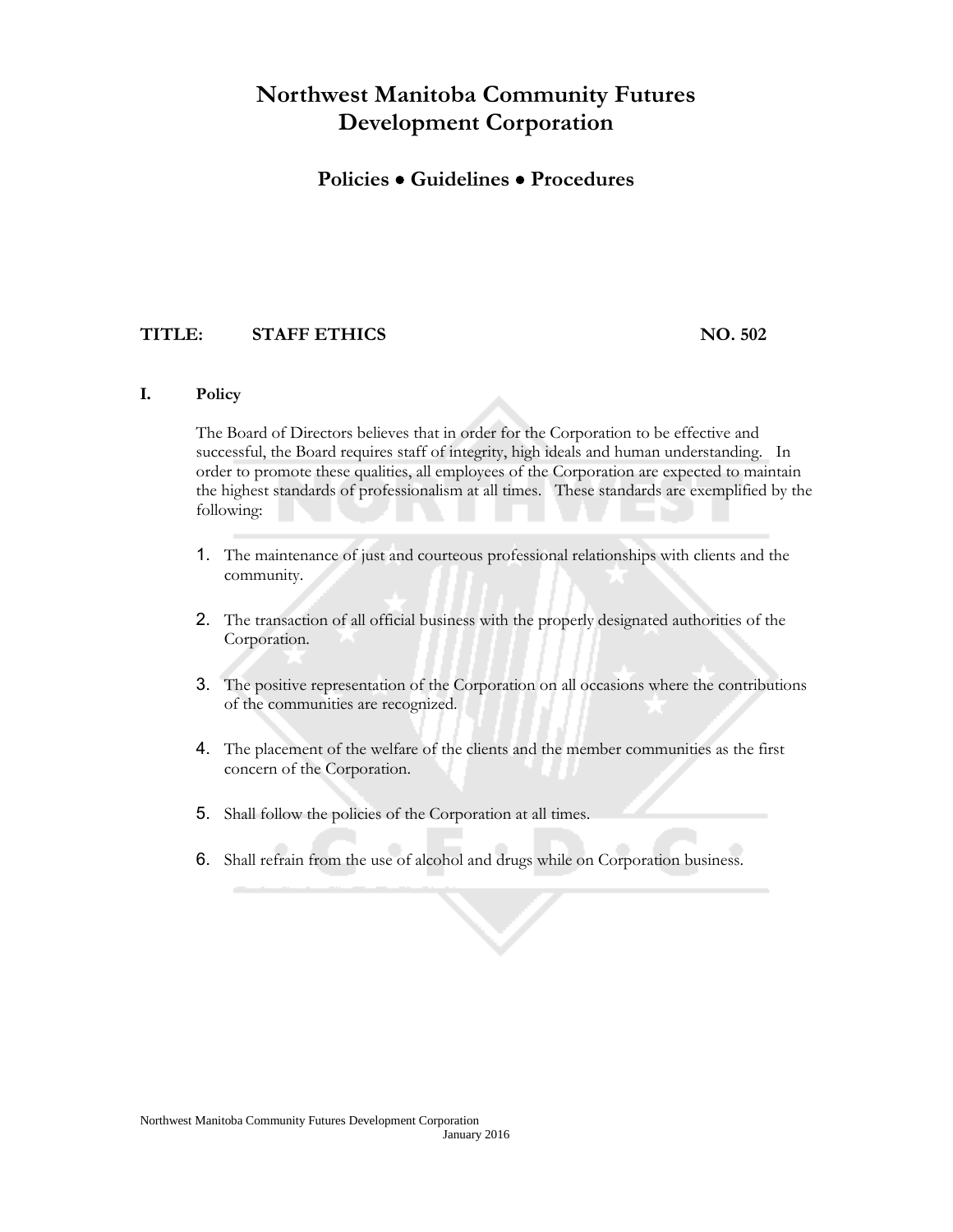### **Policies Guidelines Procedures**

#### **TITLE: STAFF RECRUITMENT NO. 503**

#### **I. Policy**

The Board of Directors believes in hiring staff who have the necessary job training and qualifications to successfully meet job recruitments. Preference in hiring will be given to members of the participating corporate communities if they have the necessary prerequisites and skills to do the required job.

#### **II. Guidelines & Procedures**

- 1. When vacancies in staff positions occur the General Manager shall advertise the position regionally and/or through newspapers in various population centers.
- 2. Applications received as a result of staff openings and advertisements shall be screened by the General Manager.
- 3. A selection committee to interview and recommend the hiring of staff shall consist of at least one Board Member and the General Manager. Where it is not possible to have a selection committee, the General Manager may hire the staff member without consultation if Board Members are not available.
- 4. All staff appointments shall be approved by motion of the Board and recorded in the Minutes of a Board Meeting.
- 5. All administrative positions shall be determined by the Board.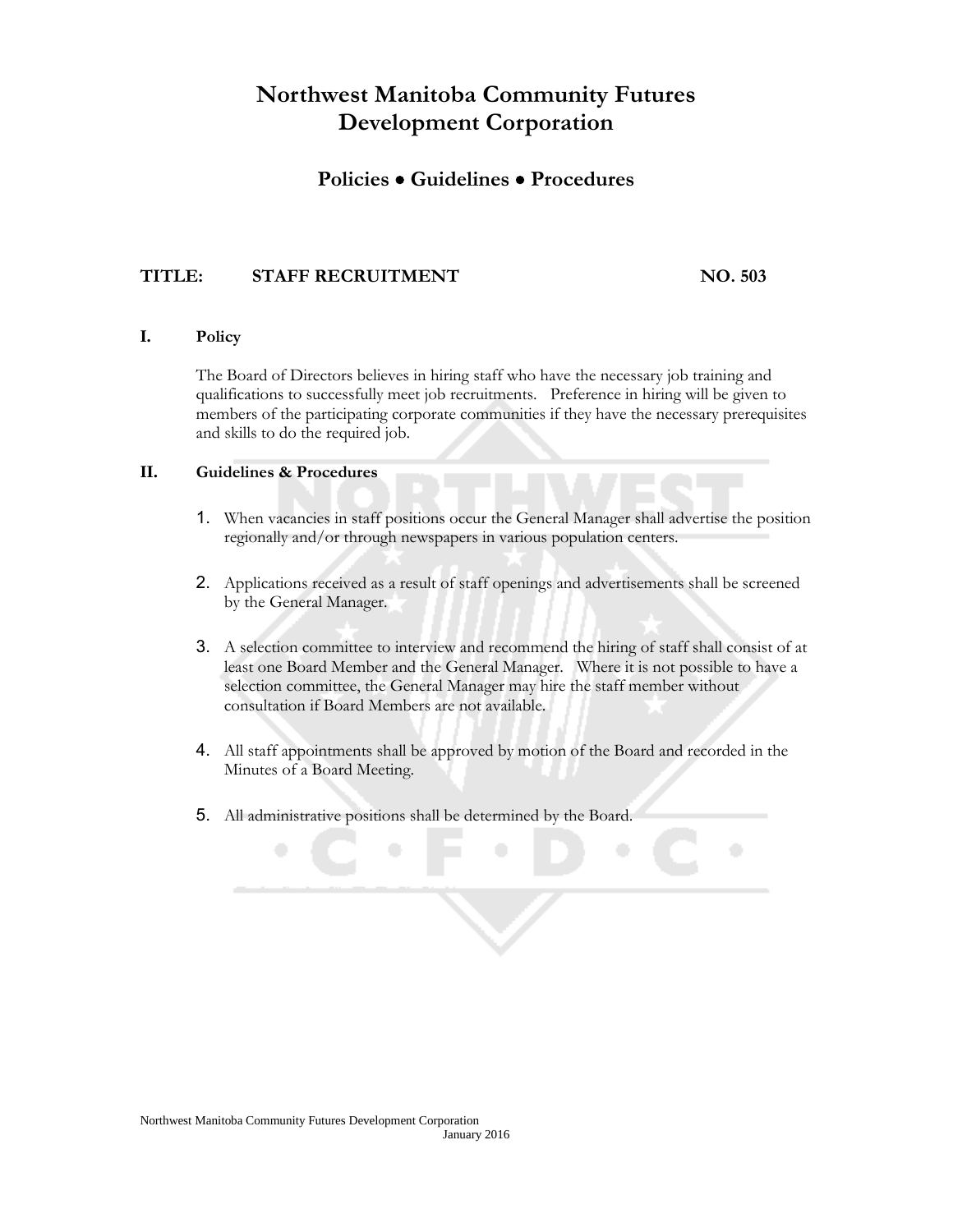### **Policies Guidelines Procedures**

#### **TITLE: EMPLOYMENT CONTRACTS NO. 504**

#### **I. Policy**

The Board of Directors believes that its responsibility to provide quality programs and services to its clients can be enhanced through the continued employment of qualified and committed professional staff.

#### **II. Guidelines**

The Board of Directors wishes to employ and continue the employment of those staff members who have demonstrated and continue to demonstrate their professional commitment to the Corporation. The Board of Directors provides the following guidelines to be implemented by the General Manager in offering contracts of employment to staff of the Corporation.

#### **1. Offer of Contract**

- a) Staff new to the Corporation shall be offered a term contract with a three month probation period.
- b) Upon satisfactory completion of the probation period the employee shall be notified and placed on permanent staff. A probation period may be extended to an additional three months if performance is not to expectation. After an extended probation period, the employee must be removed from probation or employment must be terminated. Staff on probation may be released at any time without reason but shall be provided with two weeks' notice or payment in lieu of notice.

#### **2. Acceptance of Contract**

All offers of contract shall state required period of time for acceptance. Failure to accept an offer of contract by the stated period, unless extended by written agreement, shall result in the offer being withdrawn.

#### **III. Procedures**

- 1. A contract of employment may be terminated at any time by mutual consent.
- 2. A regular contract of employment may be terminated by written notice given by the employee or the Board at least 2 weeks in advance of proposed termination or payment in lieu of notice for all employees other than the General Manager. The General Manager shall be provided with 30 days' notice or payment in lieu of the 30 days' notice.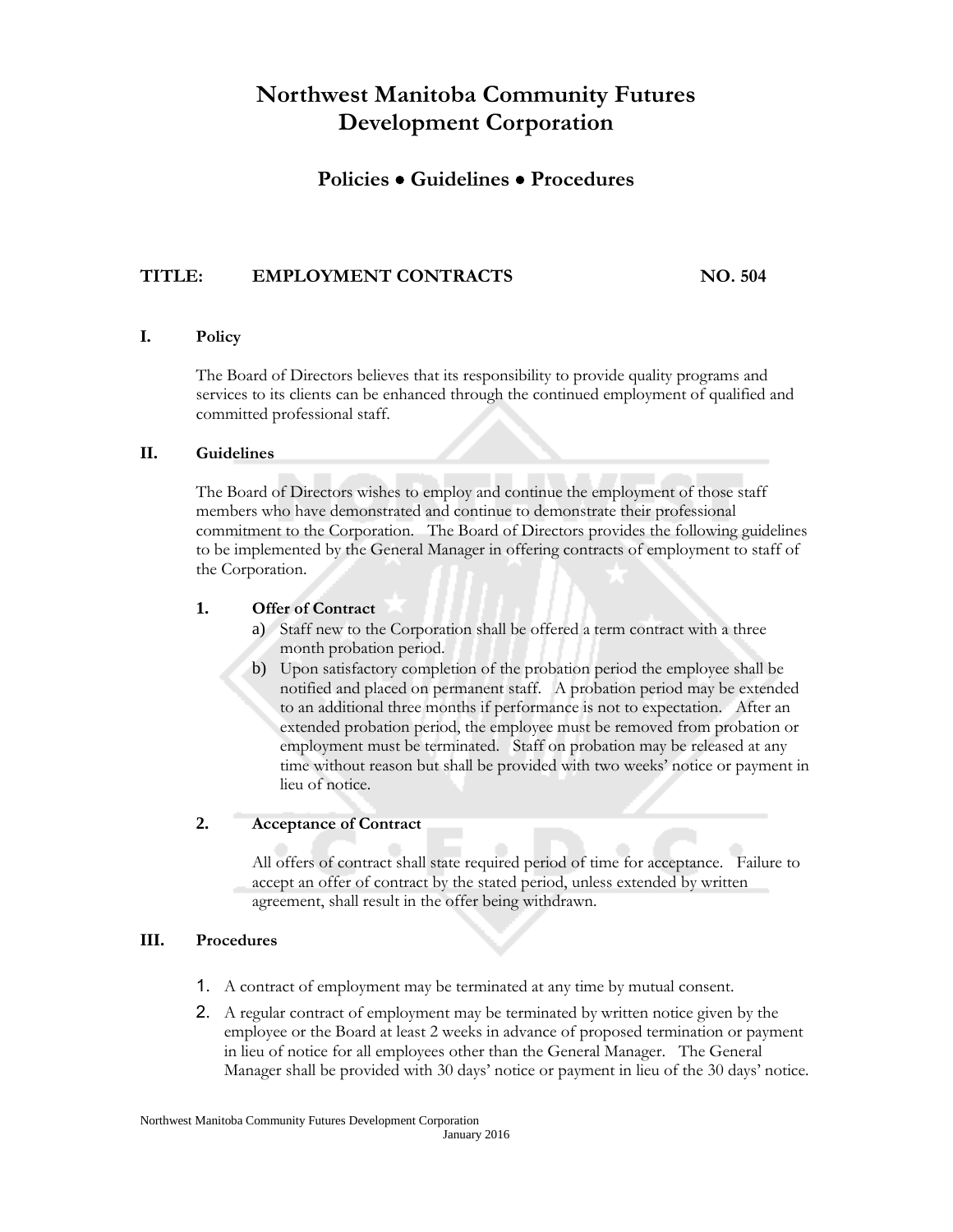# **Policies Guidelines Procedures**

3. In the event that the employee fails to provide sufficient notice of intent to terminate a contract of employment, the employee becomes liable and the Board shall deduct from any outstanding wages or vacation pay entitlement to which the employee might otherwise be entitled the amount due to the Corporation, and if there is a shortfall the Board may proceed to recover the entire amount by invoking legal action against the employee to recover the shortfall.

#### **TITLE: PERSONNEL RECORDS NO. 505**

#### **I. Policy**

The Board of Directors requires a record of employment to be maintained for each employee for the purpose of storing data pertinent to the employee's period of service with the Corporation. The Board of Directors believes that all personnel files are confidential files and only those in need of information contained in the files shall share access to the files.

#### **II. Guidelines & Procedures**

Normally the record will incorporate data pertinent to:

- Recruitment and selection;
- Job assignment;
- Performance appraisal;
- Payroll;
- Discipline;
- Termination of employment;
- Correspondence between the Board and the employee.

Employees shall be notified of any additions to their personnel file that refers to their performance of duties, disciplinary actions or relationships with other staff, clients or Board Members.

The following persons may have access to employee records for the purpose of performing their duties:

- General Manager;
- Legal counsel for the Corporation;
- Auditors;
- Individuals authorized to perform Corporation evaluation;
- Board Members if approved by a Motion of the Board at a regular or special meeting of the Board.

Other individuals may only have access to employee records with their prior knowledge and written consent of the employee. Employees shall have access to their employment file at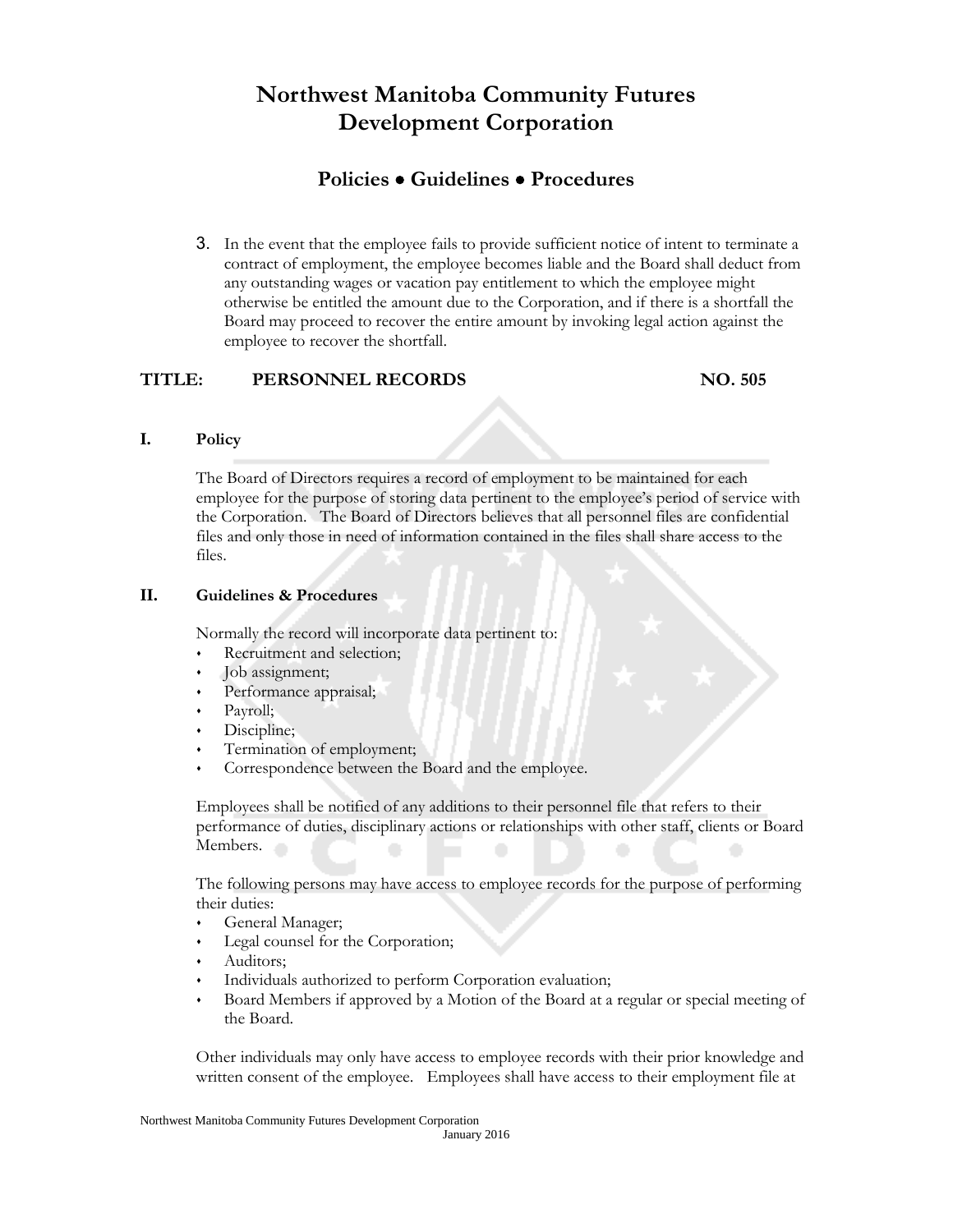### **Policies Guidelines Procedures**

all reasonable times, but may not remove or reproduce any of the contents without the authorization of the General Manager. The General Manager shall develop procedures to ensure that the accuracy and integrity of the records are preserved. All employee records shall be stored at the administrative office of the Corporation. Personnel files shall be kept for a minimum of 7 years.

### **TITLE: STAFF CONFLICT OF INTEREST NO. 506**

#### **I. Policy**

The Board of Directors believes that its administration and staff must exercise their duties in a manner that demonstrates a commitment to the principles of integrity, fairness and impartiality. Administration and staff should not be placed in situations where a conflict of interest may interfere with the effective operation of the Corporation.

#### **II. Guidelines**

Relatives of staff members may be hired and husbands or wives or other relatives may be permitted to work for the Corporation provided only that there is no opportunity to exercise favoritism or there is no conflict of interest present for the persons involved.

#### **III. Procedures**

- 1. The Board prohibits a wife or husband to be in direct supervision of their spouse and similarly an employee to be in direct supervision of an immediate family member. Direct supervision involved the assignment of duties, completion of evaluation reports or other related responsibilities.
- 2. No employee shall engage in any outside employment which reflects badly upon his/her status as a professional.
- 3. No employee shall act as an agent for any reason in the sale, or in promoting the sale of any item for his own private gain or personal profit. Where there are special circumstances for a sale the employee shall seek permission from the General Manager for the sale.
- 4. No employee shall engage in any outside activity which conflicts with his working time as an employee of the Corporation. The Corporation reserves the right for first call on employee services.
- 5. No employee shall disseminate any confidential information he received during the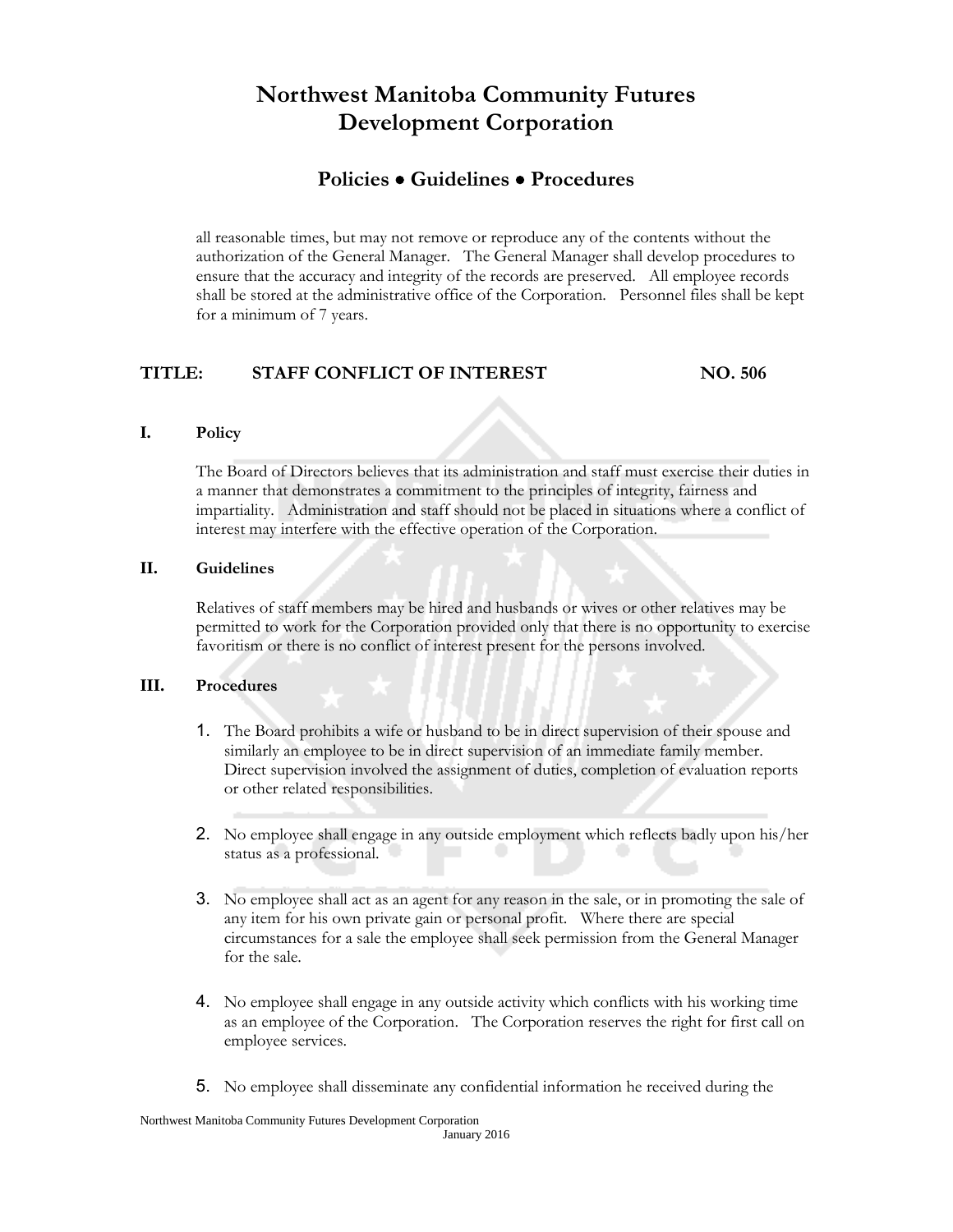### **Policies Guidelines Procedures**

course of employment to enhance the contractual relationship or is attempting to enter into contract with the Board.

#### **TITLE: STAFF LEAVES AND ABSENCES NO. 507**

#### **I. Policy**

The Board of Directors recognizes that employees may need to be provided with leave of absence from regular duties for a number of reasons beyond the control of the employee. Leave of absence may be granted with or without pay as detailed in the guidelines and procedures of this policy.

#### **I. Guidelines & Procedures**

All requests for leave shall be made in writing to the General Manager who shall consult with the employee before providing a response except in the case of sick leave.

- 1. **Bereavement** Staff shall be granted three (3) regularly scheduled consecutive working days leave, on request to the General Manager, without loss of salary in the case of the death of a parent, spouse, child, mother-in-law, father-in-law, brother, sister, grandparent or grandchild or a child under his/her care (the above categories shall include common law spouses). In cases requiring extensive travel arrangements the General Manager may grant an additional 2 days with pay or such additional leave as may be required without pay.
- 2. **Compassionate Leave** Staff may be granted leave with pay to a maximum of three working days due to the seriousness illness of a relative or member of the immediate family. Length of leave shall be at the discretion of the General Manger in view of the needs of the employee and the welfare of the Board.
- 3. **Maternity-Adoption Leave –** The staff member, at her request, shall be granted maternity leave without pay in accordance with the relevant legislation. The staff member who becomes pregnant shall notify the General Manger at least fifteen (15) weeks prior to the expected date of the termination of her pregnancy or adoption. Where maternity leave is requested, the Director may require the staff member to submit a medical certificate of pregnancy. If the pregnancy results in a medically certified inability to work, the employee may be eligible for disability benefits under the Board' Group Insurance Plan. In the event a child is adopted by the staff member, there shall be adoption adjustment time equivalent to the normal pregnancy leave allowed by provincial legislation.
- 4. **Paternity Leave for Fathers** The staff member, shall at his request be granted three (3) days leave with pay upon the birth of his child to be taken at this discretion before,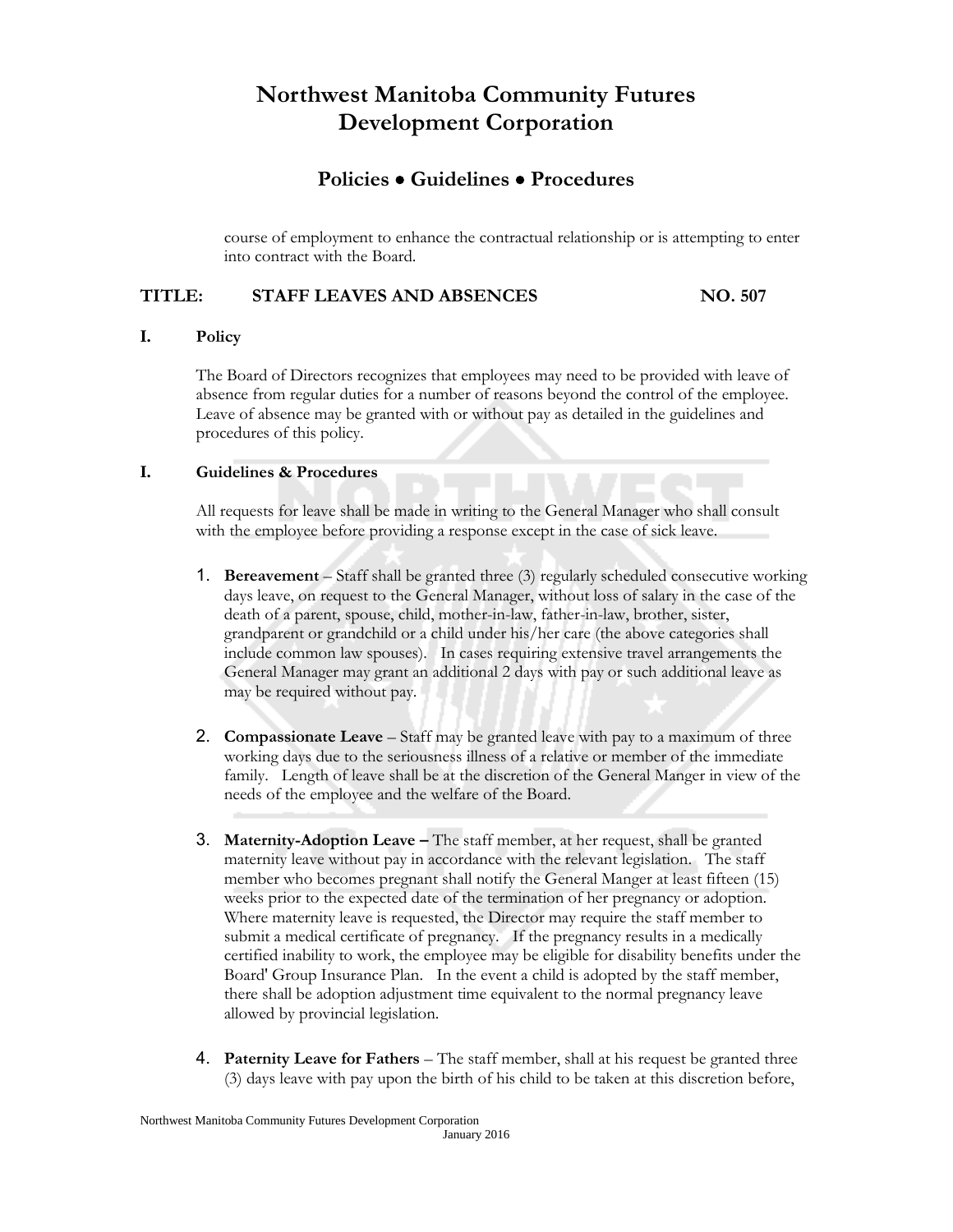### **Policies Guidelines Procedures**

on or after the day of the birth. The Director may require the staff member to submit a birth certificate of the child or certificate of adoption.

5. **Personal Leave** – Staff shall be granted two (2) days of personal leave with pay during the course of any one fiscal year for the purposes of attending to personal matters. The

#### **TITLE: STAFF HOLIDAYS AND VACATIONS NO. 508**

#### **I. Policy**

The Board of Directors believes it is important to recognize its employees' efforts throughout the year by providing employees with paid vacations wherein they can enjoy some rest and relaxation.

#### **II. Guidelines**

- A. Vacation Year For the purposes of this policy, a vacation year is the period commencing the first (1<sup>st</sup>) of April and terminating the thirty-first (31<sup>st</sup>) of March of the following calendar year.
- B. Employee Vacation Credits An employee is granted vacation leave credits except for existing contracts or agreements which supersede the following:
	- 1. On appointment and during the first three years of employment, the employee shall earn credits on the basis of 1.250 days per month (15 days annually).
	- 2. After completion of three (3) full years of service and for the fourth and subsequent years of service with the Corporation the employee shall earn credits on the basis of 1.666 days per month (20 days annually).
- C. Eligibility
	- 1. Vacation leave shall be granted to an employee only when the following conditions have been met:
		- a) He/she has successfully completed a probationary period, and
		- b) The necessary credits have been accumulated by the employee to support the request for vacation leave.
	- 2. Should a statutory holiday occur during an employee's normal holiday period, the employee will be entitled to an additional day(s) of regular holiday.
- D. Carry-Over Vacation leave accrued during a vacation year must be taken before the termination of the next vacation year. In no case will a vacation carry-over be allowed which compromises more than the previous year's vacation entitlement.
- E. Payment in Lieu of Payment in lieu of vacation leave will not be granted to an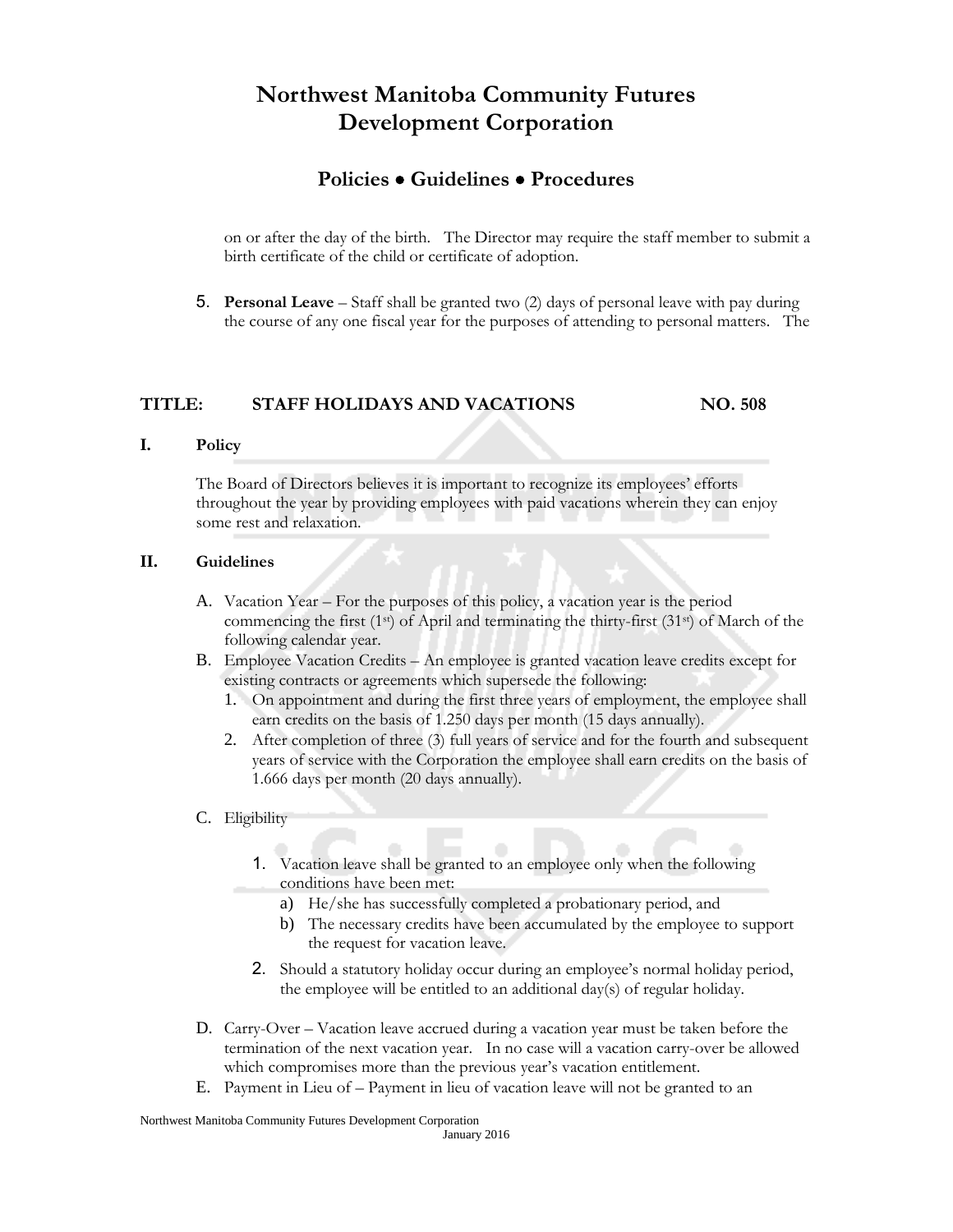### **Policies Guidelines Procedures**

employee except:

- 1. Upon termination of employment, or
- 2. Under exceptional circumstances as approved by the General Manager.
- F. Paid Statutory Holidays or Office Closing
	- 1. There are nine (9) paid holidays in addition to the earned holidays. New Year's Day, Good Friday, Victoria Day, Canada Day, Labor Day, Thanksgiving, Christmas Day, Boxing Day, and Remembrance Day. Additional holidays such as Easter Monday, long weekends, or office closings may be given at the discretion of the Board of Directors.

### **TITLE: DISCIPLINE, SUSPENSION AND DISMISSAL OF STAFF NO. 509**

**I. Policy**

The Board of Directors recognizes that circumstances may arise necessitating the discipline, suspension, and/or termination of the Corporation's staff. At all times the Board will act in a fair and just manner.

#### **II. Guidelines**

#### **A. Discipline of Staff Member**

- 1. The Board delegates the authority to discipline to the General Manager,
- 2. The General Manager shall be responsible for administering verbal reprimands when required.
- 3. In cases requiring more serious discipline, the General Manager shall write a letter to the employee stating clearly the perceived infraction(s) and the means by which the employee can rectify the concern(s).
- 4. In cases where the written reprimand has not resulted in rectification of the concern(s) the General Manager shall issue a second letter and may recommend that further appropriate action be taken. The Board shall receive a copy of all such reprimands.

#### B. **Suspension of Staff Member**

- 1. The Board delegates the authority to suspend an employee to the General Manager.
- 2. The General Manager may suspend, by written notice, a member of the staff from a duty for a period not exceeding ten (10) working days/shifts.
- 3. The General Manager may suspend an employee with or without pay; however, the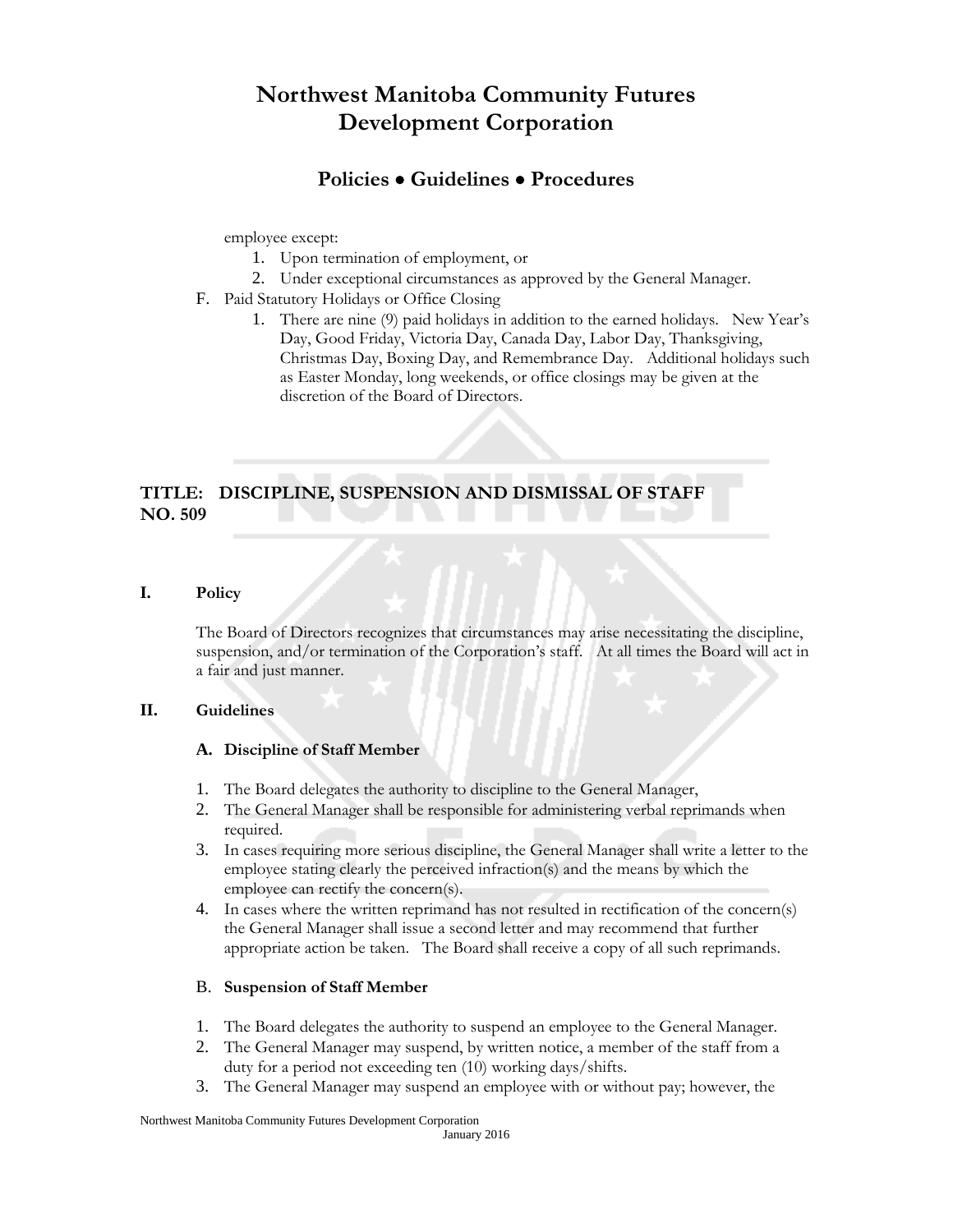## **Policies Guidelines Procedures**

employee's benefits shall continue in full during the suspension period.

- 4. An employee who has been suspended shall be advised, in writing, by the General Manager of:
	- a) The reason for the suspension;
	- b) The opportunity to appeal the suspension to the Board;
	- c) The date, place, and time the Board will hear the suspension appeal.
- 5. The employee who has been suspended shall submit his/her appeal, in writing, to the Board within five (5) calendar days of notification of suspension. The written appeal should include specifics as to what the employee is appealing (i.e. length of suspension, grounds for suspension).
- 6. The employee shall receive full pay for the period of suspension services if the Board overrules the suspension.

#### **TITLE: STAFF RESIGNATIONS NO. 510**

#### **I. Policy**

The Board of Directors believes that employees wishing to resign from the employment of the Corporation must do so in accordance with the provisions of applicable Provincial Statute and, where stated, applicable provisions of the terms and conditions of employment. Resignations must be in writing and shall be tendered with the General Manager or in the case of the General Manager to the Chairperson of the Board. The General Manger shall, at the next regular meeting of the Board, inform the Board of all resignations received since the last Board Meeting.

#### **II. Guidelines & Procedures**

- 1. An employee wishing to resign his/her employment with the Board shall submit a letter of resignation to the General Manager specifying the last day he/she will perform assigned duties.
- 2. Upon receiving a letter of resignation, the General Manager shall ensure that the period of notice given by the employee is in accordance with Provincial Statutes and/or conditions of employment. If the resignation is in accordance the General Manager shall notify the employee in writing that the resignation has been accepted.
- 3. If upon receipt of the letter of resignation, the General Manager feels that the notice does not comply with the conditions of employment, the General Manager may: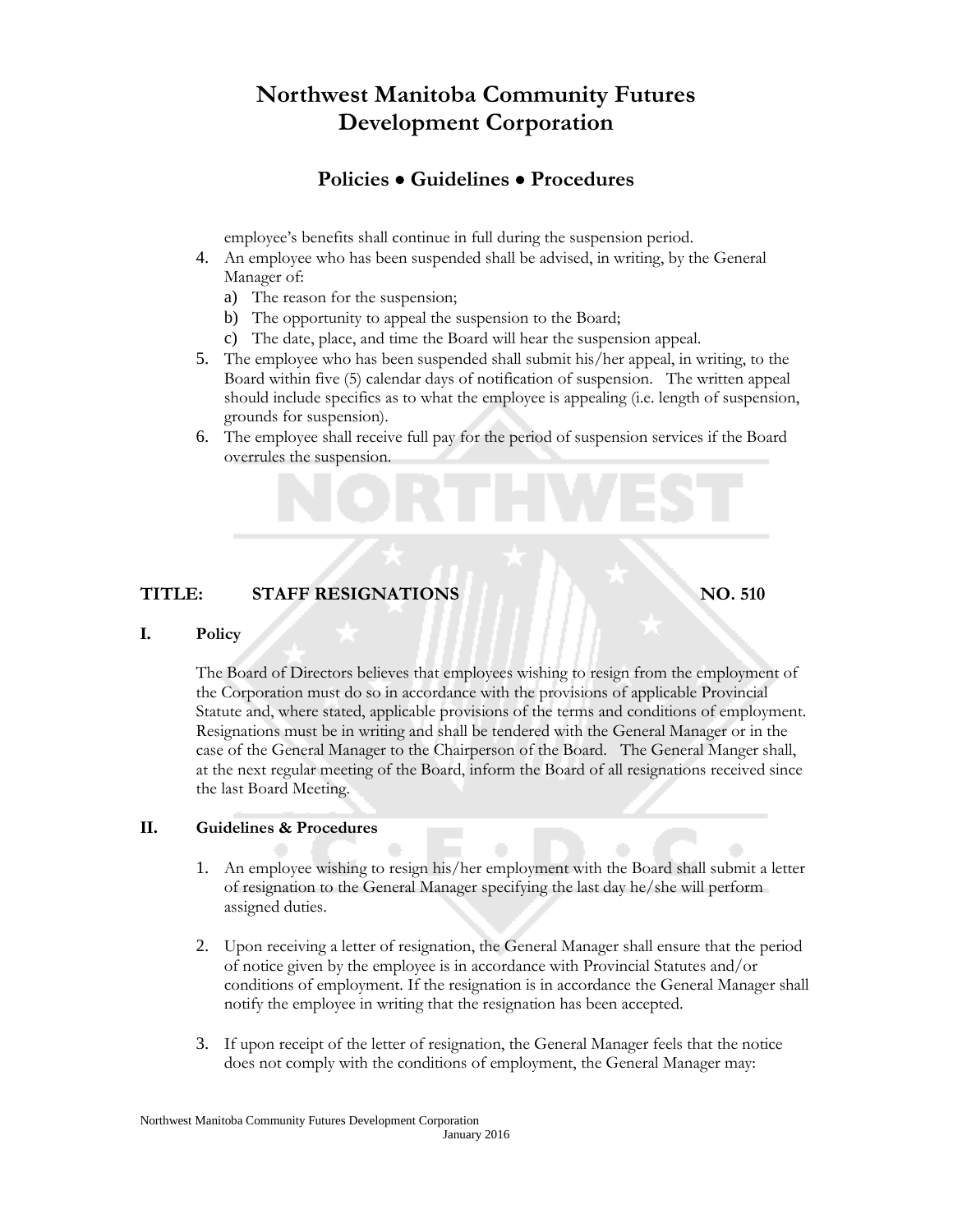### **Policies Guidelines Procedures**

- a) Require of the employee to provide the appropriate period of notice; or
- b) Accept the resignation as offered.
- 4. An employee may not resign form duties within a holiday period of more than 5 days and must provide 20 working days' notice for the General Manger or two weeks (10 working days) for support staff member unless agreed to in writing by the Board and the General Manager.

#### **TITLE: ROLE OF THE GENERAL MANAGER NO. 511/303**

**I. Role**

The General Manager is employed by and reports to the Board of Directors and is designated as the Chief Executive Officer of the Board. The Director will confer with the Board, attend meetings of the Board, and exercise general supervision over the organization, employees, property, and services provided under the jurisdiction of the board.

#### **III. Job Goal**

The General Manager is primarily responsible for the Economic Development portion of the NWMCFDC and will provide leadership in developing, maintain and monitoring the programs and services, to administer and supervise all activities of the Corporation.

#### **IV. Performance Responsibilities**

#### **1. Board Operations**

- a) Attends all meetings of the Board, community meetings, seminars, workshops or conferences as required or authorized by the Board, except when his/her own appointment, efficiency, contract or salary are being considered and serves as ex-officio member on all Board committees.
- b) Records minutes and maintains full and accurate records of the proceedings of every Board meeting and ensures that the actions and wishes of the Board are communicated appropriately. Attends to all incoming and outgoing correspondence.
- c) Supervises the effective implementation of all Board policies, directives and bylaws.
- d) Observes the highest degree of confidentiality concerning any matter pertaining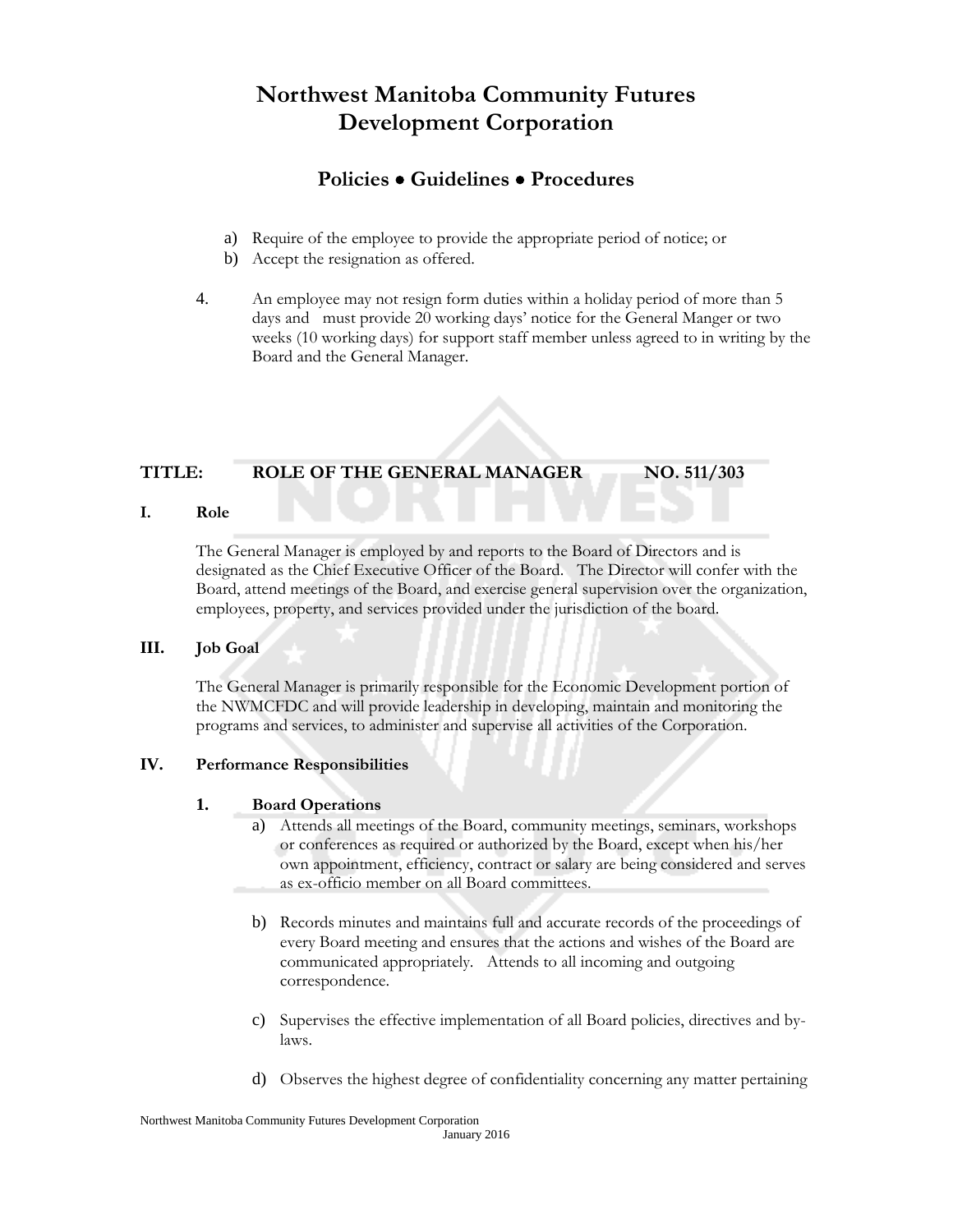### **Policies Guidelines Procedures**

to the authority of the Board.

- e) Complies with the provisions of the official By-Laws and Policy Manual of the Corporation.
- f) Ensures that requires records and reports on behalf of the Corporation are completed on an annual basis.
- g) Represents as directed and assists the Board in all matters of negotiations with such agencies or businesses that the Board deems necessary.

#### TITLE: ROLE OF THE INVESTMENT MANAGER NO. **512**

#### **I. Role**

The Investment Manager is primarily responsible for the overall investment activities of the Corporation. The individual reports directly to the General Manager of the Corporation.

#### **II. Performance Responsibilities**

The key responsibilities are:

- a) Plan, organize and implement, control, manage and evaluate administrative and functional activates, including technical and financial assistance, in compliance with the Corporation's goals and objectives.
- b) Manage the financial affairs of the program by planning, directing, systematically monitoring and controlling operational and investment funds and accounts.
- c) Manage the day to day affairs of the program by developing and implementing administrative procedures that will lead to an efficiently run operation.
- d) Prepare monthly and/or quarterly activity and financial reports detailing administrative and functional activities to date and position relative to plans/projections.
- e) Propose appropriate alternative business and employment development strategies, action policies and programs which would contribute as effectively as possible to business and employment development in the Northwest region of Manitoba.
- f) Liaise with Government agencies, other economic development organizations, business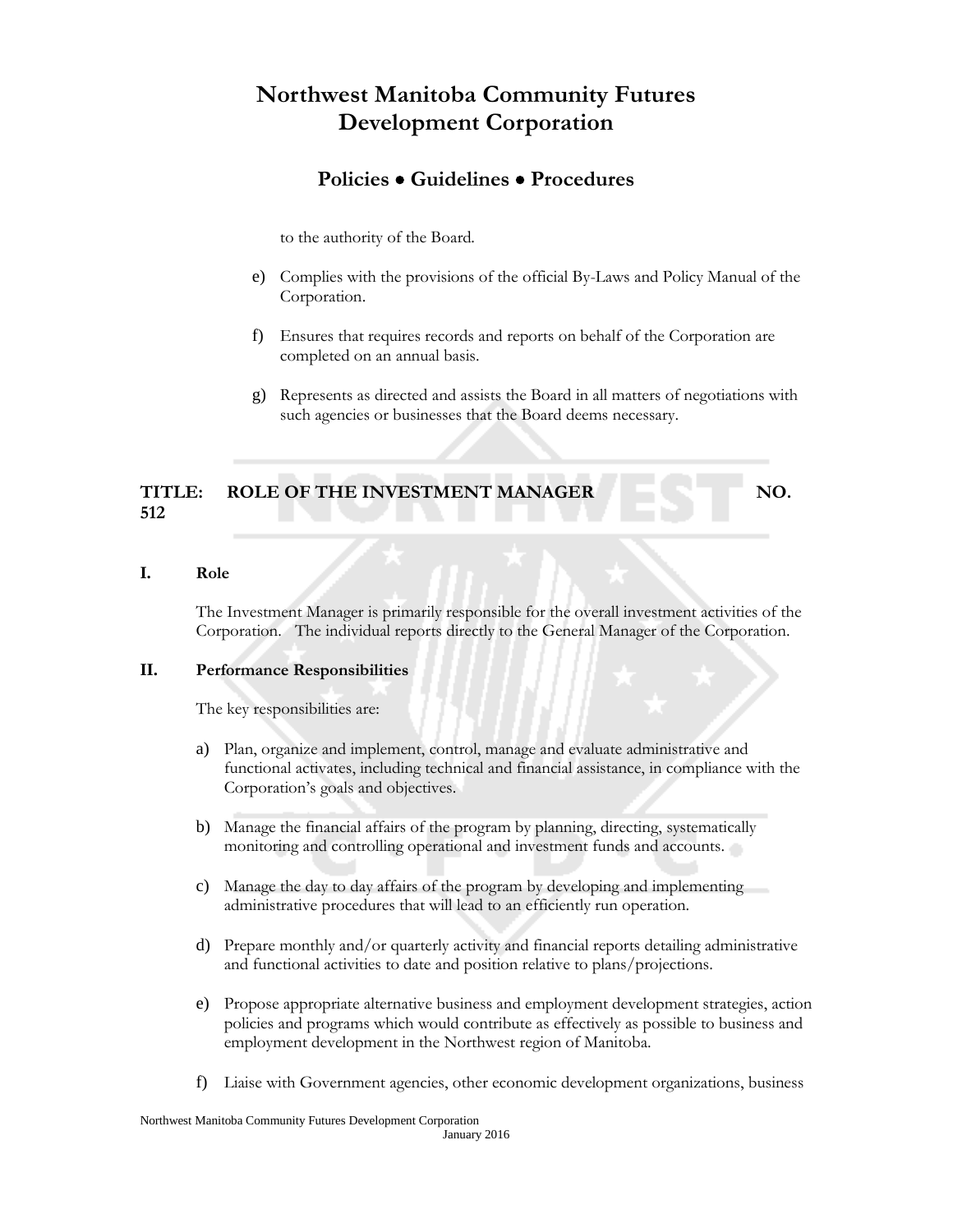### **Policies Guidelines Procedures**

and the public in general.

#### **TITLE: ROLE OF THE ADMINISTRATIVE ASSISTANT NO. 513**

#### **I. Role**

The Administrative Assistant reports directly to the General Manager and provides secretarial and clerical functions, and internal budgeting and bookkeeping system, research and general administrative assistance.

#### **II. Performance Responsibilities**

The key responsibilities are:

- a) To type memos, speeches, correspondence and reports including financial tables, figures and the like.
- b) To develop and maintain a comprehensive filing (information storage retrieval) system.
- c) To act and perform the basic duties of a receptionist, including
	- Receive visitors and assist where possible,
	- Answer all incoming calls,
	- Open, sort and deliver all incoming mail, and
	- Arrange appointments and reservations
- d) To act as a Recording Secretary to the Corporation's Board of Directors:
	- Coordinate meetings
	- Type up and distribute agenda
	- Take minutes of meetings
	- Type and distribute minutes, and
	- Note and ensure follow-up deadlines are communicated
- e) To perform within the auspices of the Managers those office administrative and managerial duties required to ensure the smooth operation of the office, including:
	- Identify basic equipment and materials deficiencies or inadequacies. Contract to fill these deficiencies in a cost conscious and time efficient manner, and
	- Maintain close familiarity with budgetary system and accounting function to facilitate administrative and managerial duties
- f) To perform selected research duties as requested including:
	- Assembly of general information packages respecting the Corporation and the Region.
	- The development and preparation of brief reports within position responsibilities and as assigned;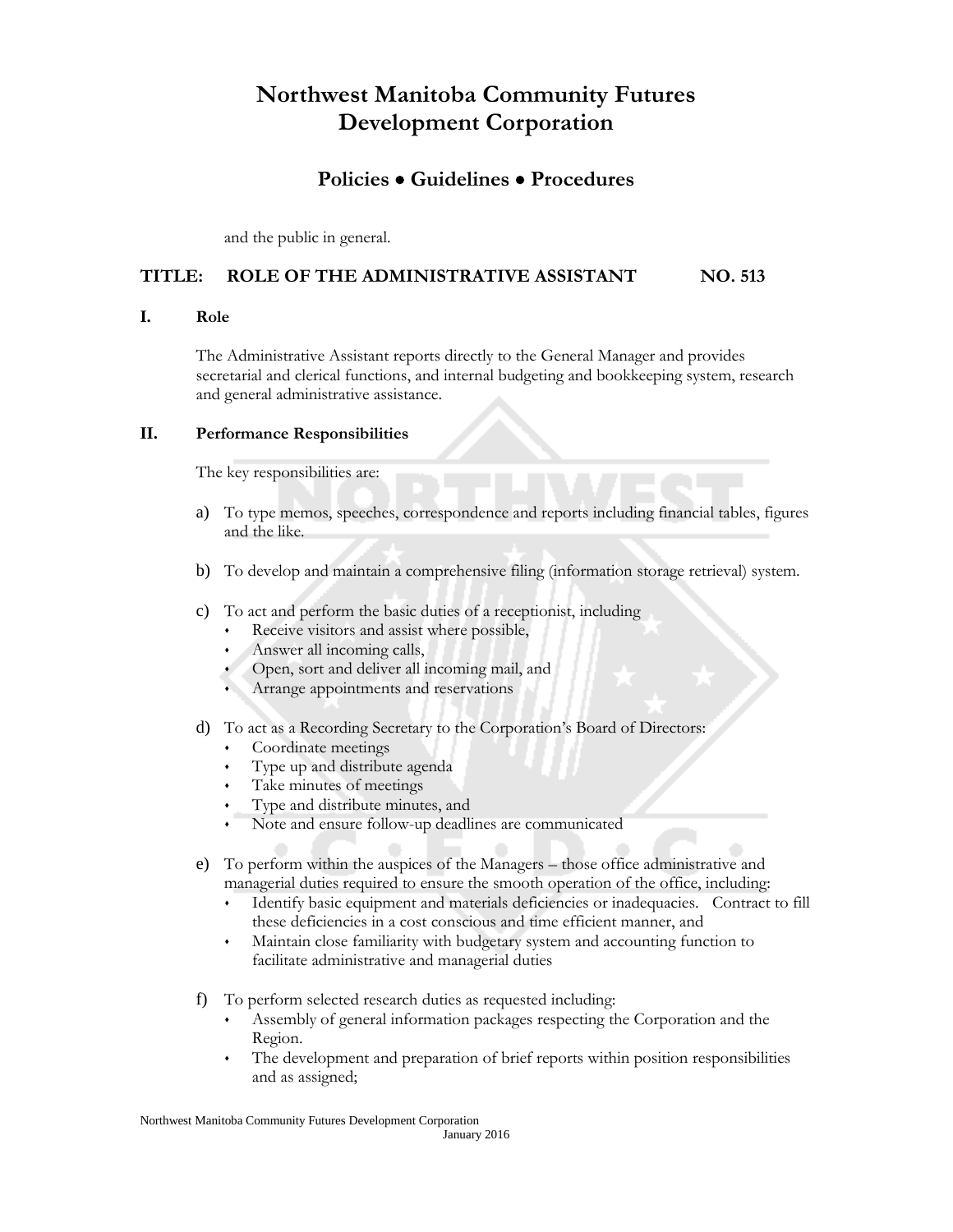### **Policies Guidelines Procedures**

Such other duties as may be assigned from time to time.

#### **TITLE: EMPLOYEE PENSION PLAN NO. 409**

#### **I. Policy**

The Board of Directors believe that is important to have an Employee Pension Plan in place. Effective March 1, 2000 an Employee Pension Plan takes effective.

Any permanent full-time employee of Northwest CFDC (core positions) shall contribute to the pension plan. The Board agrees to pay 4% of annual salary, providing the employee submits the same 4% towards RRSP's.

Any new employee is entitled to the pension plan when work commences.

#### **II. Guidelines & Procedures**

- 1. The Board's 4% of the plan is submitted by the Investment Fund dollars quarterly.
- 2. The employee submits the same 4% off of each pay period cheque.
- 3. The new employee begins with a Pension Plan after the 3 month probationary period retroactive to their 1st day of employment.